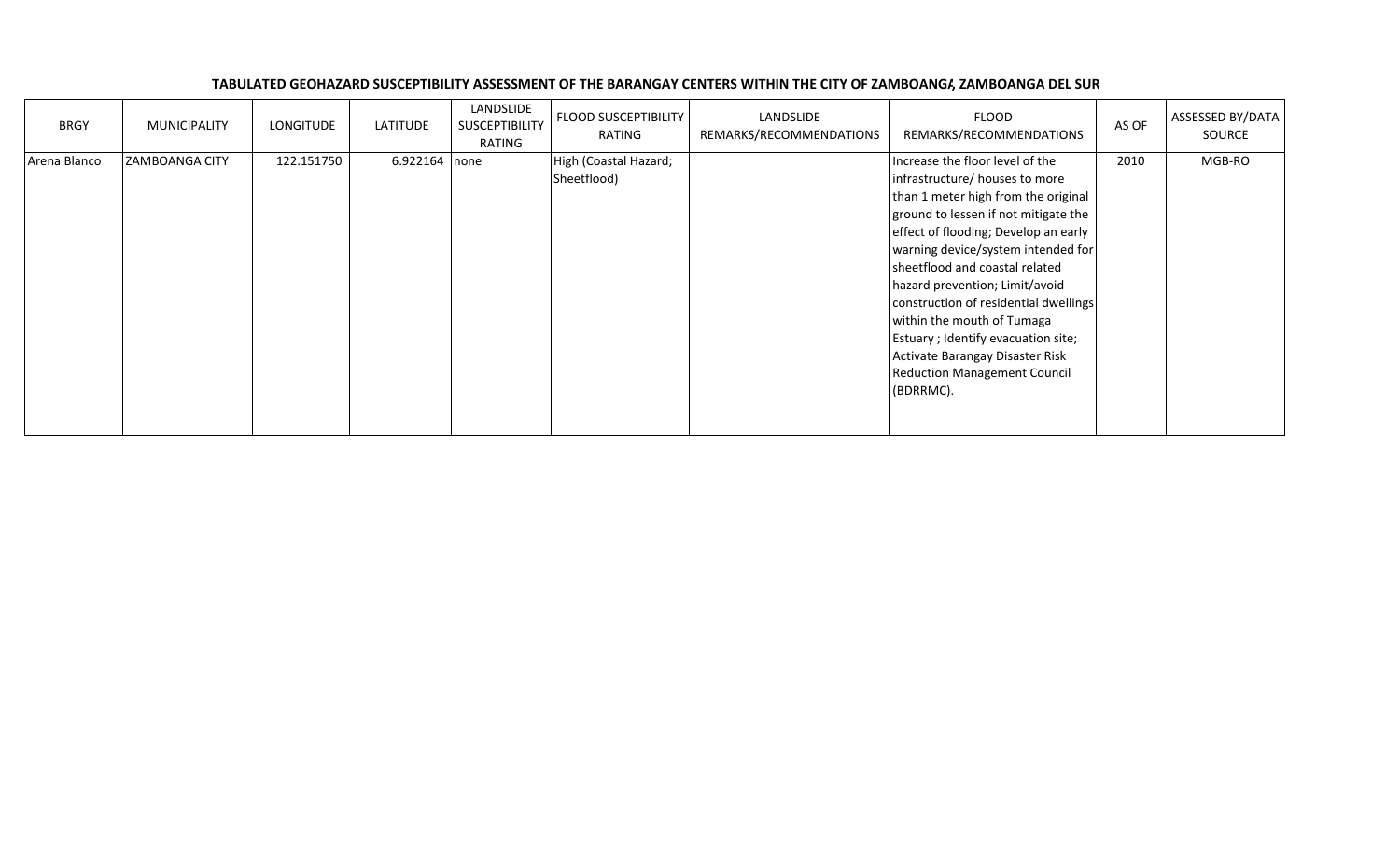| Ayala | <b>ZAMBOANGA CITY</b> | 121.947000 | 6.964306 none | High (Barangay center); | Address and/or improve storm          | 2010 | MGB-RO |
|-------|-----------------------|------------|---------------|-------------------------|---------------------------------------|------|--------|
|       |                       |            |               | High (Coastal hazard    | water drainage network;               |      |        |
|       |                       |            |               | and                     | Sheetflood coupled with storm         |      |        |
|       |                       |            |               | flashflood/sheetflood   | surge (coastal flooding) increase the |      |        |
|       |                       |            |               | along Ayala River)      | flood susceptibility of the area; Due |      |        |
|       |                       |            |               |                         | to erratic and intense rainfall       |      |        |
|       |                       |            |               |                         | condition attributed to climate       |      |        |
|       |                       |            |               |                         | change it is advisable to increase    |      |        |
|       |                       |            |               |                         | the floor level of the houses to      |      |        |
|       |                       |            |               |                         | more than 1 meter high from the       |      |        |
|       |                       |            |               |                         | original ground to lessen if not      |      |        |
|       |                       |            |               |                         | mitigate the effect of flooding;      |      |        |
|       |                       |            |               |                         | Observe for rapid                     |      |        |
|       |                       |            |               |                         | increase/decrease in creek/river      |      |        |
|       |                       |            |               |                         | water levels, possibly accompanied    |      |        |
|       |                       |            |               |                         | by increased turbidity (soil          |      |        |
|       |                       |            |               |                         | content); develop an early warning    |      |        |
|       |                       |            |               |                         | device/system intended for            |      |        |
|       |                       |            |               |                         | flashflood/sheetflood and coastal     |      |        |
|       |                       |            |               |                         | related hazard prevention; identify   |      |        |
|       |                       |            |               |                         | evacuation site; Activate Barangay    |      |        |
|       |                       |            |               |                         | Disaster Risk Reduction               |      |        |
|       |                       |            |               |                         | Management Council (BDRRMC).          |      |        |
|       |                       |            |               |                         |                                       |      |        |
|       |                       |            |               |                         |                                       |      |        |
|       |                       |            |               |                         |                                       |      |        |
|       |                       |            |               |                         |                                       |      |        |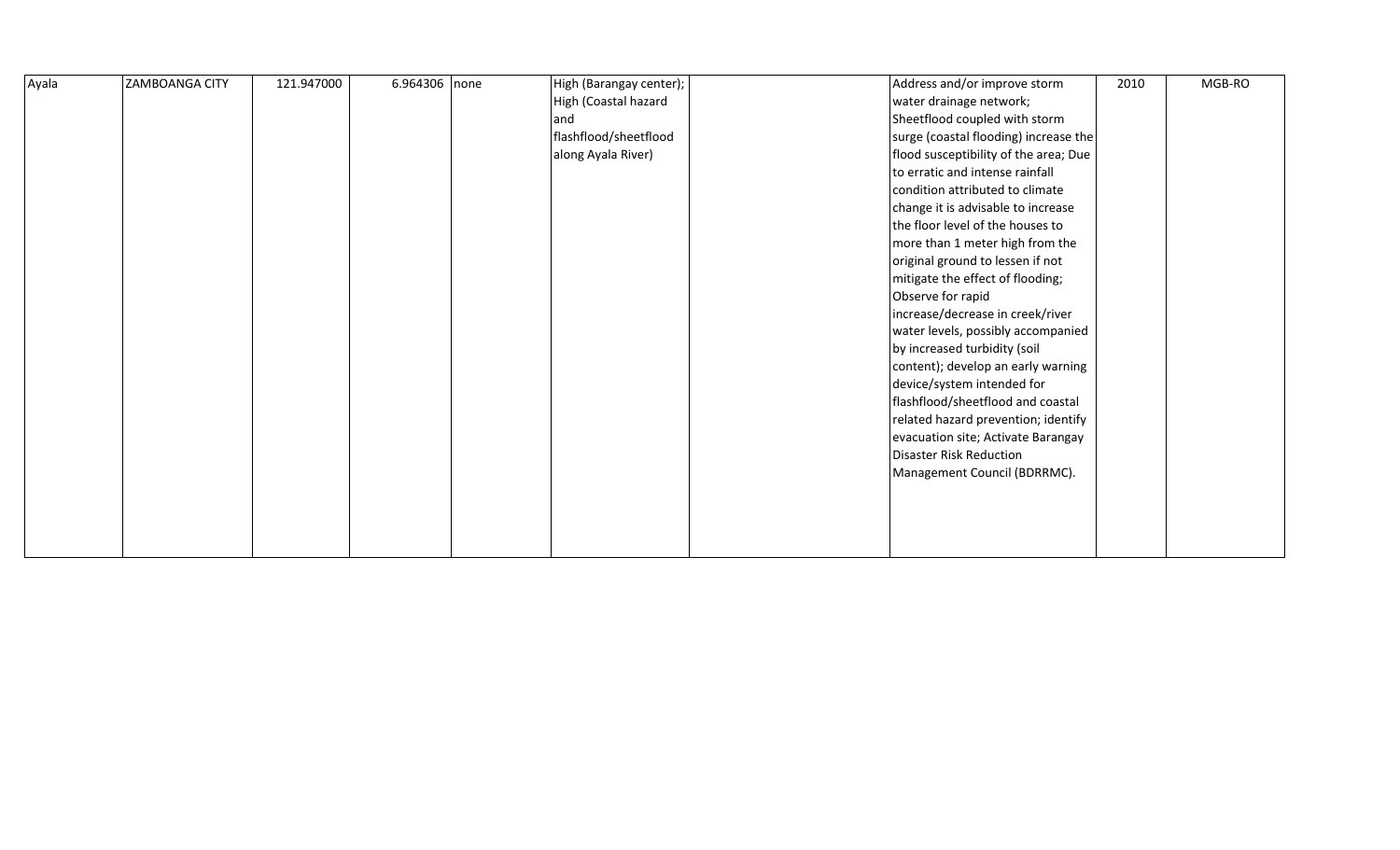| Baliwasan | ZAMBOANGA CITY | 122.058750 | 6.916500 none | High (Barangay center); | Address and/or improve strom          | 2010 | MGB-RO |
|-----------|----------------|------------|---------------|-------------------------|---------------------------------------|------|--------|
|           |                |            |               | High (Coastal hazard    | water drainage network;               |      |        |
|           |                |            |               | and                     | Sheetflood coupled with storm         |      |        |
|           |                |            |               | flashflood/sheetflood   | surge (coastal flooding) increase the |      |        |
|           |                |            |               | along Baliwasan River)  | flood susceptibility of the area; Due |      |        |
|           |                |            |               |                         | to erratic and intense rainfall       |      |        |
|           |                |            |               |                         | condition attributed to climate       |      |        |
|           |                |            |               |                         | change it is advisable to increase    |      |        |
|           |                |            |               |                         | the floor level of the houses to      |      |        |
|           |                |            |               |                         | more than 1 meter high from the       |      |        |
|           |                |            |               |                         | original ground to lessen if not      |      |        |
|           |                |            |               |                         | mitigate the effect of flooding;      |      |        |
|           |                |            |               |                         | Activate Barangay Disaster Risk       |      |        |
|           |                |            |               |                         | <b>Reduction Management Council</b>   |      |        |
|           |                |            |               |                         | (BDRRMC); Observe for rapid           |      |        |
|           |                |            |               |                         | increase/decrease in creek/river      |      |        |
|           |                |            |               |                         | water levels, possibly accompanied    |      |        |
|           |                |            |               |                         | by increased turbidity (soil          |      |        |
|           |                |            |               |                         | content); develop an early warning    |      |        |
|           |                |            |               |                         | device/system intended for            |      |        |
|           |                |            |               |                         | flashflood/sheetflood and coastal     |      |        |
|           |                |            |               |                         | related hazard prevention; identify   |      |        |
|           |                |            |               |                         | evacuation site.                      |      |        |
|           |                |            |               |                         |                                       |      |        |
|           |                |            |               |                         |                                       |      |        |
|           |                |            |               |                         |                                       |      |        |
|           |                |            |               |                         |                                       |      |        |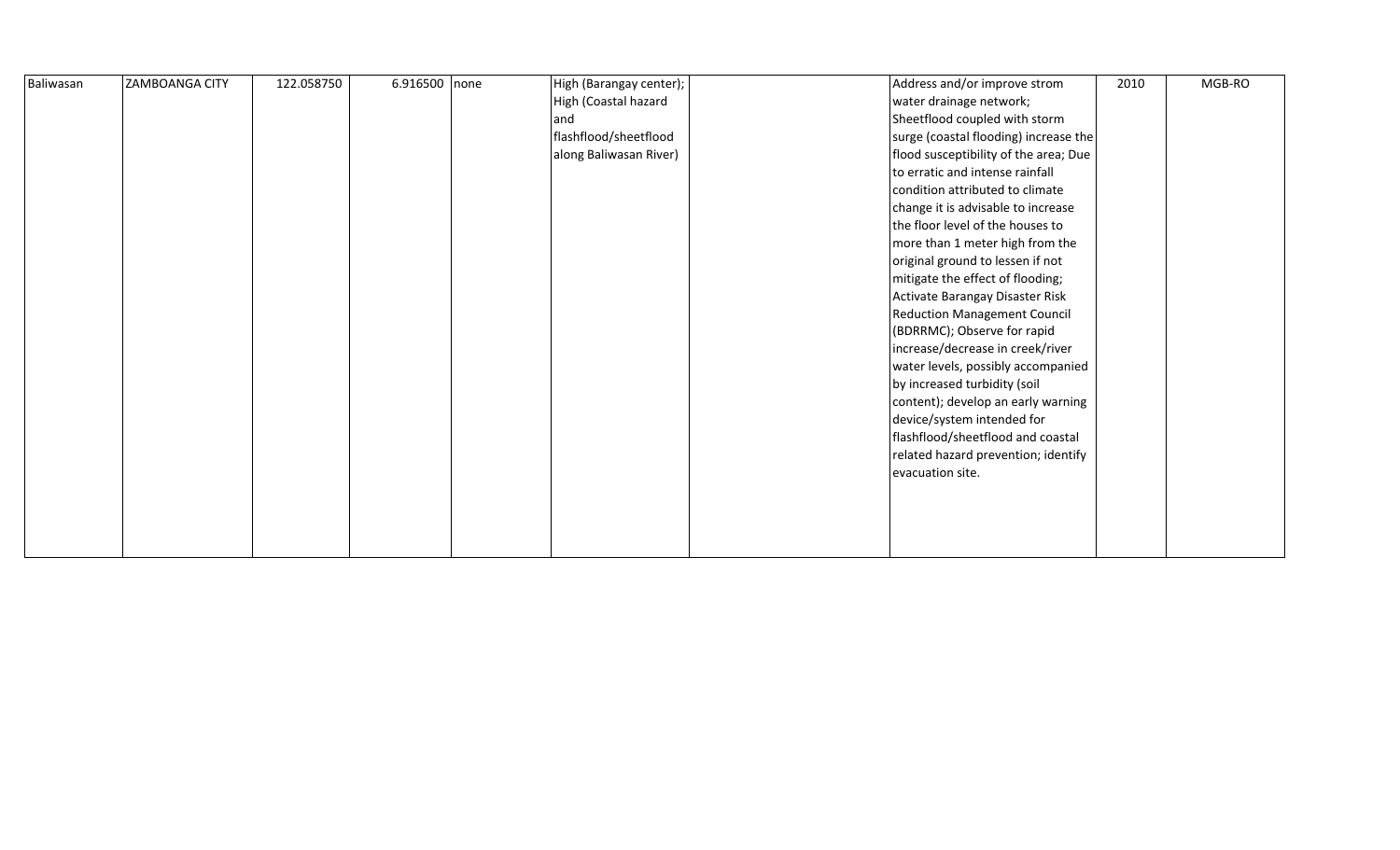| Baluno | <b>ZAMBOANGA CITY</b> | 121.999369 | 6.984028 | Moderate to   | none             | Monitor and observe for presence                      |                                        | 2010 | MGB-RO |
|--------|-----------------------|------------|----------|---------------|------------------|-------------------------------------------------------|----------------------------------------|------|--------|
|        |                       |            |          | High          |                  | of vertical displacement and cracks                   |                                        |      |        |
|        |                       |            |          |               |                  | perpendicular to the steep slopes;                    |                                        |      |        |
|        |                       |            |          |               |                  | Observed for saturated ground or                      |                                        |      |        |
|        |                       |            |          |               |                  | seeps in areas that are not                           |                                        |      |        |
|        |                       |            |          |               |                  | typically wet; develop an early                       |                                        |      |        |
|        |                       |            |          |               |                  | warning device/system intended                        |                                        |      |        |
|        |                       |            |          |               |                  | for landslide-related hazard                          |                                        |      |        |
|        |                       |            |          |               |                  | prevention/mitigation; Identify                       |                                        |      |        |
|        |                       |            |          |               |                  | evacuation site; Activate Barangay                    |                                        |      |        |
|        |                       |            |          |               |                  | <b>Disaster Risk Reduction</b>                        |                                        |      |        |
|        |                       |            |          |               |                  | Management Council (BDRRMC)                           |                                        |      |        |
|        |                       |            |          |               |                  |                                                       |                                        |      |        |
|        |                       |            |          |               |                  |                                                       |                                        |      |        |
|        |                       |            |          |               |                  |                                                       |                                        |      |        |
| Boalan | <b>ZAMBOANGA CITY</b> | 122.118111 | 6.953389 | Low (barangay | Moderate to High | Activate Barangay Disaster Risk                       | Address and/or improve strom           | 2010 | MGB-RO |
|        |                       |            |          | center); None |                  | (Flashflood; sheetflood; Reduction Management Council | water drainage network; Increase       |      |        |
|        |                       |            |          | (Elementary   | localized flood) | (BDRRMC).                                             | the floor level of the infrastructure/ |      |        |
|        |                       |            |          | School)       |                  |                                                       | houses to more than 1 meter high       |      |        |
|        |                       |            |          |               |                  |                                                       | from the original ground to lessen if  |      |        |
|        |                       |            |          |               |                  |                                                       | not mitigate the effect of flooding;   |      |        |
|        |                       |            |          |               |                  |                                                       | Develop an early warning               |      |        |
|        |                       |            |          |               |                  |                                                       | device/system intended for             |      |        |
|        |                       |            |          |               |                  |                                                       | sheetflood/fashflood and localized     |      |        |
|        |                       |            |          |               |                  |                                                       | flood related hazard prevention;       |      |        |
|        |                       |            |          |               |                  |                                                       | Limit/avoid construction of            |      |        |
|        |                       |            |          |               |                  |                                                       | residential dwellings within the flow  |      |        |
|        |                       |            |          |               |                  |                                                       | path of natural drainage/creek;        |      |        |
|        |                       |            |          |               |                  |                                                       | Identify evacuation site; Activate     |      |        |
|        |                       |            |          |               |                  |                                                       | Barangay Disaster Risk Reduction       |      |        |
|        |                       |            |          |               |                  |                                                       | Management Council (BDRRMC).           |      |        |
|        |                       |            |          |               |                  |                                                       |                                        |      |        |
|        |                       |            |          |               |                  |                                                       |                                        |      |        |
|        |                       |            |          |               |                  |                                                       |                                        |      |        |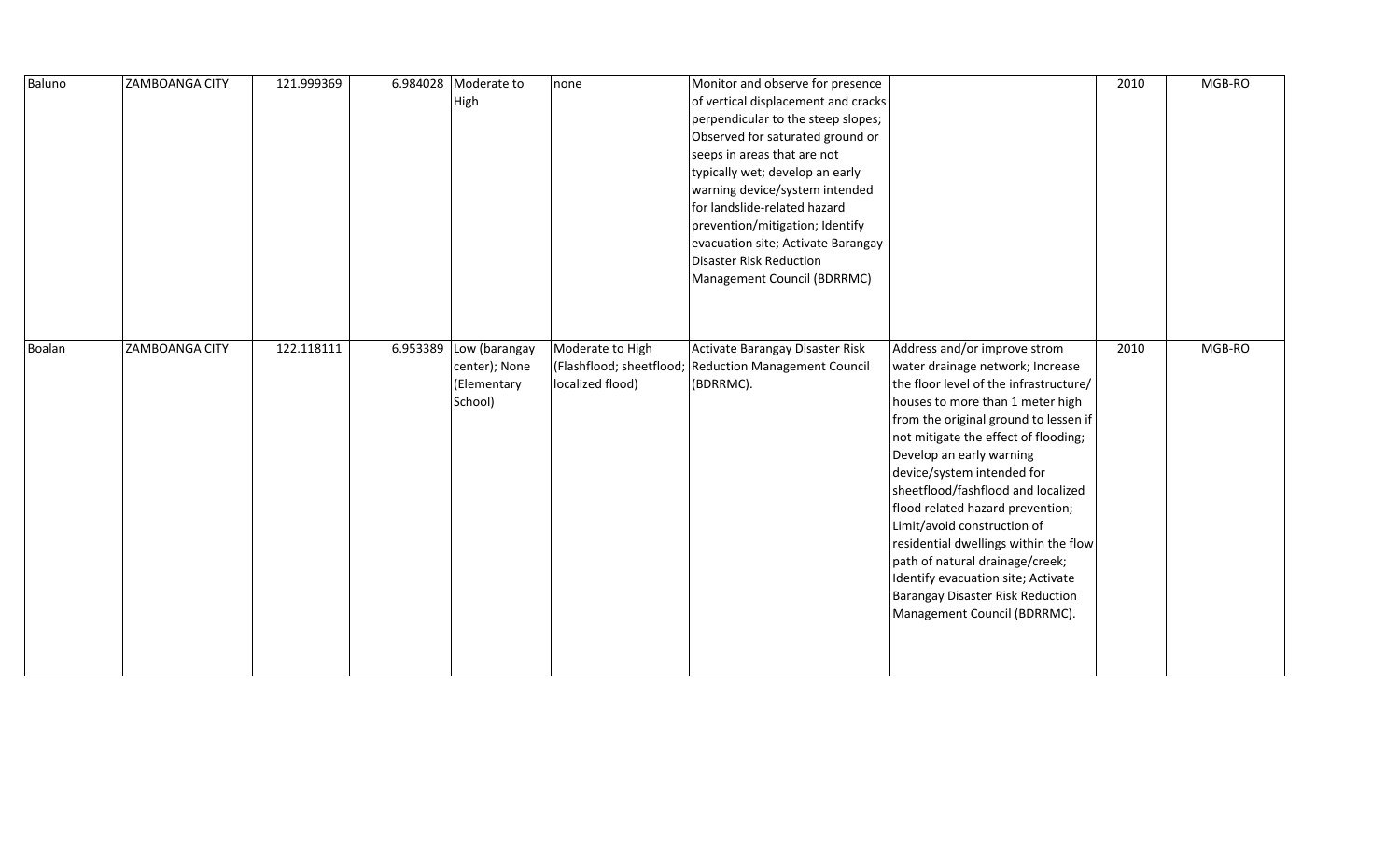| Bolong     | <b>ZAMBOANGA CITY</b> | 122.239408 | 7.099444 none   |                                                          | High (Coastal Hazard;<br>Sheetflood/localized<br>flood) |                                                                                                                                                                                                                                                                                                                                                                                  | Increase the floor level of the<br>infrastructure/houses to more than<br>1 meter high from the original<br>ground to lessen if not mitigate the<br>effect of flooding; Develop an early<br>warning device/system intended for<br>sheetflood/localized flood and<br>coastal related hazard prevention;<br>Identify evacuation site; Activate<br>Barangay Disaster Risk Reduction<br>Management Council (BDRRMC). | 2010 | MGB-RO |
|------------|-----------------------|------------|-----------------|----------------------------------------------------------|---------------------------------------------------------|----------------------------------------------------------------------------------------------------------------------------------------------------------------------------------------------------------------------------------------------------------------------------------------------------------------------------------------------------------------------------------|-----------------------------------------------------------------------------------------------------------------------------------------------------------------------------------------------------------------------------------------------------------------------------------------------------------------------------------------------------------------------------------------------------------------|------|--------|
| Buenavista | <b>ZAMBOANGA CITY</b> | 122.255861 | 7.240111 Low to | Moderate<br>(barangay<br>center); None<br>(coastal area) | none                                                    | Observe for presence of vertical<br>displacement, and cracks<br>perpendicular to the steep slopes;<br>Observe for saturated ground or<br>seeps in areas that are not<br>typically wet; develop an early<br>warning device/system intended<br>for landslide-related hazard<br>prevention/mitigation; Activate<br>Barangay Disaster Risk Reduction<br>Management Council (BDRRMC). |                                                                                                                                                                                                                                                                                                                                                                                                                 | 2010 | MGB-RO |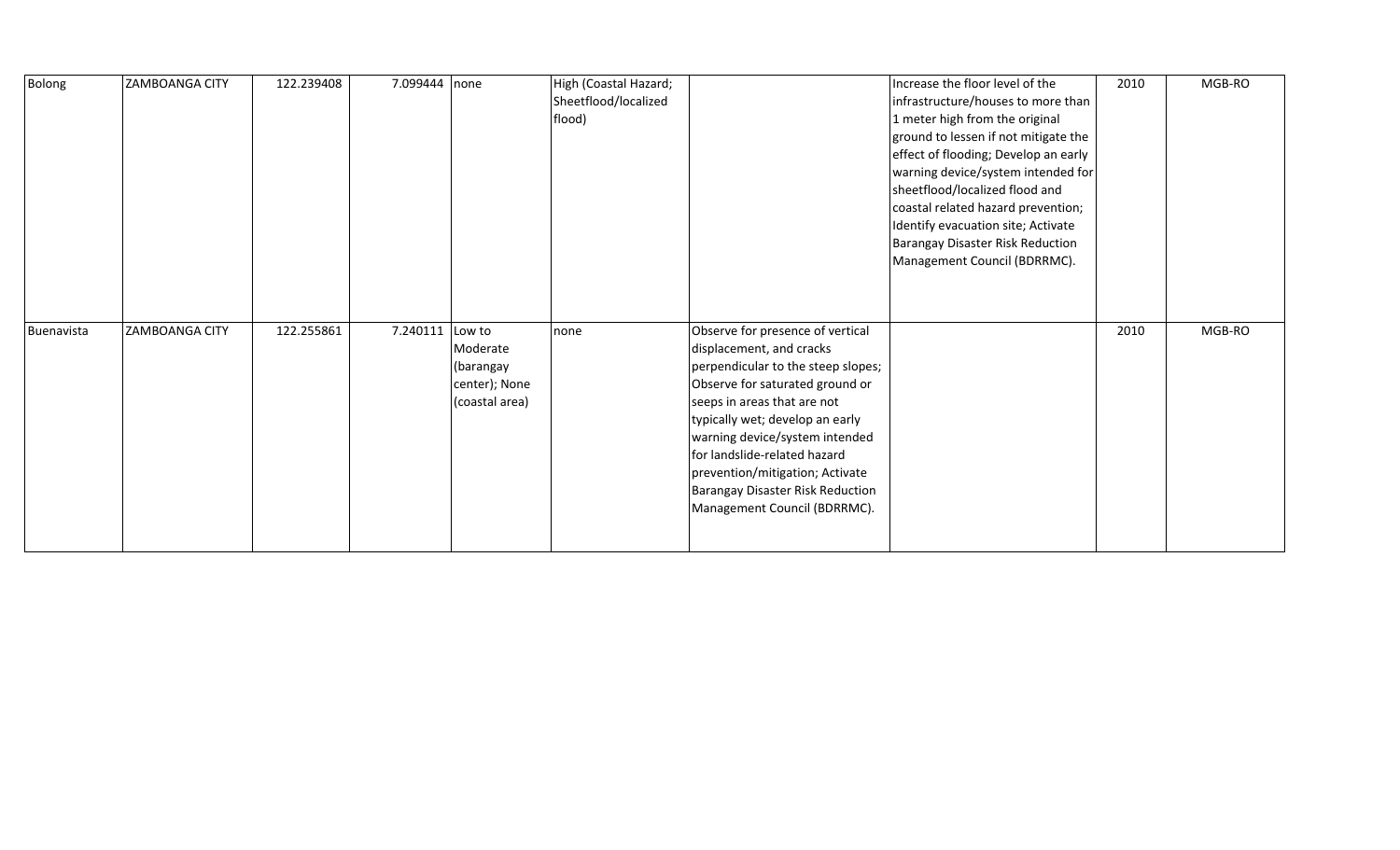| Bunguiao            | <b>ZAMBOANGA CITY</b> | 122.194917 | 7.105194      | None to Low      | Moderate to High       | Monitor/observe for presence of    | Observe for rapid                   | 2010 | MGB-RO |
|---------------------|-----------------------|------------|---------------|------------------|------------------------|------------------------------------|-------------------------------------|------|--------|
|                     |                       |            |               | (barangay        | (Flashflood/sheetflood | vertical displacement, and cracks  | increase/decrease in creek/river    |      |        |
|                     |                       |            |               | center);         | along Bungiao and      | perpendicular to the steep slopes; | water levels, possibly accompanied  |      |        |
|                     |                       |            |               | Moderate to      | <b>Bolong Rivers)</b>  | Observe for saturated ground or    | by increased turbidity (soil        |      |        |
|                     |                       |            |               | High (steeply    |                        | seeps in areas that are not        | content); develop an early warning  |      |        |
|                     |                       |            |               | sloping ground;  |                        | typically wet; develop an early    | device/system intended for          |      |        |
|                     |                       |            |               | road cut; valley |                        | warning device/system intended     | flashflood/sheetflood related       |      |        |
|                     |                       |            |               | side; river      |                        | for landslide-related hazard       | hazard prevention; identify         |      |        |
|                     |                       |            |               | channel)         |                        | prevention/mitigation; Activate    | evacuation site; Activate Barangay  |      |        |
|                     |                       |            |               |                  |                        | Barangay Disaster Risk Reduction   | Disaster Risk Reduction             |      |        |
|                     |                       |            |               |                  |                        | Management Council (BDRRMC).       | Management Council (BDRRMC).        |      |        |
|                     |                       |            |               |                  |                        |                                    |                                     |      |        |
|                     |                       |            |               |                  |                        |                                    |                                     |      |        |
|                     |                       |            |               |                  |                        |                                    |                                     |      |        |
| <b>Busay (Sacol</b> | <b>ZAMBOANGA CITY</b> | 122.247278 | 6.987000 none |                  | High (Coastal Hazard)  |                                    | Develop an early warning            | 2010 | MGB-RO |
| Island)             |                       |            |               |                  |                        |                                    | device/system intended for coastal  |      |        |
|                     |                       |            |               |                  |                        |                                    | related hazard prevention; Identify |      |        |
|                     |                       |            |               |                  |                        |                                    | evacuation site; Activate Barangay  |      |        |
|                     |                       |            |               |                  |                        |                                    | Disaster Risk Reduction             |      |        |
|                     |                       |            |               |                  |                        |                                    | Management Council (BDRRMC).        |      |        |
|                     |                       |            |               |                  |                        |                                    |                                     |      |        |
|                     |                       |            |               |                  |                        |                                    |                                     |      |        |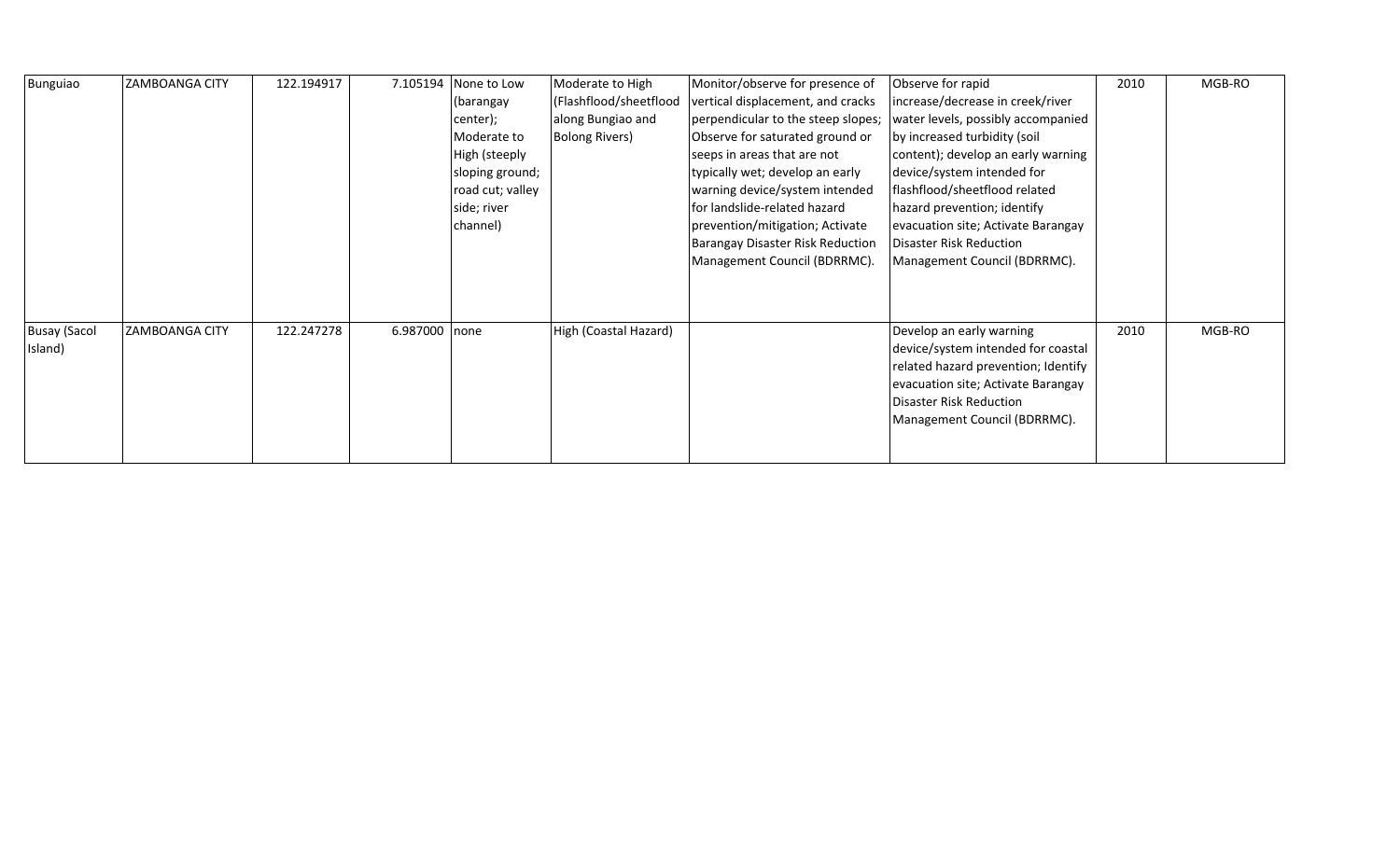| Cabaluay   | <b>ZAMBOANGA CITY</b> | 122.175722 | 6.996500 None to Low         | Moderate to High<br>(Localized flood/<br>sheetflood) | Activate Barangay Disaster Risk<br><b>Reduction Management Council</b><br>(BDRRMC).                                                                                                                                                                                                                                                                                                                    | Address and/or improve storm<br>water drainage network; Due to<br>erratic and intense rainfall<br>condition attributed to climate<br>change it is advisable to increase<br>the floor level of the<br>infrastructures/houses to more<br>than 1 meter high from the original<br>ground to lessen if not mitigate the<br>effect of flooding; Develop an early<br>warning device/system intended for<br>sheetflood/localized flood related<br>hazard prevention; Identify<br>evacuation site; Activate Barangay<br><b>Disaster Risk Reduction</b><br>Management Council (BDRRMC). | 2010 | MGB-RO |
|------------|-----------------------|------------|------------------------------|------------------------------------------------------|--------------------------------------------------------------------------------------------------------------------------------------------------------------------------------------------------------------------------------------------------------------------------------------------------------------------------------------------------------------------------------------------------------|-------------------------------------------------------------------------------------------------------------------------------------------------------------------------------------------------------------------------------------------------------------------------------------------------------------------------------------------------------------------------------------------------------------------------------------------------------------------------------------------------------------------------------------------------------------------------------|------|--------|
| Cabatangan | ZAMBOANGA CITY        | 122.054331 | 6.951711 Moderate to<br>High | none                                                 | Monitor and observe for presence<br>of vertical displacement, and<br>cracks perpendicular to the steep<br>slopes; develop an early warning<br>device/system intended for<br>landslide-related hazard<br>prevention/mitigation; Observed<br>for saturated ground or seeps in<br>areas that are not typically wet;<br>Activate Barangay Disaster Risk<br><b>Reduction Management Council</b><br>(BDRRMC) |                                                                                                                                                                                                                                                                                                                                                                                                                                                                                                                                                                               | 2010 | MGB-RO |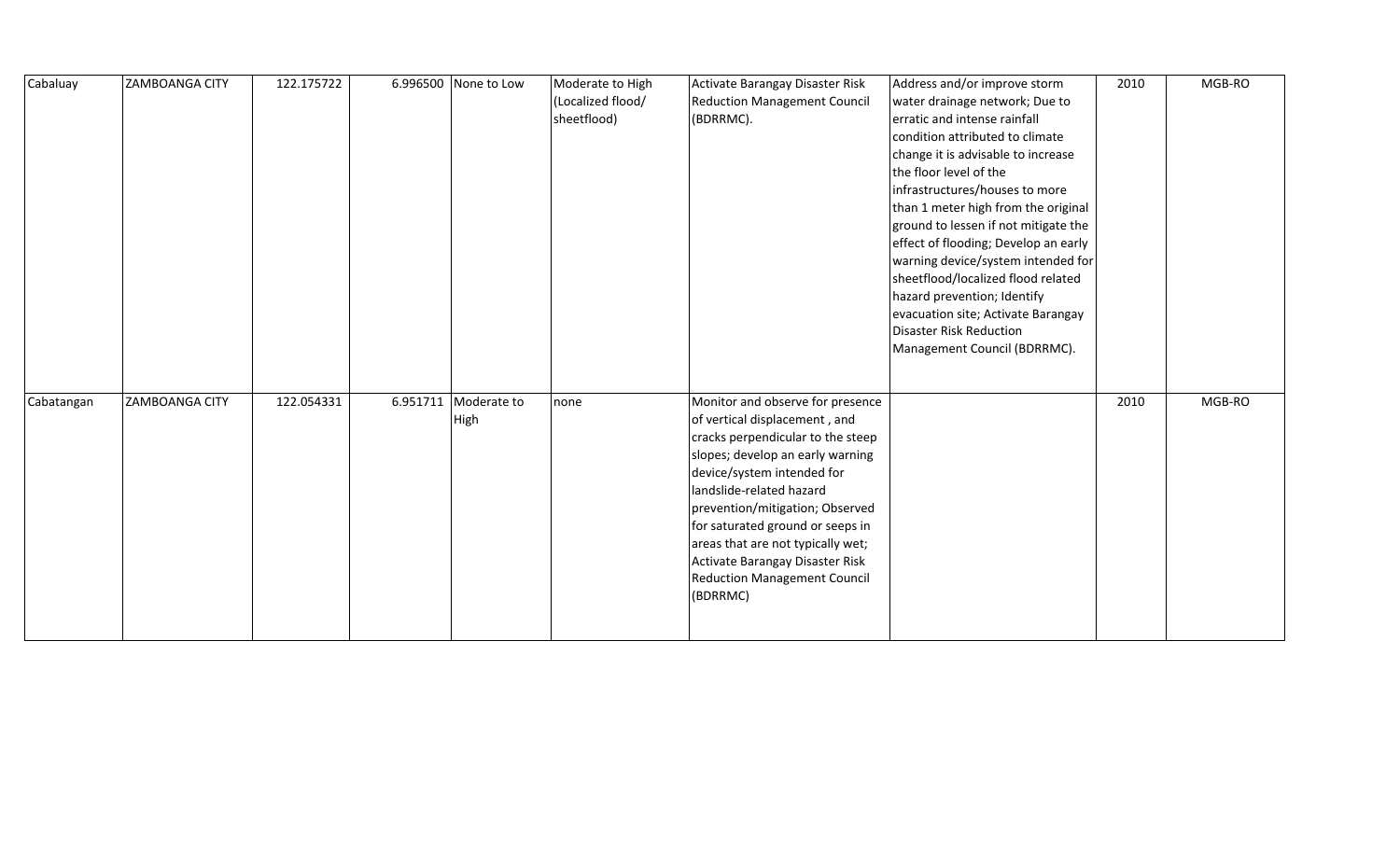| Cacao       | <b>ZAMBOANGA CITY</b> | 122.147111 | 7.029056 | Moderate<br>(barangay<br>center); High<br>(steep valley<br>side)                                          | center); High<br>(Flashflood/sheetflood<br>along Manicahan River | None to Low (barangay   Observe for presence of vertical<br>displacement, and cracks<br>perpendicular to the steep slopes;<br>Observe for saturated ground or<br>seeps in areas that are not<br>typically wet; develop an early<br>warning device/system intended<br>for landslide-related hazard<br>prevention/mitigation; Activate<br><b>Barangay Disaster Risk Reduction</b><br>Management Council (BDRRMC). | Observe for rapid<br>increase/decrease in creek/river<br>water levels, possibly accompanied<br>by increased turbidity (soil<br>content); develop an early warning<br>device/system intended for<br>flashflood/sheetflood related<br>hazard prevention; identify<br>evacuation site; Activate Barangay<br><b>Disaster Risk Reduction</b><br>Management Council (BDRRMC). | 2010 | MGB-RO |
|-------------|-----------------------|------------|----------|-----------------------------------------------------------------------------------------------------------|------------------------------------------------------------------|-----------------------------------------------------------------------------------------------------------------------------------------------------------------------------------------------------------------------------------------------------------------------------------------------------------------------------------------------------------------------------------------------------------------|-------------------------------------------------------------------------------------------------------------------------------------------------------------------------------------------------------------------------------------------------------------------------------------------------------------------------------------------------------------------------|------|--------|
| Calabasa    | <b>ZAMBOANGA CITY</b> | 122.232583 | 7.249556 | Low (barangay<br>center);<br>Moderate to<br>High (steeply<br>sloping ground;<br>valley side; road<br>cut) | none                                                             | Monitor/observe for presence of<br>vertical displacement, and cracks<br>perpendicular to the steep slopes;<br>Observe for saturated ground or<br>seeps in areas that are not<br>typically wet; develop an early<br>warning device/system intended<br>for landslide-related hazard<br>prevention/mitigation; Activate<br>Barangay Disaster Risk Reduction<br>Management Council (BDRRMC).                        |                                                                                                                                                                                                                                                                                                                                                                         | 2010 | MGB-RO |
| Campo Islam | <b>ZAMBOANGA CITY</b> | 122.045611 |          | 6.916278 None to Low                                                                                      | center); High (Coastal<br>and Basin)                             | None to Low (barangay Observe for presence of mass<br>movement; Activate Barangay<br><b>Disaster Risk Reduction</b><br>Management Council (BDRRMC)                                                                                                                                                                                                                                                              | Develop an early warning<br>device/system intended for<br>coastal/localized flooding related<br>hazard prevention; identify<br>evacuation/relocation site;<br>Activate Barangay Disaster Risk<br><b>Reduction Management Council</b><br>(BDRRMC).                                                                                                                       | 2010 | MGB-RO |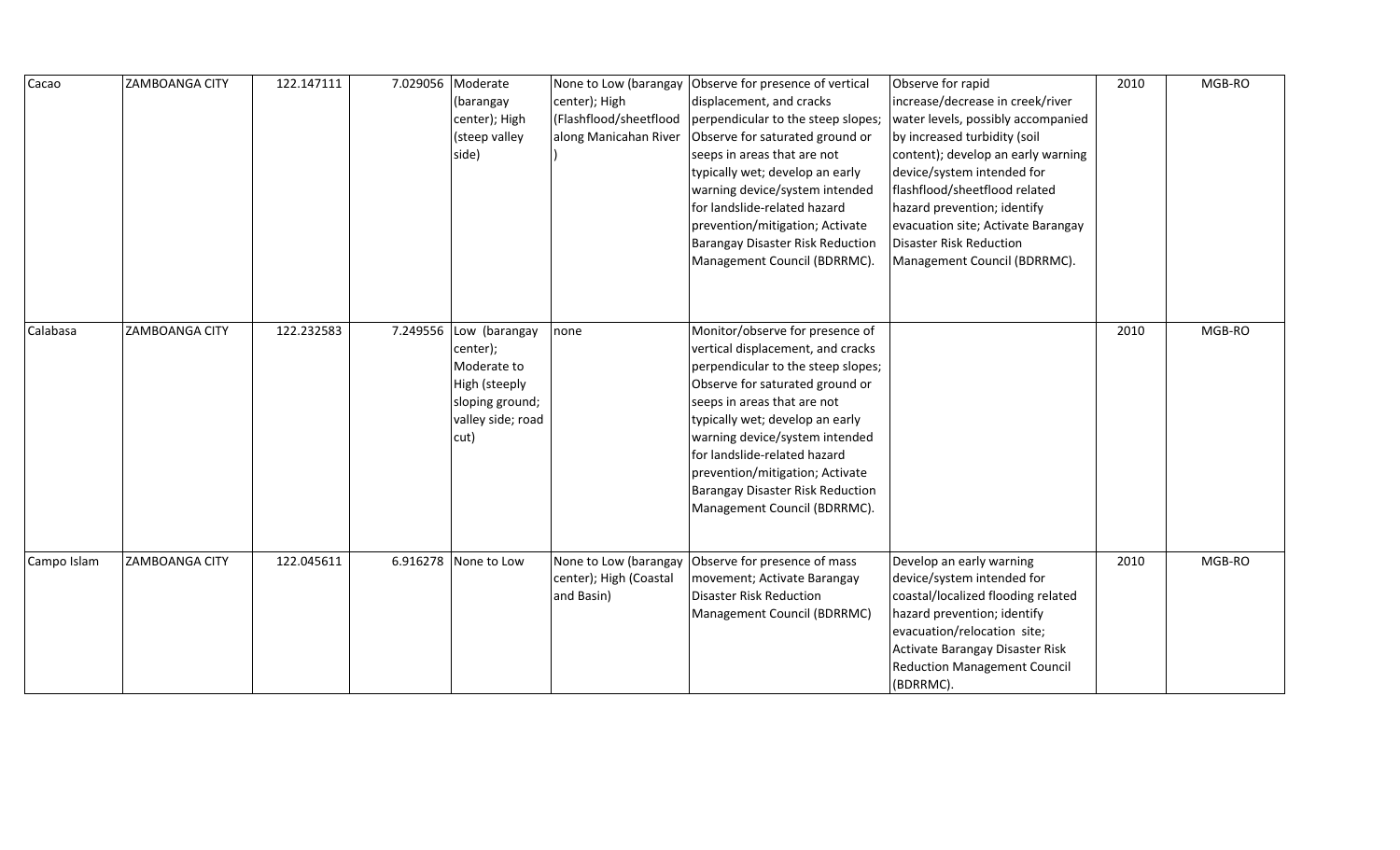| Canelar | <b>ZAMBOANGA CITY</b> | 122.069139 | 6.917639 none | Moderate to High | Address and/or improve storm<br>water drainage network; Due to<br>erratic and intense rainfall<br>condition attributed to climate<br>change it is advisable to increase<br>the floor level of the houses to<br>more than 1 meter high from the<br>original ground to lessen if not<br>mitigate the effect of<br>flooding; Develop an early warning<br>device/system intended<br>sheetflood/flashflood and localized<br>flood related hazard prevention;<br>Activate Barangay Disaster Risk | 2010 | MGB-RO |
|---------|-----------------------|------------|---------------|------------------|--------------------------------------------------------------------------------------------------------------------------------------------------------------------------------------------------------------------------------------------------------------------------------------------------------------------------------------------------------------------------------------------------------------------------------------------------------------------------------------------|------|--------|
|         |                       |            |               |                  | <b>Reduction Management Council</b><br>(BDRRMC).                                                                                                                                                                                                                                                                                                                                                                                                                                           |      |        |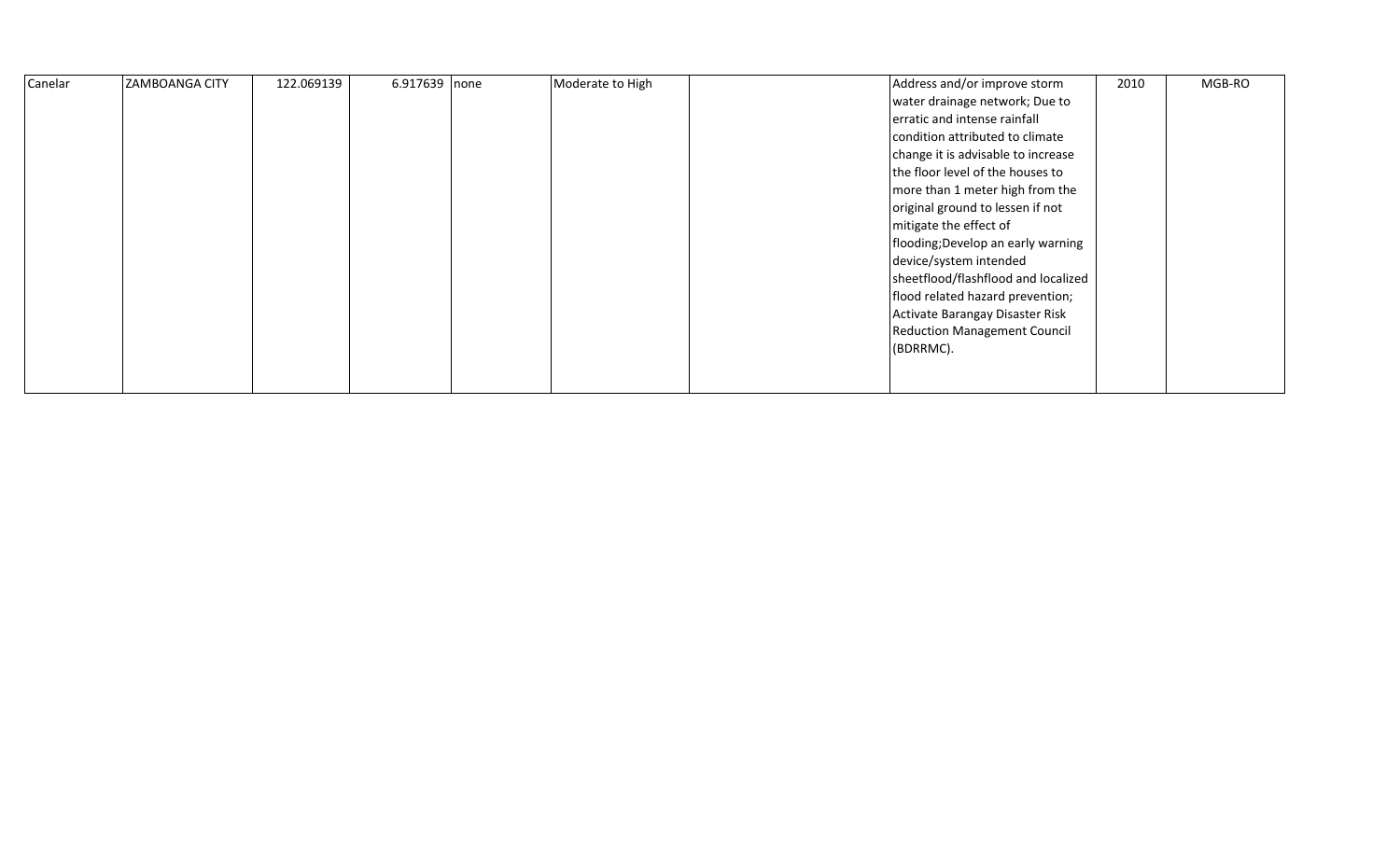| Cawit    | <b>ZAMBOANGA CITY</b> | 121.971639 |              | 6.961556 $\vert$ Low (barangay<br>center); Low to<br>Moderate<br>(gently sloping<br>ground) | Moderate to High<br>(Coastal hazard and<br>flashflood/sheetflood<br>along Cawit River) | Observe for presence of mass<br>(Barangay center); High   movement; Activate Barangay<br><b>Disaster Risk Reduction</b><br>Management Council (BDRRMC) | Address and/or improve storm<br>water drainage network;<br>Sheetflood coupled with storm<br>surge (coastal flooding) increase the<br>flood susceptibility of the area; Due<br>to erratic and intense rainfall<br>condition attributed to climate<br>change it is advisable to increase<br>the floor level of the houses to<br>more than 1 meter high from the<br>original ground to lessen if not<br>mitigate the effect of flooding;<br>Activate Barangay Disaster Risk<br><b>Reduction Management Council</b><br>(BDRRMC); Observe for rapid<br>increase/decrease in creek/river<br>water levels, possibly accompanied<br>by increased turbidity (soil<br>content); develop an early warning<br>device/system intended for<br>flashflood/sheetflood and coastal<br>related hazard prevention; identify<br>evacuation site; | 2010 | MGB-RO |
|----------|-----------------------|------------|--------------|---------------------------------------------------------------------------------------------|----------------------------------------------------------------------------------------|--------------------------------------------------------------------------------------------------------------------------------------------------------|------------------------------------------------------------------------------------------------------------------------------------------------------------------------------------------------------------------------------------------------------------------------------------------------------------------------------------------------------------------------------------------------------------------------------------------------------------------------------------------------------------------------------------------------------------------------------------------------------------------------------------------------------------------------------------------------------------------------------------------------------------------------------------------------------------------------------|------|--------|
| Culianan | ZAMBOANGA CITY        | 122.144361 | 6.972861 Low |                                                                                             | center); High<br>(marshland/coastal<br>zone)                                           | None to Low (Barangay Activate Barangay Disaster Risk<br><b>Reduction Management Council</b><br>(BDRRMC).                                              | Address and/or improve strom<br>water drainage network; Develop<br>an early warning device/system<br>intended for coastal related hazard<br>prevention; Identify evacuation<br>site; Activate Barangay Disaster Risk<br><b>Reduction Management Council</b><br>(BDRRMC).                                                                                                                                                                                                                                                                                                                                                                                                                                                                                                                                                     | 2010 | MGB-RO |
|          |                       |            |              |                                                                                             |                                                                                        |                                                                                                                                                        |                                                                                                                                                                                                                                                                                                                                                                                                                                                                                                                                                                                                                                                                                                                                                                                                                              |      |        |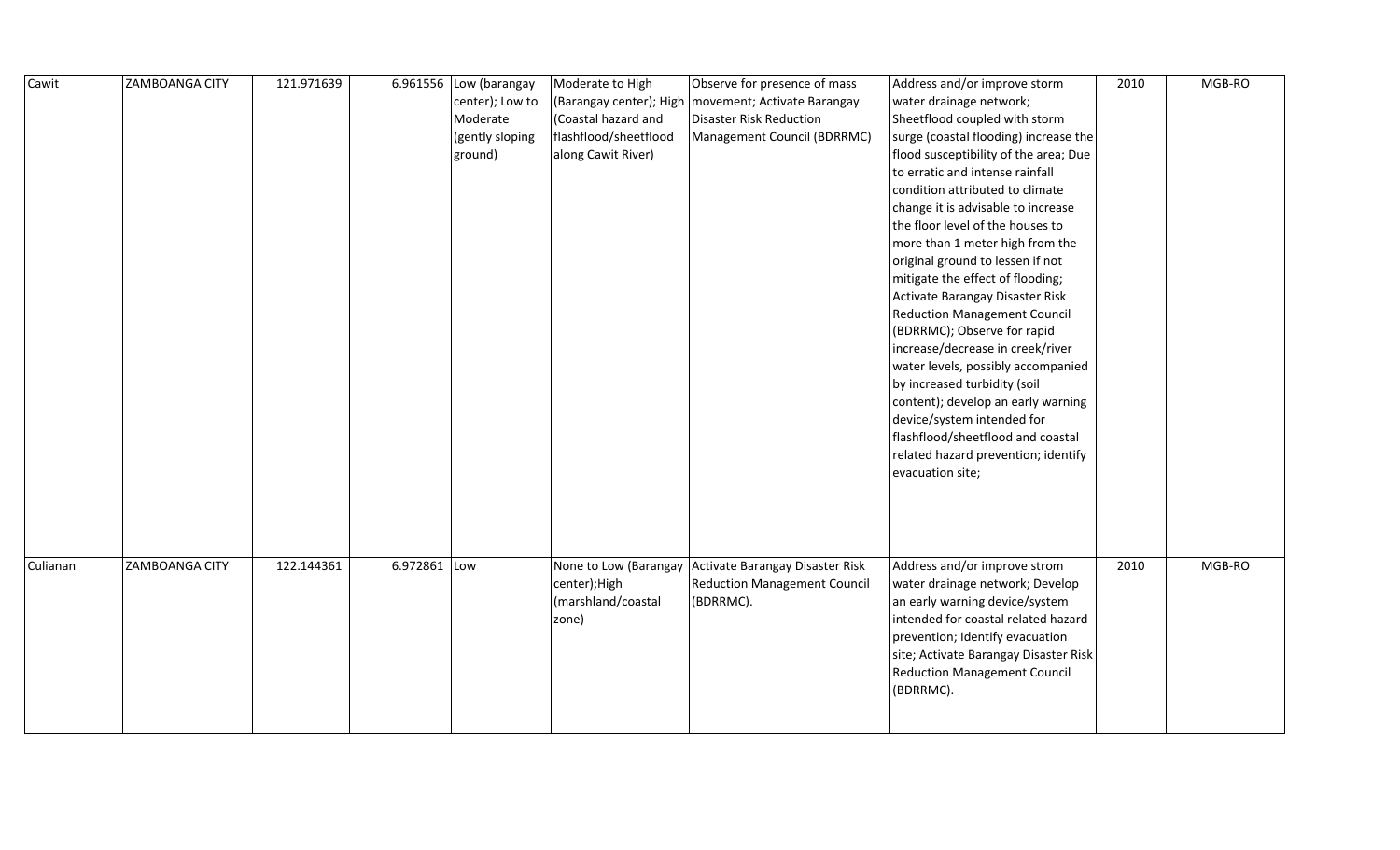| Curuan | ZAMBOANGA CITY | 122.227056 | 7.205667 | None to Low            | Moderate to High       | Monitor/observe for presence of         | Address and/or improve strom          | 2010 | MGB-RO |
|--------|----------------|------------|----------|------------------------|------------------------|-----------------------------------------|---------------------------------------|------|--------|
|        |                |            |          | (barangay              | (Flashflood/sheetflood | vertical displacement, and cracks       | water drainage network; Observe       |      |        |
|        |                |            |          | center);               | along Curuan River)    | perpendicular to the steep slopes;      | for rapid increase/decrease in        |      |        |
|        |                |            |          | Moderate to            |                        | Observe for saturated ground or         | creek/river water levels, possibly    |      |        |
|        |                |            |          | High; (Hill; steep     |                        | seeps in areas that are not             | accompanied by increased turbidity    |      |        |
|        |                |            |          | slopes; valley         |                        | typically wet; develop an early         | (soil content); develop an early      |      |        |
|        |                |            |          | side; road cut;        |                        | warning device/system intended          | warning device/system intended for    |      |        |
|        |                |            |          | river channel)         |                        | for landslide-related hazard            | flashflood/sheetflood related         |      |        |
|        |                |            |          |                        |                        | prevention/mitigation; Activate         | hazard prevention; identify           |      |        |
|        |                |            |          |                        |                        | <b>Barangay Disaster Risk Reduction</b> | evacuation site; Due to erratic and   |      |        |
|        |                |            |          |                        |                        | Management Council (BDRRMC).            | intense rainfall condition attributed |      |        |
|        |                |            |          |                        |                        |                                         | to climate change it is advisable to  |      |        |
|        |                |            |          |                        |                        |                                         | increase the floor level of the       |      |        |
|        |                |            |          |                        |                        |                                         | infrastructures/houses to more        |      |        |
|        |                |            |          |                        |                        |                                         | than 1 meter high from the original   |      |        |
|        |                |            |          |                        |                        |                                         | ground to lessen if not mitigate the  |      |        |
|        |                |            |          |                        |                        |                                         | effect of flooding; Activate          |      |        |
|        |                |            |          |                        |                        |                                         | Barangay Disaster Risk Reduction      |      |        |
|        |                |            |          |                        |                        |                                         | Management Council (BDRRMC).          |      |        |
|        |                |            |          |                        |                        |                                         |                                       |      |        |
|        |                |            |          |                        |                        |                                         |                                       |      |        |
|        |                |            |          |                        |                        |                                         |                                       |      |        |
|        |                |            |          |                        |                        |                                         |                                       |      |        |
|        |                |            |          |                        |                        |                                         |                                       |      |        |
| Dita   | ZAMBOANGA CITY | 122.233139 |          | 7.163750 Low (barangay | None to Low (barangay  | Activate Barangay Disaster Risk         | Develop an early warning              | 2010 | MGB-RO |
|        |                |            |          | center); None          | center); High (coastal | <b>Reduction Management Council</b>     | device/system intended for coastal    |      |        |
|        |                |            |          | (coastal area)         | area)                  | (BDRRMC).                               | related hazard prevention; Identify   |      |        |
|        |                |            |          |                        |                        |                                         | evacuation site; Activate Barangay    |      |        |
|        |                |            |          |                        |                        |                                         | Disaster Risk Reduction               |      |        |
|        |                |            |          |                        |                        |                                         | Management Council (BDRRMC).          |      |        |
|        |                |            |          |                        |                        |                                         |                                       |      |        |
|        |                |            |          |                        |                        |                                         |                                       |      |        |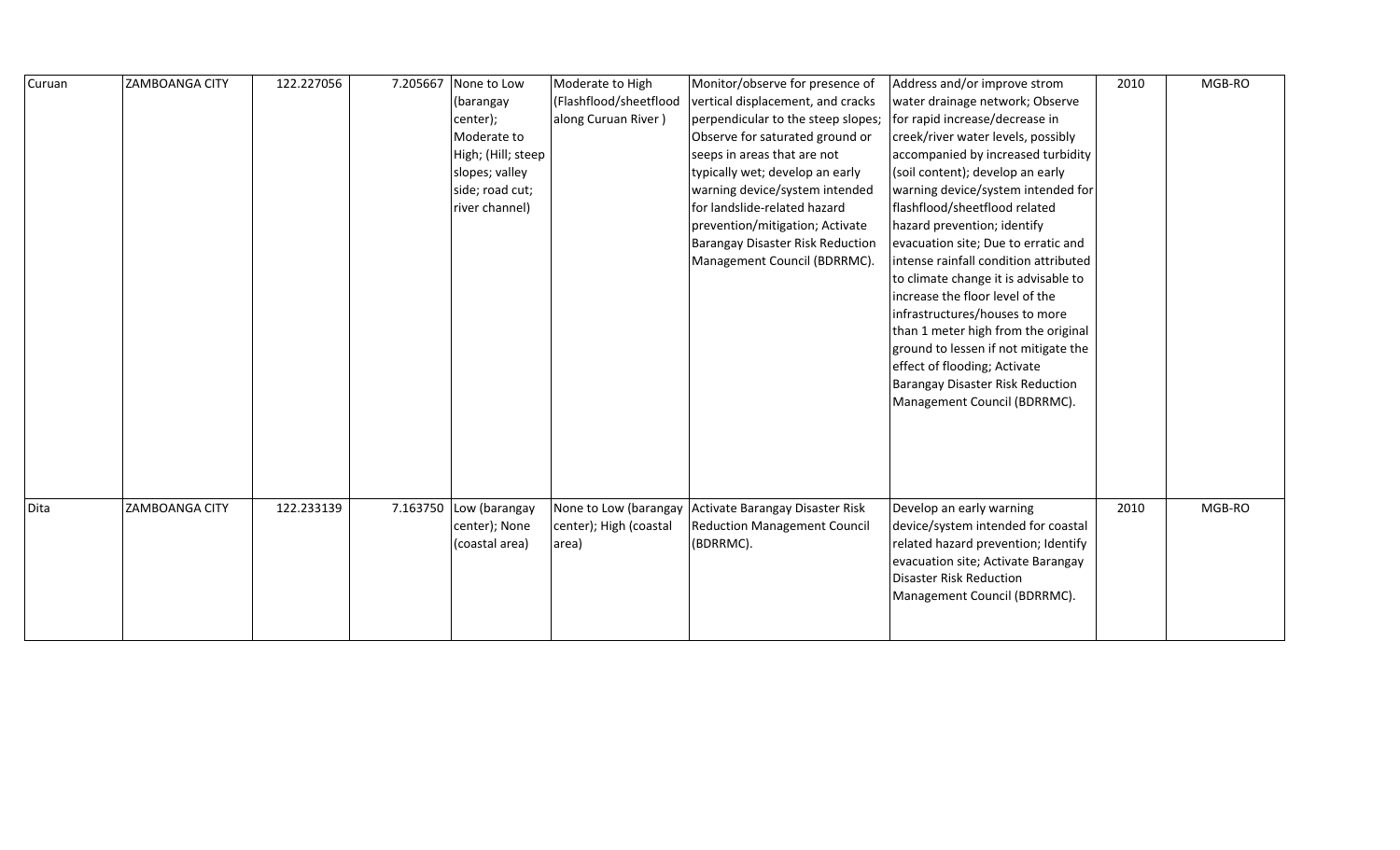| Divisoria     | <b>ZAMBOANGA CITY</b> | 122.101694 | 6.947139 | None to Low         | None to Low (barangay | Construct properly engineered       | Address and/or improve storm         | 2010 | MGB-RO |
|---------------|-----------------------|------------|----------|---------------------|-----------------------|-------------------------------------|--------------------------------------|------|--------|
|               |                       |            |          | (barangay           | center); High (Sitio  | concrete embankment; Constant       | water drainage network; Due to       |      |        |
|               |                       |            |          | center); High       | Lumiyap area)         | monitoring and repair of other      | erratic and intense rainfall         |      |        |
|               |                       |            |          | (channel            |                       | installed concrete embankment;      | condition attributed to climate      |      |        |
|               |                       |            |          | scouring along      |                       | develop an early warning            | change it is advisable to increase   |      |        |
|               |                       |            |          | the unprotected,    |                       | device/system intended for          | the floor level of the               |      |        |
|               |                       |            |          | steep river bank    |                       | landslide-related hazard            | infrastructures/houses to more       |      |        |
|               |                       |            |          | of Tumaga River)    |                       | prevention/mitigation; Identify     | than 1 meter high from the original  |      |        |
|               |                       |            |          |                     |                       | evacuation site (for residents near | ground to lessen if not mitigate the |      |        |
|               |                       |            |          |                     |                       | river side); Activate Barangay      | effect of flooding; develop an early |      |        |
|               |                       |            |          |                     |                       | Disaster Risk Reduction             | warning device/system intended for   |      |        |
|               |                       |            |          |                     |                       | Management Council (BDRRMC);        | flashflood/sheetflood related        |      |        |
|               |                       |            |          |                     |                       |                                     | hazard prevention; identify          |      |        |
|               |                       |            |          |                     |                       |                                     | evacuation site; Develop an early    |      |        |
|               |                       |            |          |                     |                       |                                     | warning device/system intended for   |      |        |
|               |                       |            |          |                     |                       |                                     | coastal related hazard prevention;   |      |        |
|               |                       |            |          |                     |                       |                                     | Identify evacuation site; Activate   |      |        |
|               |                       |            |          |                     |                       |                                     | Barangay Disaster Risk Reduction     |      |        |
|               |                       |            |          |                     |                       |                                     | Management Council (BDRRMC).         |      |        |
|               |                       |            |          |                     |                       |                                     |                                      |      |        |
|               |                       |            |          |                     |                       |                                     |                                      |      |        |
|               |                       |            |          |                     |                       |                                     |                                      |      |        |
| Dulian (Upper | <b>ZAMBOANGA CITY</b> | 122.180778 | 7.148139 | Low (barangay       | none                  | Monitor/observe for presence of     |                                      | 2010 | MGB-RO |
| Bunguiao)     |                       |            |          | center);            |                       | vertical displacement, and cracks   |                                      |      |        |
|               |                       |            |          | Moderate to         |                       | perpendicular to the steep slopes;  |                                      |      |        |
|               |                       |            |          | High (steep         |                       | Observe for saturated ground or     |                                      |      |        |
|               |                       |            |          | slope; valley side; |                       | seeps in areas that are not         |                                      |      |        |
|               |                       |            |          | river channel;      |                       | typically wet; develop an early     |                                      |      |        |
|               |                       |            |          | roadcut)            |                       | warning device/system intended      |                                      |      |        |
|               |                       |            |          |                     |                       | for landslide-related hazard        |                                      |      |        |
|               |                       |            |          |                     |                       | prevention/mitigation; Activate     |                                      |      |        |
|               |                       |            |          |                     |                       | Barangay Disaster Risk Reduction    |                                      |      |        |
|               |                       |            |          |                     |                       | Management Council (BDRRMC).        |                                      |      |        |
|               |                       |            |          |                     |                       |                                     |                                      |      |        |
|               |                       |            |          |                     |                       |                                     |                                      |      |        |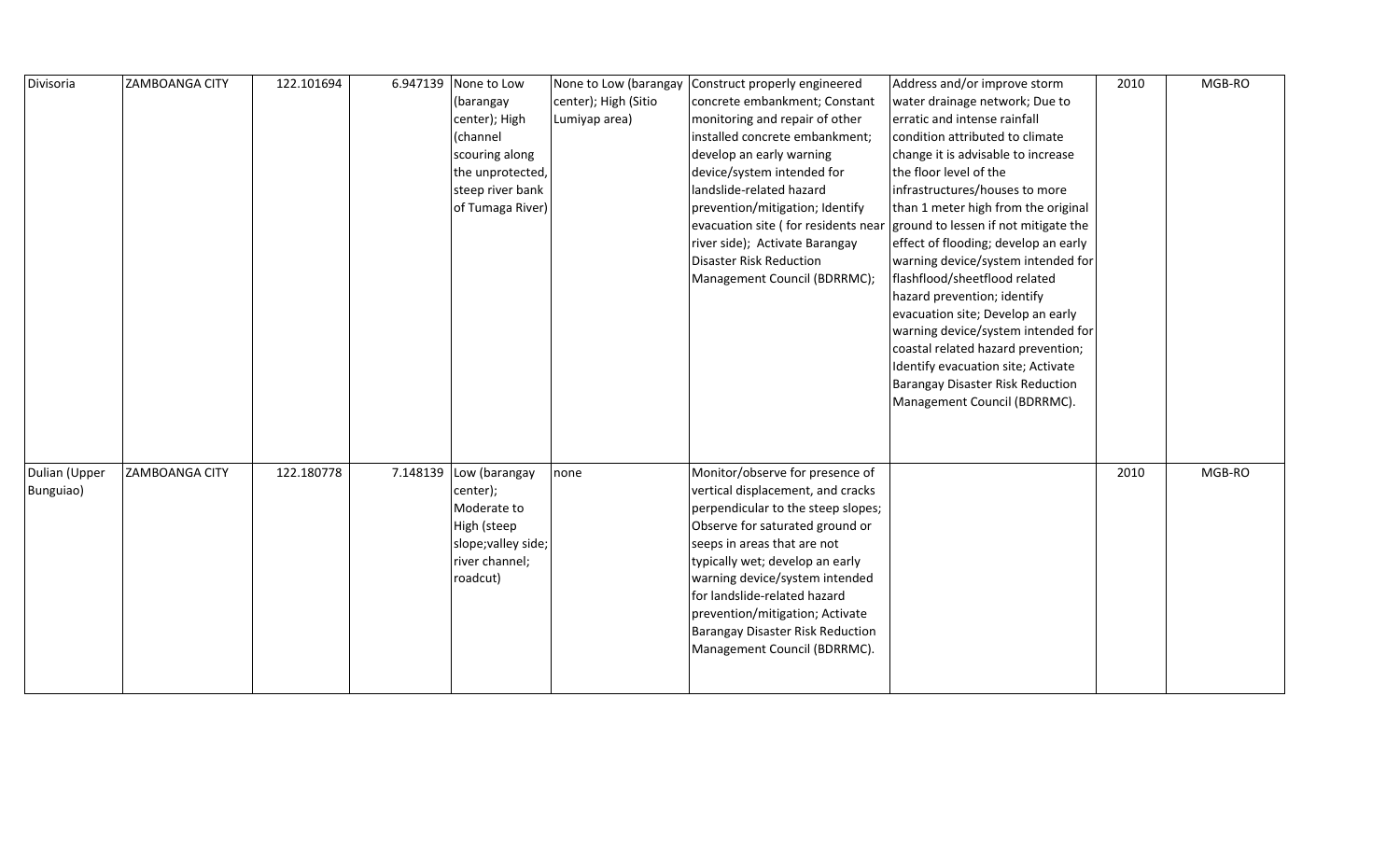| Dulian (Upper | <b>ZAMBOANGA CITY</b> | 122.049194 | 6.981889        | Moderate       | none                     | Monitor/observe for presence of    |                                    | 2010 | MGB-RO |
|---------------|-----------------------|------------|-----------------|----------------|--------------------------|------------------------------------|------------------------------------|------|--------|
| Pasonanca)    |                       |            |                 | (barangay      |                          | vertical displacement, and cracks  |                                    |      |        |
|               |                       |            |                 | center) High   |                          | perpendicular to the steep slopes; |                                    |      |        |
|               |                       |            |                 | (steep slopes/ |                          | Observe for saturated ground or    |                                    |      |        |
|               |                       |            |                 | roadcut/valley |                          | seeps in areas that are not        |                                    |      |        |
|               |                       |            |                 | side)          |                          | typically wet; develop an early    |                                    |      |        |
|               |                       |            |                 |                |                          | warning device/system intended     |                                    |      |        |
|               |                       |            |                 |                |                          | for landslide-related hazard       |                                    |      |        |
|               |                       |            |                 |                |                          | prevention/mitigation; observed    |                                    |      |        |
|               |                       |            |                 |                |                          | for sunken and displaced road      |                                    |      |        |
|               |                       |            |                 |                |                          | surfaces; Activate Barangay        |                                    |      |        |
|               |                       |            |                 |                |                          | Disaster Risk Reduction            |                                    |      |        |
|               |                       |            |                 |                |                          | Management Council (BDRRMC)        |                                    |      |        |
|               |                       |            |                 |                |                          |                                    |                                    |      |        |
|               |                       |            |                 |                |                          |                                    |                                    |      |        |
| Guisao        | ZAMBOANGA CITY        | 122.150278 | 7.000436 Low to |                | None (barangay           | Monitor/observe for presence of    | Observe for rapid                  | 2010 | MGB-RO |
|               |                       |            |                 | Moderate       | center); High (Tributary | vertical displacement, and cracks  | increase/decrease in creek/river   |      |        |
|               |                       |            |                 | (barangay      | of Cabaluay River)       | perpendicular to the steep slopes; | water levels, possibly accompanied |      |        |
|               |                       |            |                 | center);       |                          | Observe for saturated ground or    | by increased turbidity (soil       |      |        |
|               |                       |            |                 | Moderate to    |                          | seeps in areas that are not        | content); develop an early warning |      |        |
|               |                       |            |                 | High (steep    |                          | typically wet; develop an early    | device/system intended for         |      |        |
|               |                       |            |                 | slopes; river  |                          | warning device/system intended     | flashflood/sheetflood related      |      |        |
|               |                       |            |                 | channel)       |                          | for landslide-related hazard       | hazard prevention; Activate        |      |        |
|               |                       |            |                 |                |                          | prevention/mitigation; Activate    | Barangay Disaster Risk Reduction   |      |        |
|               |                       |            |                 |                |                          | Barangay Disaster Risk Reduction   | Management Council (BDRRMC).       |      |        |
|               |                       |            |                 |                |                          |                                    |                                    |      |        |
|               |                       |            |                 |                |                          | Management Council (BDRRMC).       |                                    |      |        |
|               |                       |            |                 |                |                          |                                    |                                    |      |        |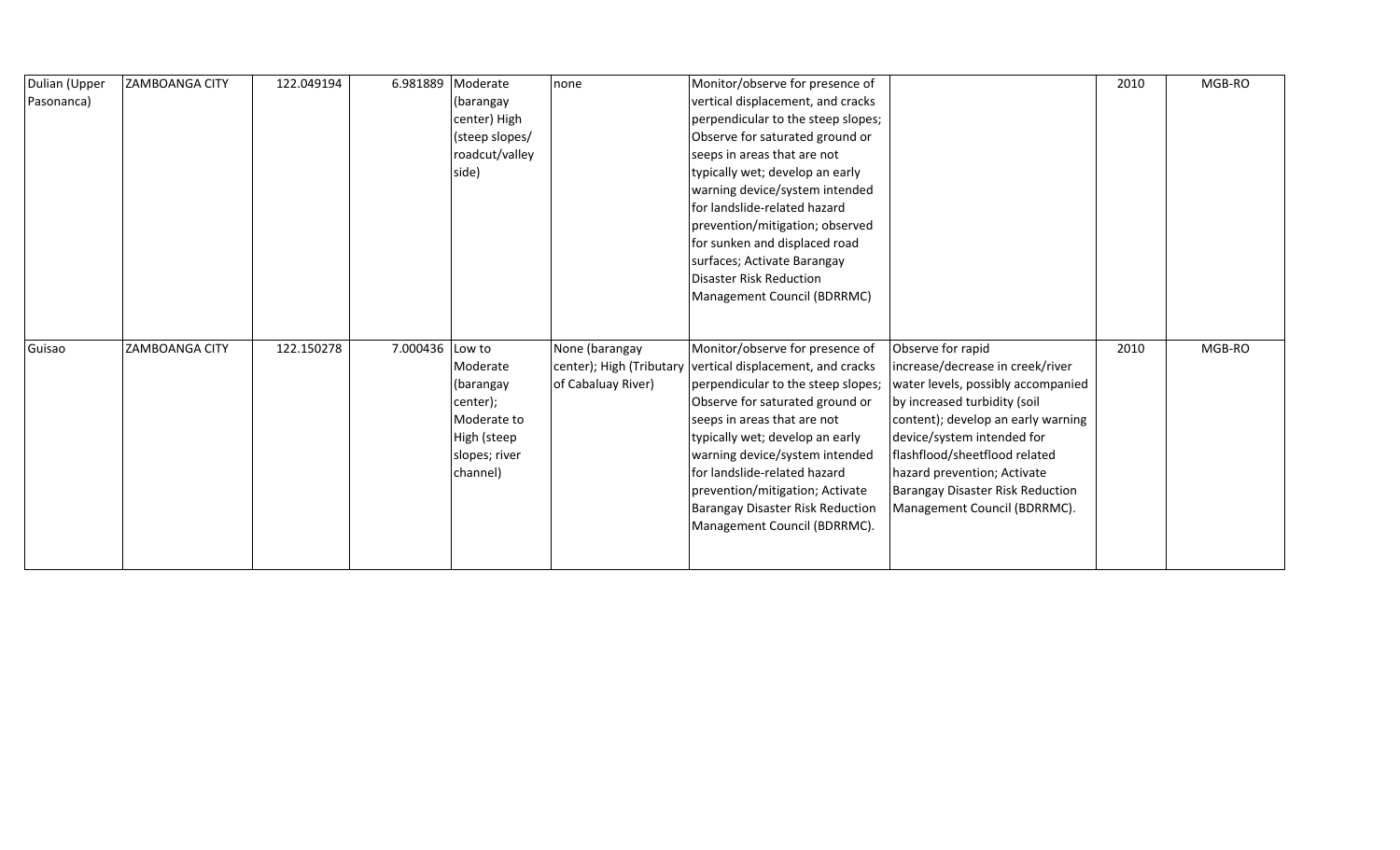| Guiwan | <b>ZAMBOANGA CITY</b> | 122.090528 | 6.930111 None to Low                                | center); High (Tumaga<br>Estuary area)                                                                                    | None to Low (Barangay Activate Barangay Disaster Risk<br><b>Reduction Management Council</b><br>(BDRRMC).                                                                                                                                                                                                                                                                              | Address and/or improve storm<br>water drainage network; Due to<br>erratic and intense rainfall<br>condition attributed to climate<br>change it is advisable to increase<br>the floor level of the<br>infrastructures/houses to more<br>than 1 meter high from the original<br>ground to lessen if not mitigate the<br>effect of flooding; develop an early<br>warning device/system intended for<br>flashflood/sheetflood related<br>hazard prevention; identify<br>evacuation site; Activate Barangay<br><b>Disaster Risk Reduction</b><br>Management Council (BDRRMC). | 2010 | MGB-RO |
|--------|-----------------------|------------|-----------------------------------------------------|---------------------------------------------------------------------------------------------------------------------------|----------------------------------------------------------------------------------------------------------------------------------------------------------------------------------------------------------------------------------------------------------------------------------------------------------------------------------------------------------------------------------------|--------------------------------------------------------------------------------------------------------------------------------------------------------------------------------------------------------------------------------------------------------------------------------------------------------------------------------------------------------------------------------------------------------------------------------------------------------------------------------------------------------------------------------------------------------------------------|------|--------|
| La Paz | <b>ZAMBOANGA CITY</b> | 121.949083 | 6.998778 Low (barangay<br>e (slopes/valley<br>side) | None (barangay<br>center); Moderat center); Moderate to<br>High (flashflood along<br>creeks draining toward<br>San Ramon) | Observe for presence of vertical<br>displacement, and cracks<br>perpendicular to the steep slopes;<br>Observe for saturated ground or<br>seeps in areas that are not<br>typically wet; develop an early<br>warning device/system intended<br>for landslide-related hazard<br>prevention/mitigation; Activate<br><b>Barangay Disaster Risk Reduction</b><br>Management Council (BDRRMC) | Observe for rapid<br>increase/decrease in creek/river<br>water levels, possibly accompanied<br>by increased turbidity (soil<br>content); develop an early warning<br>device/system intended for<br>flashflood related hazard<br>prevention; identify evacuation<br>site; Activate Barangay Disaster Risk<br><b>Reduction Management Council</b><br>(BDRRMC).                                                                                                                                                                                                             | 2010 | MGB-RO |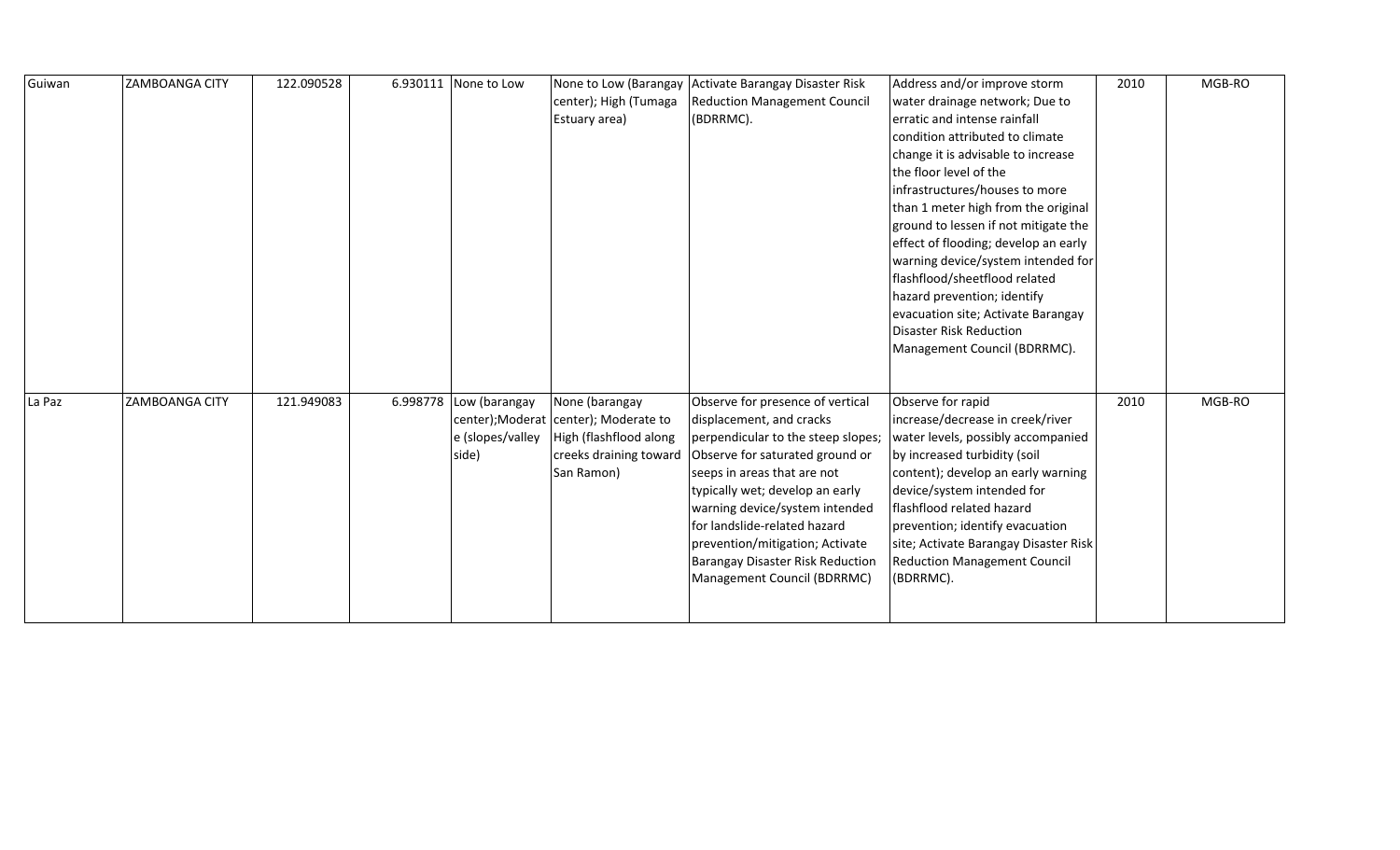| Labuan      | <b>ZAMBOANGA CITY</b> | 121.901500 | 7.095250        | None to Low<br>(barangay<br>center);<br>Moderate to<br>High (steeply<br>sloping ground)                      | High (Coastal hazard<br>and<br>flashflood/sheetflood<br>along Labuan and<br>Lawingan Rivers | Monitor/observe for presence of<br>vertical displacement, and cracks<br>perpendicular to the steep slopes;<br>Observe for saturated ground or<br>seeps in areas that are not<br>typically wet; develop an early<br>warning device/system intended<br>for landslide-related hazard<br>prevention/mitigation; Activate<br><b>Barangay Disaster Risk Reduction</b><br>Management Council (BDRRMC). | Observe for rapid<br>increase/decrease in creek/river<br>water levels, possibly accompanied<br>by increased turbidity (soil<br>content); develop an early warning<br>device/system intended for<br>flashflood/sheetflood and coastal<br>related hazard prevention; Identify<br>evacuation site; Activate Barangay<br>Disaster Risk Reduction<br>Management Council (BDRRMC). | 2010 | MGB-RO |
|-------------|-----------------------|------------|-----------------|--------------------------------------------------------------------------------------------------------------|---------------------------------------------------------------------------------------------|-------------------------------------------------------------------------------------------------------------------------------------------------------------------------------------------------------------------------------------------------------------------------------------------------------------------------------------------------------------------------------------------------|------------------------------------------------------------------------------------------------------------------------------------------------------------------------------------------------------------------------------------------------------------------------------------------------------------------------------------------------------------------------------|------|--------|
| Lamisahan   | <b>ZAMBOANGA CITY</b> | 122.171917 | 7.063611 Low to | Moderate<br>(barangay<br>center);<br>Moderate to<br>High (steep<br>slopes; valley<br>side; river<br>channel) |                                                                                             | High (Manicahan River) Monitor/observe for presence of<br>vertical displacement, and cracks<br>perpendicular to the steep slopes;<br>Observe for saturated ground or<br>seeps in areas that are not<br>typically wet; Activate Barangay<br><b>Disaster Risk Reduction</b><br>Management Council (BDRRMC).                                                                                       | Observe for rapid<br>increase/decrease in creek/river<br>water levels, possibly accompanied<br>by increased turbidity (soil<br>content); develop an early warning<br>device/system intended for<br>flashflood/sheetflood related<br>hazard prevention; Activate<br>Barangay Disaster Risk Reduction<br>Management Council (BDRRMC).                                          | 2010 | MGB-RO |
| Landang Gua | <b>ZAMBOANGA CITY</b> | 122.247889 | 6.959778        | None (barangay<br>center); Low to<br>Moderate (hilly<br>area)                                                | High (Coastal area)                                                                         | Observe for presence of vertical<br>displacement, and cracks<br>perpendicular to the steep slopes;<br>Observe for saturated ground or<br>seeps in areas that are not<br>typically wet; Activate Barangay<br><b>Disaster Risk Reduction</b><br>Management Council (BDRRMC).                                                                                                                      | Develop an early warning<br>device/system intended for coastal<br>related hazard prevention; Identify<br>evacuation site; Activate Barangay<br>Disaster Risk Reduction<br>Management Council (BDRRMC).                                                                                                                                                                       | 2010 | MGB-RO |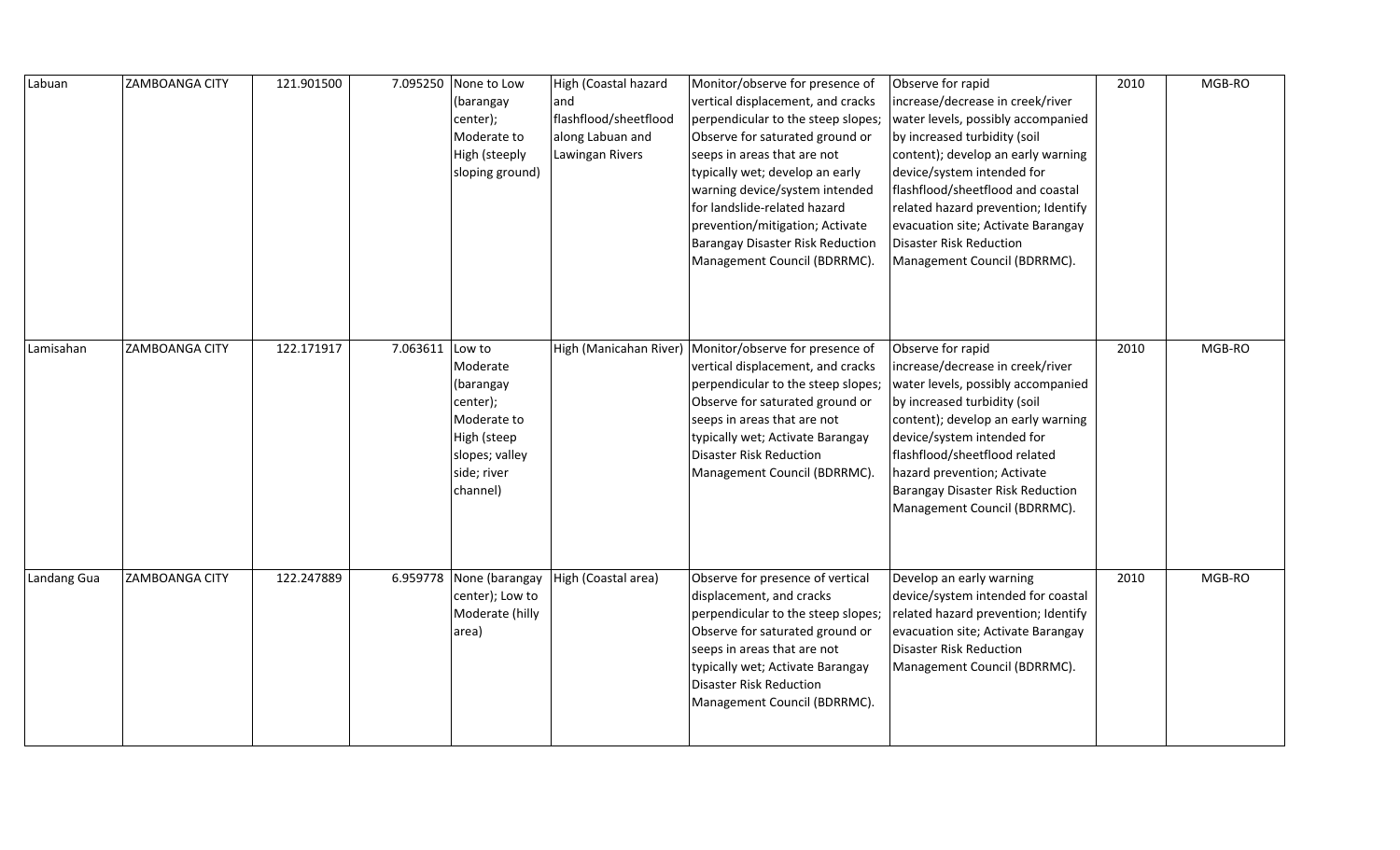| Landang Laum | <b>ZAMBOANGA CITY</b>          | 122.237472 |                 | 6.968361 None to Low                                                                                                      | High (Estuary of<br>Landang River) | Activate Barangay Disaster Risk<br><b>Reduction Management Council</b><br>(BDRRMC).                                                                                                                                                                                                                                              | Develop an early warning<br>device/system intended for coastal<br>related hazard prevention; Identify<br>evacuation site; Activate Barangay<br><b>Disaster Risk Reduction</b><br>Management Council (BDRRMC). | 2010 | MGB-RO |
|--------------|--------------------------------|------------|-----------------|---------------------------------------------------------------------------------------------------------------------------|------------------------------------|----------------------------------------------------------------------------------------------------------------------------------------------------------------------------------------------------------------------------------------------------------------------------------------------------------------------------------|---------------------------------------------------------------------------------------------------------------------------------------------------------------------------------------------------------------|------|--------|
| Lanzones     | <b>ZAMBOANGA CITY</b>          | 122.139417 | 7.002917        | Moderate<br>(barangay<br>center); High<br>(river channel)                                                                 | none                               | Observe for presence of vertical<br>displacement, and cracks<br>perpendicular to the steep slopes;<br>Observe for saturated ground or<br>seeps in areas that are not<br>typically wet; Activate Barangay<br>Disaster Risk Reduction<br>Management Council (BDRRMC).                                                              |                                                                                                                                                                                                               | 2010 | MGB-RO |
| Lapakan      | <b>ZAMBOANGA CITY</b>          | 122.156056 |                 | 7.030833 Low (barangay<br>center);<br>Moderate to<br>High (steep<br>valley side; river<br>channel)                        | none                               | Observe for presence of vertical<br>displacement, and cracks<br>perpendicular to the steep slopes;<br>Observe for saturated ground or<br>seeps in areas that are not<br>typically wet; Activate Barangay<br>Disaster Risk Reduction<br>Management Council (BDRRMC).                                                              |                                                                                                                                                                                                               | 2010 | MGB-RO |
|              | Latuan (Curuan) ZAMBOANGA CITY | 122.204194 | 7.233778 Low to | Moderate<br>(barangay<br>center);<br>Moderate to<br>High (steep<br>slopes; valley<br>side; river<br>channel; road<br>cut) | none                               | Monitor/Observe for presence of<br>vertical displacement, and cracks<br>perpendicular to the steep slopes;<br>Observe for saturated ground or<br>seeps in areas that are not<br>typically wet; observe for sunken<br>or displaced road surfaces;<br>Activate Barangay Disaster Risk<br>Reduction Management Council<br>(BDRRMC). |                                                                                                                                                                                                               | 2010 | MGB-RO |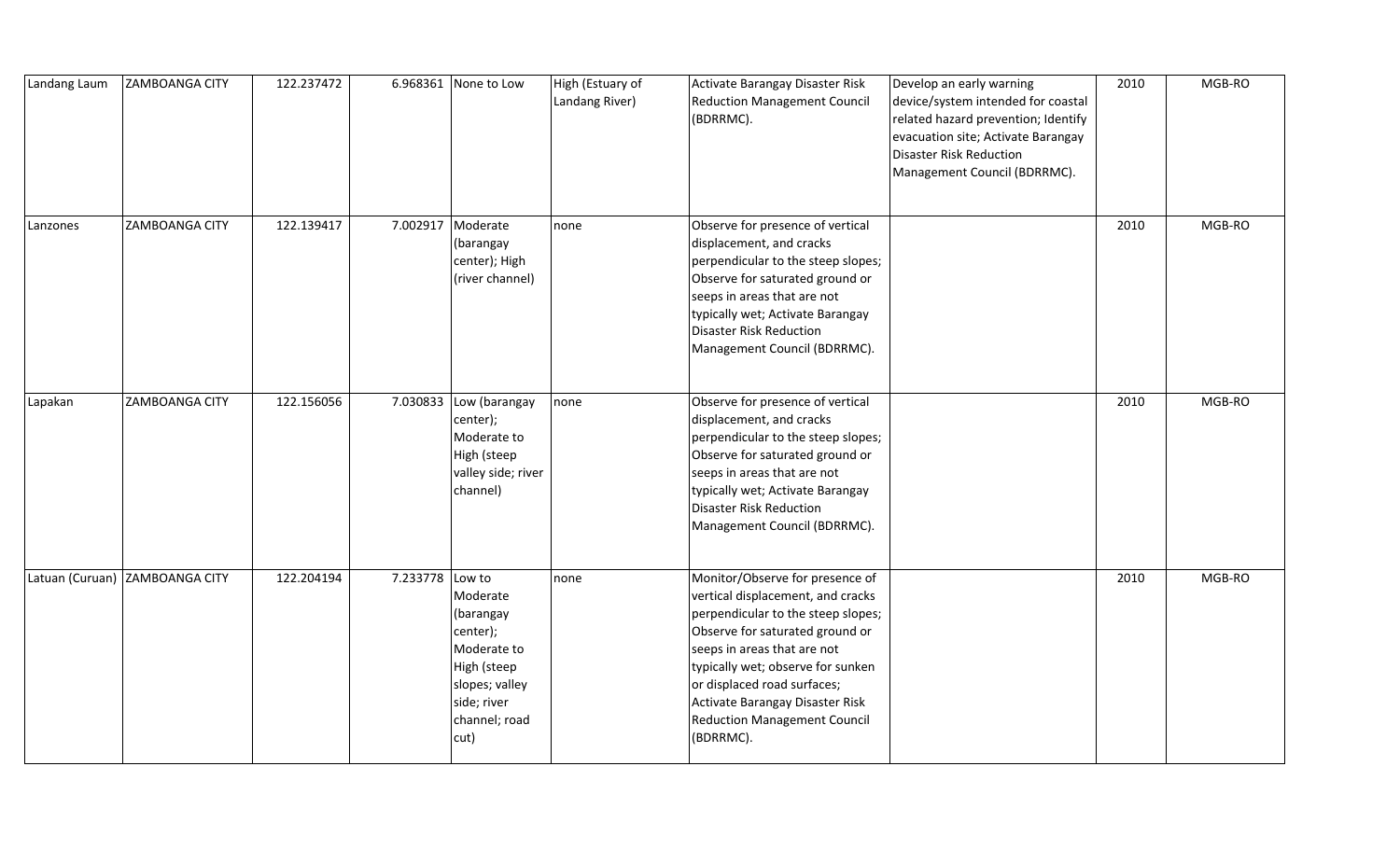| Limaong | <b>ZAMBOANGA CITY</b> | 122.351861 | 7.363417 | None to Low                                                                                 | None (barangay<br>center); High (Logpond;<br>coastal area) | Activate Barangay Disaster Risk<br><b>Reduction Management Council</b><br>(BDRRMC)                                                                                                                                                                                                                                                                                                              | Develop an early warning<br>device/system intended for coastal<br>related hazard prevention; Identify<br>evacuation site; Activate Barangay<br><b>Disaster Risk Reduction</b><br>Management Council (BDRRMC). | 2010 | MGB-RO |
|---------|-----------------------|------------|----------|---------------------------------------------------------------------------------------------|------------------------------------------------------------|-------------------------------------------------------------------------------------------------------------------------------------------------------------------------------------------------------------------------------------------------------------------------------------------------------------------------------------------------------------------------------------------------|---------------------------------------------------------------------------------------------------------------------------------------------------------------------------------------------------------------|------|--------|
| Limpapa | <b>ZAMBOANGA CITY</b> | 121.901667 | 7.142028 | Low to<br>moderate<br>(barangay<br>center); High<br>(mountainous<br>area; road cut)         | High (Coastal Hazard)                                      | Monitor/observe for presence of<br>vertical displacement, and cracks<br>perpendicular to the steep slopes;<br>Observe for saturated ground or<br>seeps in areas that are not<br>typically wet; develop an early<br>warning device/system intended<br>for landslide-related hazard<br>prevention/mitigation; Activate<br><b>Barangay Disaster Risk Reduction</b><br>Management Council (BDRRMC). | Develop an early warning<br>device/system intended for coastal<br>related hazard prevention; Identify<br>evacuation site; Activate Barangay<br><b>Disaster Risk Reduction</b><br>Management Council (BDRRMC). | 2010 | MGB-RO |
| Lubigan | <b>ZAMBOANGA CITY</b> | 122.232000 | 7.148778 | Low (barangay<br>center);<br>Moderate to<br>High (steep<br>slope; valley<br>side; road cut) | none                                                       | Monitor/Observe for presence of<br>vertical displacement, and cracks<br>perpendicular to the steep slopes;<br>Observe for saturated ground or<br>seeps in areas that are not<br>typically wet; Activate Barangay<br><b>Disaster Risk Reduction</b><br>Management Council (BDRRMC).                                                                                                              |                                                                                                                                                                                                               | 2010 | MGB-RO |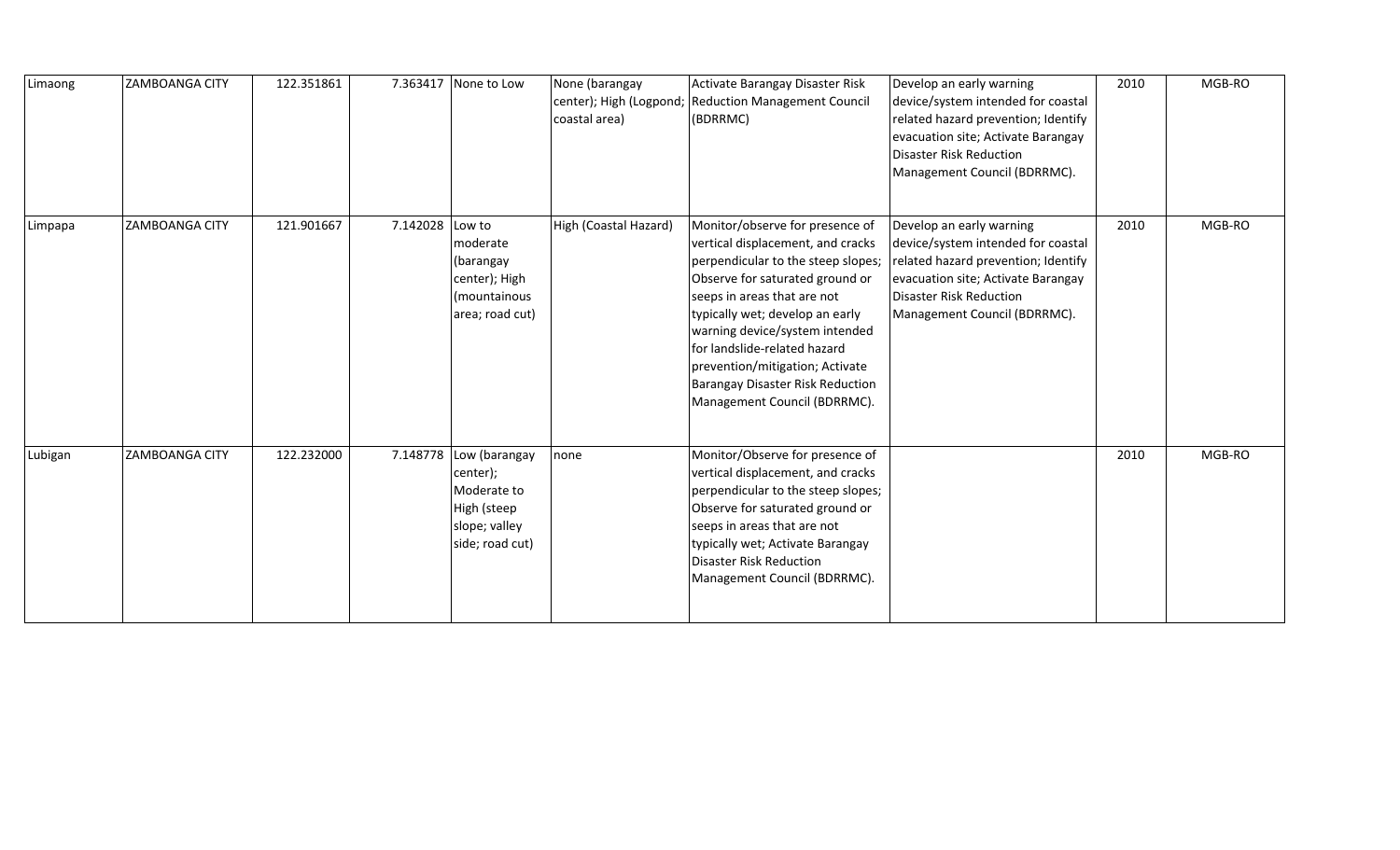| Lumayang  | <b>ZAMBOANGA CITY</b> | 122.095333 | 6.989889 | Moderate<br>(barangay<br>center); High<br>(steep valley<br>side/road cut)                                | none                                                | Monitor/observe for presence of<br>vertical displacement, and cracks<br>perpendicular to the steep slopes;<br>Observe for saturated ground or<br>seeps in areas that are not<br>typically wet; Observe for sunken<br>or displaced road surfaces;<br>Activate Barangay Disaster Risk<br><b>Reduction Management Council</b><br>(BDRRMC). |                                                                                                                                                                                                                                                                                                                                            | 2010 | MGB-RO |
|-----------|-----------------------|------------|----------|----------------------------------------------------------------------------------------------------------|-----------------------------------------------------|-----------------------------------------------------------------------------------------------------------------------------------------------------------------------------------------------------------------------------------------------------------------------------------------------------------------------------------------|--------------------------------------------------------------------------------------------------------------------------------------------------------------------------------------------------------------------------------------------------------------------------------------------------------------------------------------------|------|--------|
| Lumbangan | <b>ZAMBOANGA CITY</b> | 122.101361 | 6.971111 | Low (barangay<br>center); High<br>(steep slope;<br>road cut)                                             | none                                                | Monitor/observe for presence of<br>vertical displacement, and cracks<br>perpendicular to the steep slopes;<br>Observe for saturated ground or<br>seeps in areas that are not<br>typically wet; Activate Barangay<br>Disaster Risk Reduction<br>Management Council (BDRRMC).                                                             |                                                                                                                                                                                                                                                                                                                                            | 2010 | MGB-RO |
| Lunzuran  | <b>ZAMBOANGA CITY</b> | 122.089500 |          | 6.952778 $\vert$ Low (barangay<br>center);<br>Moderate to<br>High (steep<br>valley side; steep<br>slopes | None (barangay<br>center); High (Lunzuran<br>River) | Monitor/observe for presence of<br>vertical displacement, and cracks<br>perpendicular to the steep slopes;<br>Observe for saturated ground or<br>seeps in areas that are not<br>typically wet; Observe for sunken<br>road surfaces; Activate Barangay<br>Disaster Risk Reduction<br>Management Council (BDRRMC).                        | Observe for rapid<br>increase/decrease in creek/river<br>water levels, possibly accompanied<br>by increased turbidity (soil<br>content); develop an early warning<br>device/system intended for<br>flashflood/sheetflood related<br>hazard prevention; Activate<br><b>Barangay Disaster Risk Reduction</b><br>Management Council (BDRRMC). | 2010 | MGB-RO |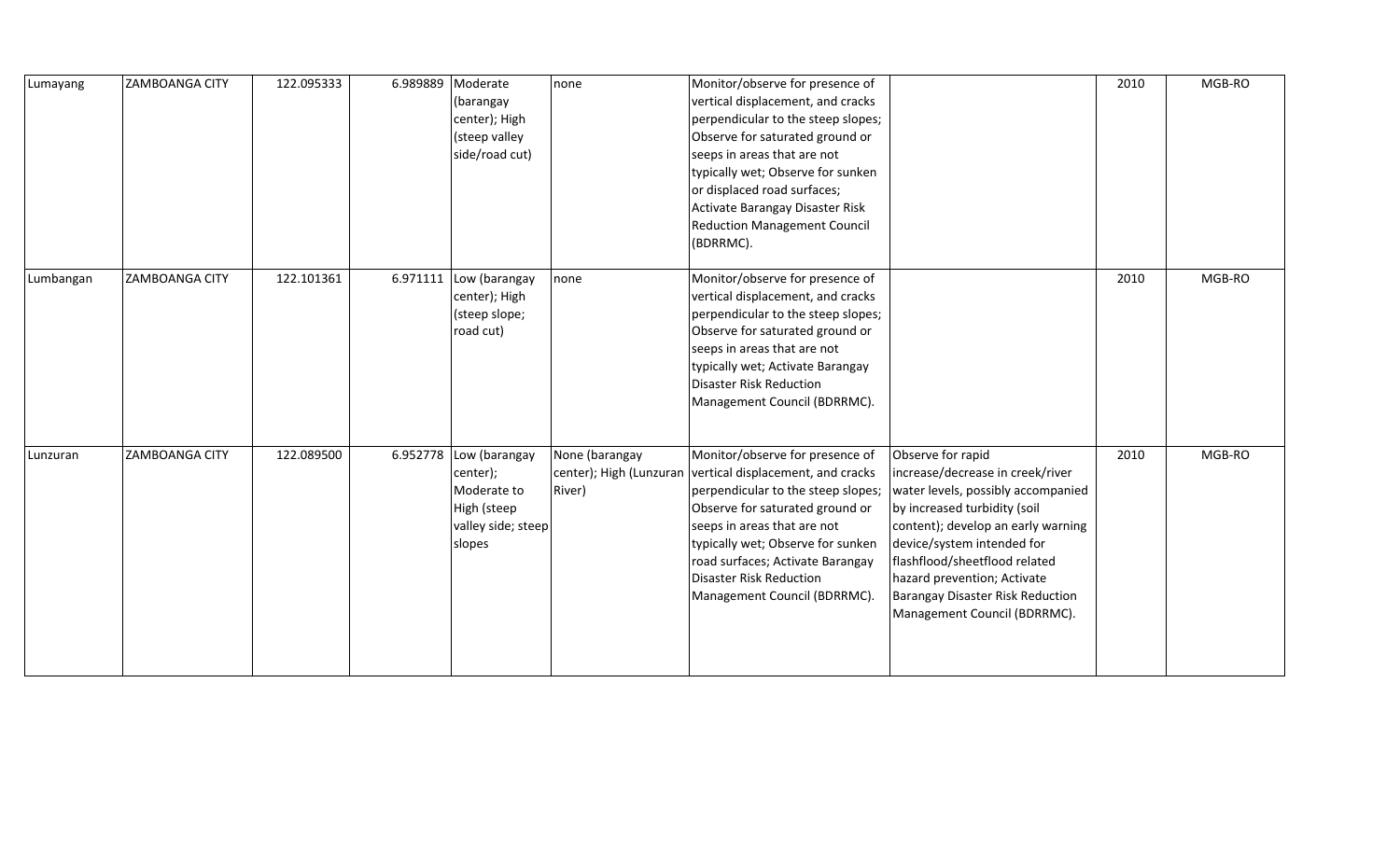| Maasin    | ZAMBOANGA CITY | 121.983719 |          | 6.960636 None to Low | High (coastal hazard                     | Monitor/observe for presence of         | Address and/or improve storm          | 2010 | MGB-RO |
|-----------|----------------|------------|----------|----------------------|------------------------------------------|-----------------------------------------|---------------------------------------|------|--------|
|           |                |            |          | (barangay            | and                                      | vertical displacement, and cracks       | water drainage network;               |      |        |
|           |                |            |          |                      | center); None to   flashflood/sheetflood | perpendicular to the steep slopes;      | Sheetflood coupled with storm         |      |        |
|           |                |            |          | Low (Coastal         | along Maasin River)                      | Observe for saturated ground or         | surge (coastal flooding) increase the |      |        |
|           |                |            |          | area); Moderate      |                                          | seeps in areas that are not             | flood susceptibility of the area; Due |      |        |
|           |                |            |          | to High (steep       |                                          | typically wet; develop an early         | to erratic and intense rainfall       |      |        |
|           |                |            |          | slope/river          |                                          | warning device/system intended          | condition attributed to climate       |      |        |
|           |                |            |          | channel/ valley      |                                          | for landslide-related hazard            | change it is advisable to increase    |      |        |
|           |                |            |          | side                 |                                          | prevention/mitigation; Activate         | the floor level of the houses to      |      |        |
|           |                |            |          |                      |                                          | <b>Barangay Disaster Risk Reduction</b> | more than 1 meter high from the       |      |        |
|           |                |            |          |                      |                                          | Management Council (BDRRMC).            | original ground to lessen if not      |      |        |
|           |                |            |          |                      |                                          |                                         | mitigate the effect of flooding;      |      |        |
|           |                |            |          |                      |                                          |                                         | Develop an early warning              |      |        |
|           |                |            |          |                      |                                          |                                         | device/system intended for            |      |        |
|           |                |            |          |                      |                                          |                                         | flashflood/sheetflood and coastal     |      |        |
|           |                |            |          |                      |                                          |                                         | related hazard prevention;            |      |        |
|           |                |            |          |                      |                                          |                                         | Limit/avoid construction of           |      |        |
|           |                |            |          |                      |                                          |                                         | residential dwellings within tidal    |      |        |
|           |                |            |          |                      |                                          |                                         | flat; Identify evacuation site;       |      |        |
|           |                |            |          |                      |                                          |                                         | Activate Barangay Disaster Risk       |      |        |
|           |                |            |          |                      |                                          |                                         | <b>Reduction Management Council</b>   |      |        |
|           |                |            |          |                      |                                          |                                         | (BDRRMC).                             |      |        |
|           |                |            |          |                      |                                          |                                         |                                       |      |        |
|           |                |            |          |                      |                                          |                                         |                                       |      |        |
|           |                |            |          |                      |                                          |                                         |                                       |      |        |
| Malagutay | ZAMBOANGA CITY | 122.015667 | 6.940167 | Low to               | none                                     | Monitor/observe for presence of         |                                       | 2010 | MGB-RO |
|           |                |            |          | moderate             |                                          | vertical displacement, and cracks       |                                       |      |        |
|           |                |            |          | (barangay            |                                          | perpendicular to the steep slopes;      |                                       |      |        |
|           |                |            |          | center); High        |                                          | Observe for saturated ground or         |                                       |      |        |
|           |                |            |          | (steep               |                                          | seeps in areas that are not             |                                       |      |        |
|           |                |            |          | slope/valley         |                                          | typically wet; develop an early         |                                       |      |        |
|           |                |            |          | side)                |                                          | warning device/system intended          |                                       |      |        |
|           |                |            |          |                      |                                          | for landslide-related hazard            |                                       |      |        |
|           |                |            |          |                      |                                          | prevention/mitigation; Activate         |                                       |      |        |
|           |                |            |          |                      |                                          | <b>Barangay Disaster Risk Reduction</b> |                                       |      |        |
|           |                |            |          |                      |                                          | Management Council (BDRRMC).            |                                       |      |        |
|           |                |            |          |                      |                                          |                                         |                                       |      |        |
|           |                |            |          |                      |                                          |                                         |                                       |      |        |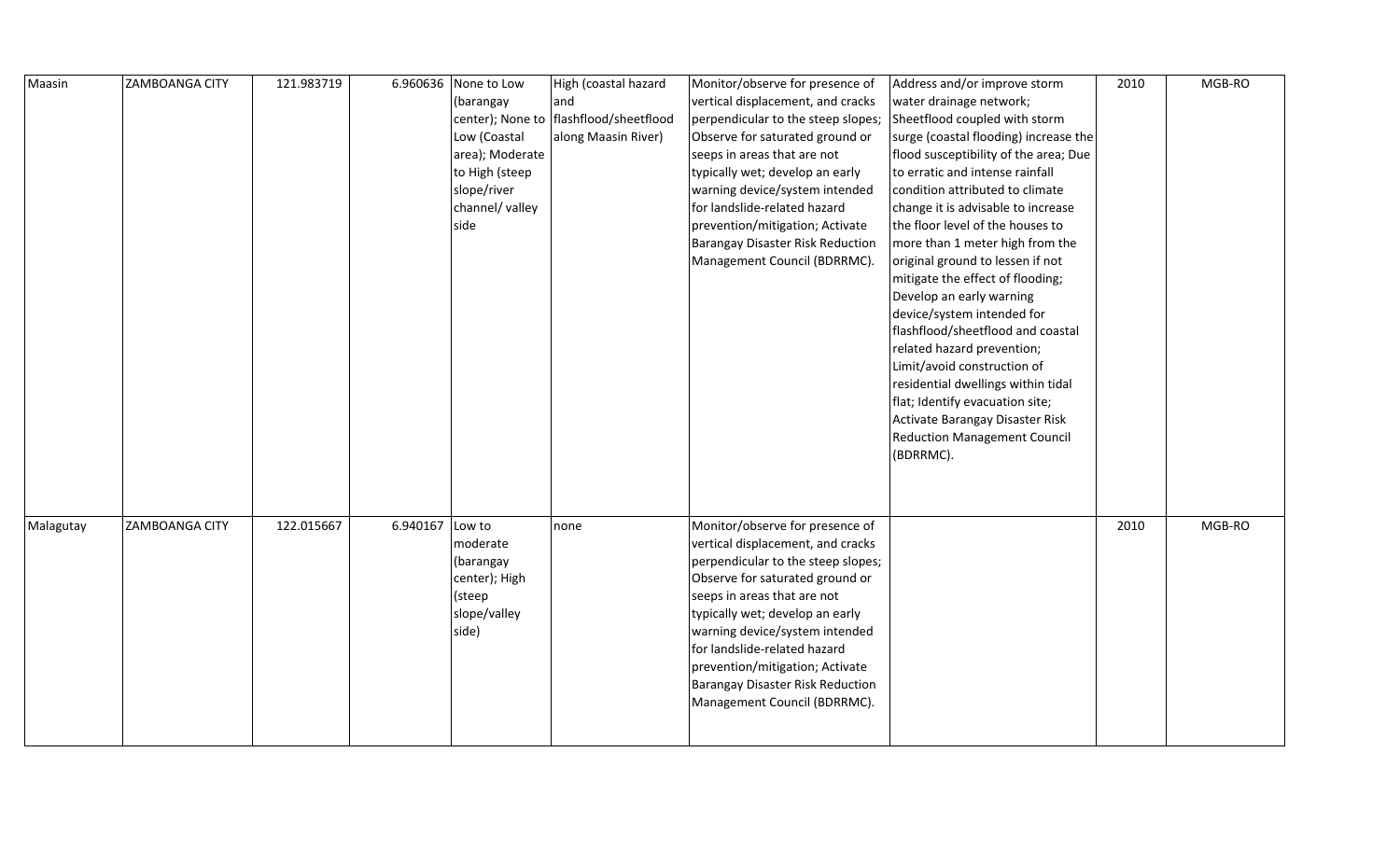| Mampang  | <b>ZAMBOANGA CITY</b> | 122.133139 | 6.916667 none |                                                                        | Moderate to High      |                                                                                                                                                                                                                                                                            | Address and/or improve strom<br>water drainage network; Due to<br>erratic and intense rainfall<br>condition attributed to climate<br>change it is advisable to increase<br>the floor level of the<br>infrastructures/houses to more<br>than 1 meter high from the original<br>ground to lessen if not mitigate the<br>effect of flooding; develop an early<br>warning device/system intended for<br>sheetflood/coastal related hazard<br>prevention; identify evacuation<br>site; Activate Barangay Disaster Risk<br><b>Reduction Management Council</b><br>(BDRRMC). | 2010 | MGB-RO |
|----------|-----------------------|------------|---------------|------------------------------------------------------------------------|-----------------------|----------------------------------------------------------------------------------------------------------------------------------------------------------------------------------------------------------------------------------------------------------------------------|-----------------------------------------------------------------------------------------------------------------------------------------------------------------------------------------------------------------------------------------------------------------------------------------------------------------------------------------------------------------------------------------------------------------------------------------------------------------------------------------------------------------------------------------------------------------------|------|--------|
| Manalipa | <b>ZAMBOANGA CITY</b> | 122.275972 |               | 6.898472 None to Low<br>(barangay<br>center);Moderat<br>e (hilly area) | High (coastal hazard) | Observe for presence of vertical<br>displacement, and cracks<br>perpendicular to the steep slopes;<br>Observe for saturated ground or<br>seeps in areas that are not<br>typically wet; Activate Barangay<br><b>Disaster Risk Reduction</b><br>Management Council (BDRRMC). | Develop an early warning<br>device/system intended for coastal<br>related hazard prevention; Identify<br>evacuation site; Observe for rapid<br>increase/decrease in creek/river<br>water levels, possibly accompanied<br>by increased turbidity (soil<br>content); develop an early warning<br>device/system intended for<br>flashflood/sheetflood related<br>hazard prevention; Activate<br>Barangay Disaster Risk Reduction<br>Management Council (BDRRMC).                                                                                                         | 2010 | MGB-RO |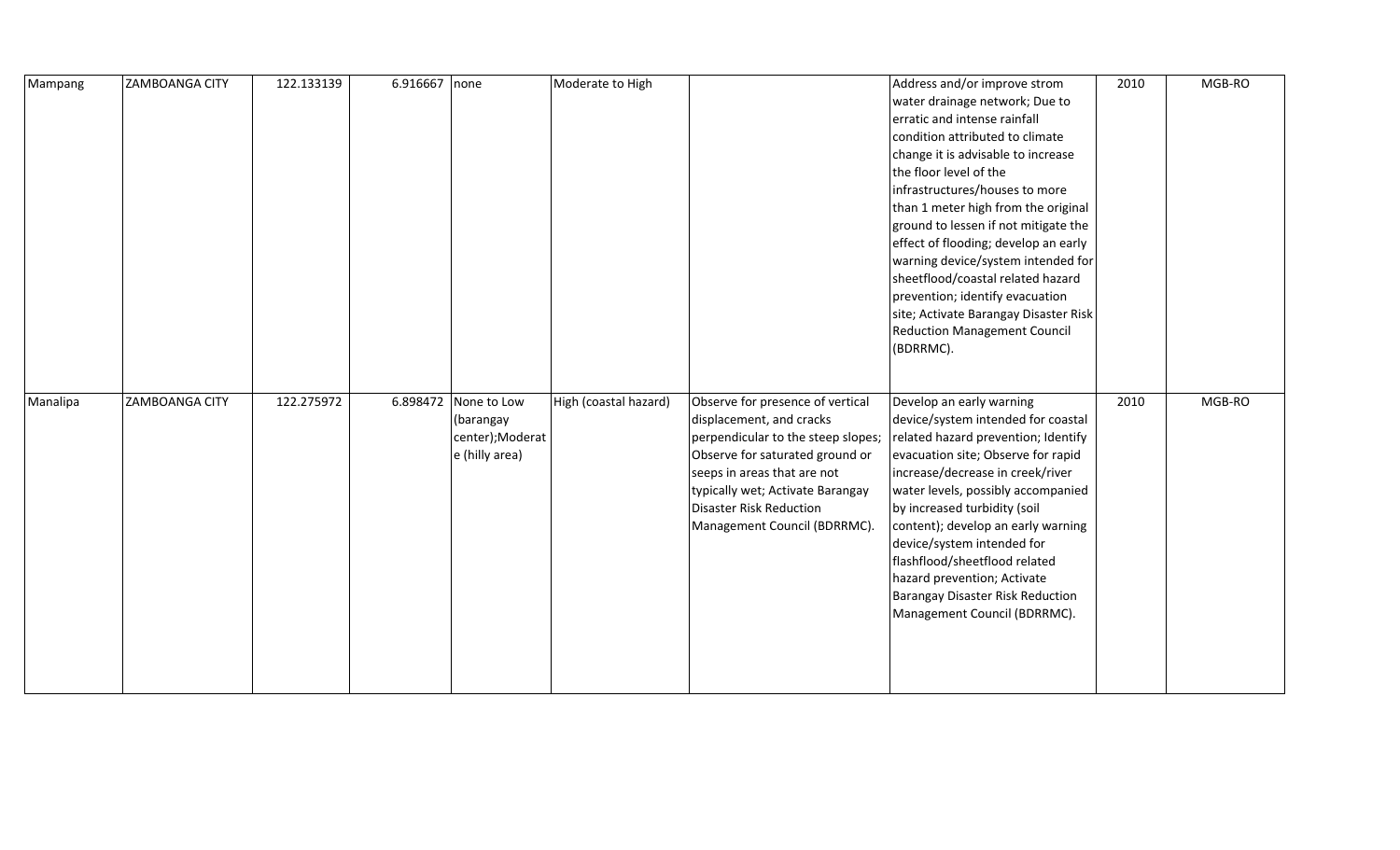| Mangusu | <b>ZAMBOANGA CITY</b> | 122.281444 | 7.354611   None to Low |                        | None to Low (barangay Activate Barangay Disaster Risk | Develop an early warning            | 2010 | MGB-RO |
|---------|-----------------------|------------|------------------------|------------------------|-------------------------------------------------------|-------------------------------------|------|--------|
|         |                       |            |                        | center); High          | <b>Reduction Management Council</b>                   | device/system intended for coastal  |      |        |
|         |                       |            |                        | (Estuary/coastal area) | (BDRRMC)                                              | related hazard prevention; Identify |      |        |
|         |                       |            |                        |                        |                                                       | evacuation site; Observe for rapid  |      |        |
|         |                       |            |                        |                        |                                                       | increase/decrease in creek/river    |      |        |
|         |                       |            |                        |                        |                                                       | water levels, possibly accompanied  |      |        |
|         |                       |            |                        |                        |                                                       | by increased turbidity (soil        |      |        |
|         |                       |            |                        |                        |                                                       | content); develop an early warning  |      |        |
|         |                       |            |                        |                        |                                                       | device/system intended for          |      |        |
|         |                       |            |                        |                        |                                                       | flashflood/sheetflood related       |      |        |
|         |                       |            |                        |                        |                                                       | hazard prevention; Activate         |      |        |
|         |                       |            |                        |                        |                                                       | Barangay Disaster Risk Reduction    |      |        |
|         |                       |            |                        |                        |                                                       | Management Council (BDRRMC).        |      |        |
|         |                       |            |                        |                        |                                                       |                                     |      |        |
|         |                       |            |                        |                        |                                                       |                                     |      |        |
|         |                       |            |                        |                        |                                                       |                                     |      |        |
|         |                       |            |                        |                        |                                                       |                                     |      |        |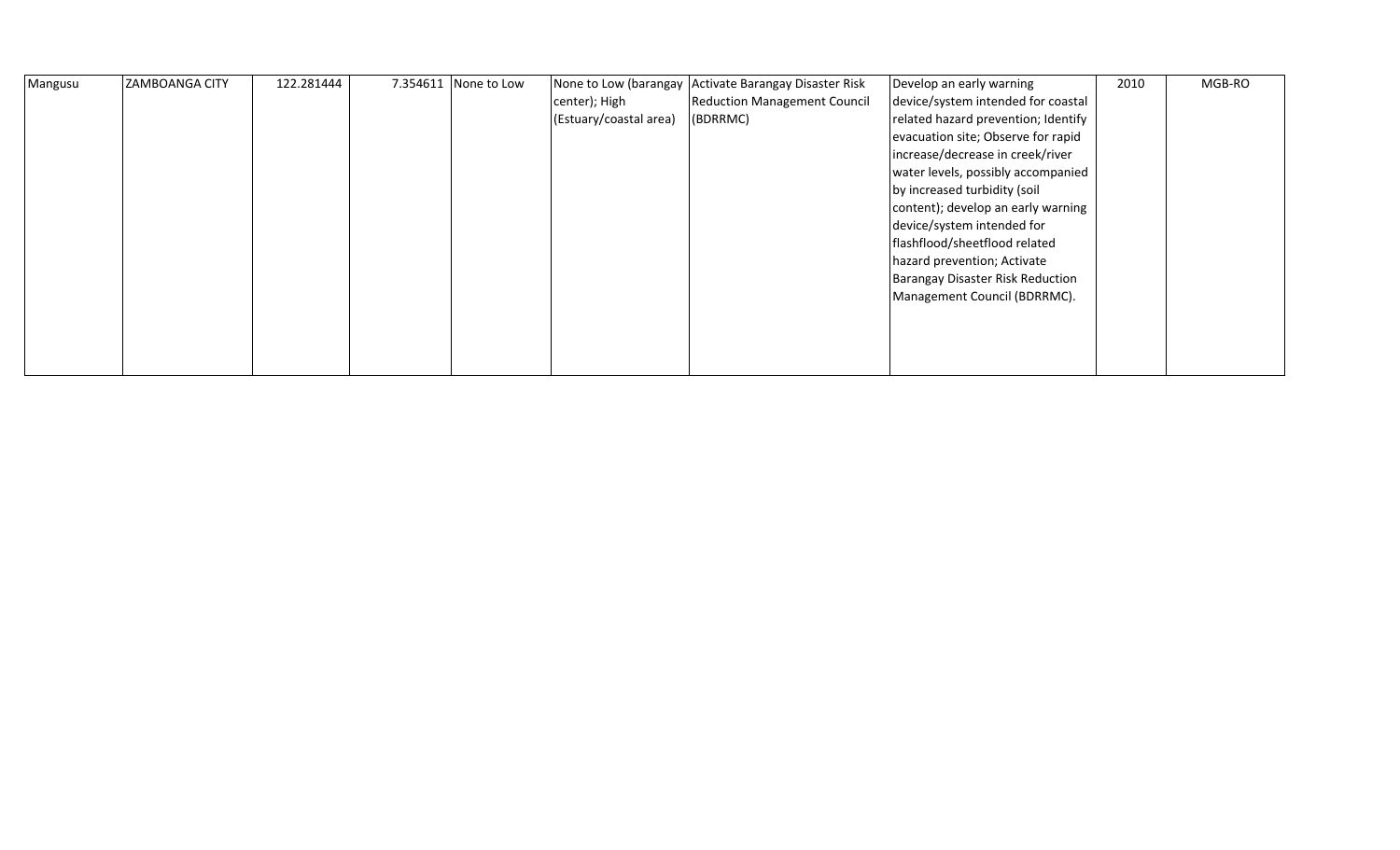| Manicahan | <b>ZAMBOANGA CITY</b> | 122.186750 | 7.024000 None to Low | Moderate to High | Activate Barangay Disaster Risk     | Address and/or improve storm         | 2010 | MGB-RO |
|-----------|-----------------------|------------|----------------------|------------------|-------------------------------------|--------------------------------------|------|--------|
|           |                       |            |                      |                  | <b>Reduction Management Council</b> | water drainage network; Due to       |      |        |
|           |                       |            |                      |                  | (BDRRMC)                            | erratic and intense rainfall         |      |        |
|           |                       |            |                      |                  |                                     | condition attributed to climate      |      |        |
|           |                       |            |                      |                  |                                     | change it is advisable to increase   |      |        |
|           |                       |            |                      |                  |                                     | the floor level of the               |      |        |
|           |                       |            |                      |                  |                                     | infrastructures/houses to more       |      |        |
|           |                       |            |                      |                  |                                     | than 1 meter high from the original  |      |        |
|           |                       |            |                      |                  |                                     | ground to lessen if not mitigate the |      |        |
|           |                       |            |                      |                  |                                     | effect of flooding; develop an early |      |        |
|           |                       |            |                      |                  |                                     | warning device/system intended for   |      |        |
|           |                       |            |                      |                  |                                     | sheetflood/coastal related hazard    |      |        |
|           |                       |            |                      |                  |                                     | prevention; identify evacuation      |      |        |
|           |                       |            |                      |                  |                                     | site; Observe for rapid              |      |        |
|           |                       |            |                      |                  |                                     | increase/decrease in creek/river     |      |        |
|           |                       |            |                      |                  |                                     | water levels, possibly accompanied   |      |        |
|           |                       |            |                      |                  |                                     | by increased turbidity (soil         |      |        |
|           |                       |            |                      |                  |                                     | content); develop an early warning   |      |        |
|           |                       |            |                      |                  |                                     | device/system intended for           |      |        |
|           |                       |            |                      |                  |                                     | flashflood/sheetflood related        |      |        |
|           |                       |            |                      |                  |                                     | hazard prevention; Activate          |      |        |
|           |                       |            |                      |                  |                                     | Barangay Disaster Risk Reduction     |      |        |
|           |                       |            |                      |                  |                                     | Management Council (BDRRMC).         |      |        |
|           |                       |            |                      |                  |                                     |                                      |      |        |
|           |                       |            |                      |                  |                                     |                                      |      |        |
|           |                       |            |                      |                  |                                     |                                      |      |        |
|           |                       |            |                      |                  |                                     |                                      |      |        |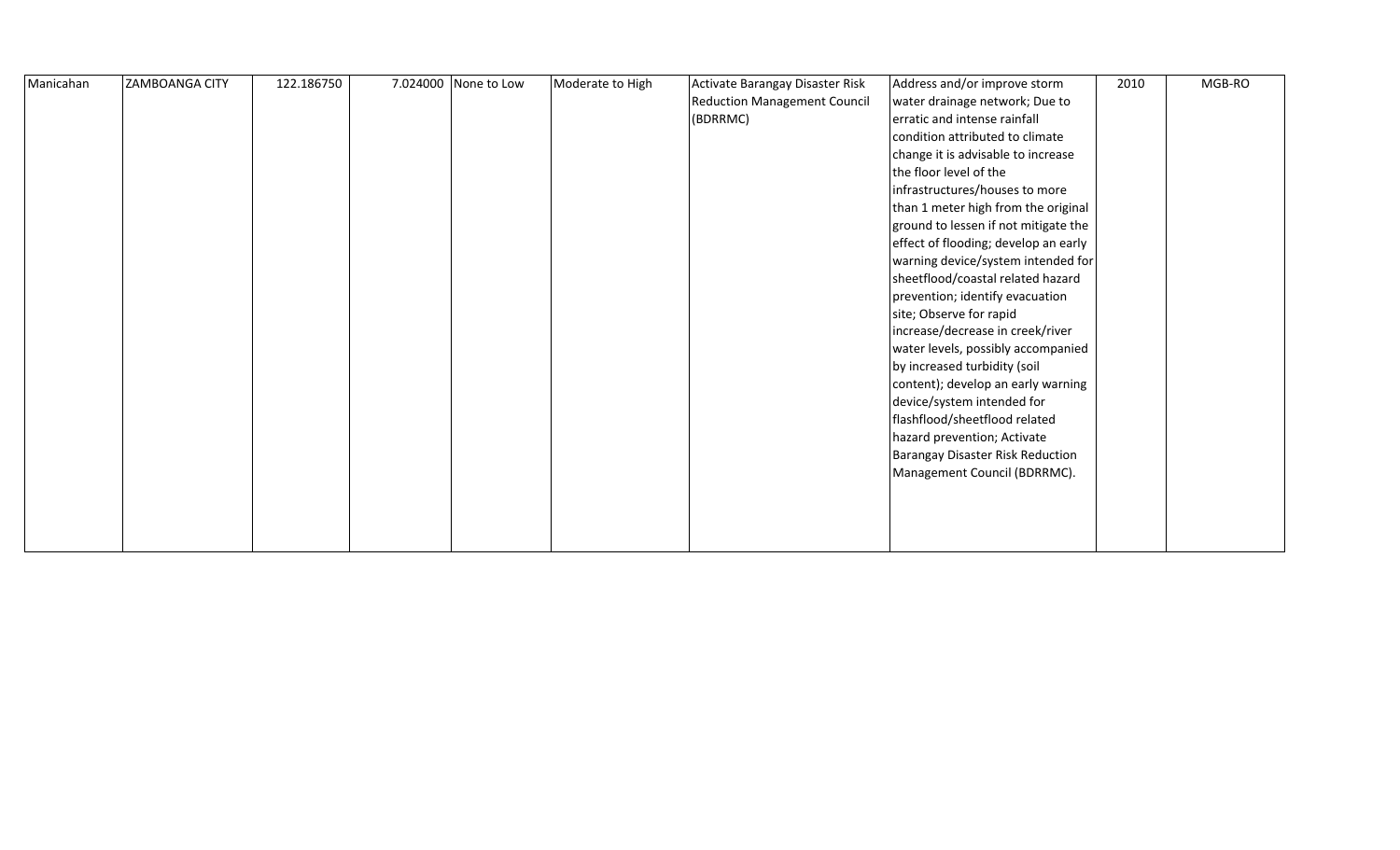| Mariki | <b>ZAMBOANGA CITY</b> | 122.086917 | $6.899528$ none | High (Coastal and | Sheetflood coupled with storm          | 2010 | MGB-RO |
|--------|-----------------------|------------|-----------------|-------------------|----------------------------------------|------|--------|
|        |                       |            |                 | Fluvial Hazard)   | surge (coastal flooding) increase the  |      |        |
|        |                       |            |                 |                   | flood susceptibility of the area; Due  |      |        |
|        |                       |            |                 |                   | to erratic and intense rainfall        |      |        |
|        |                       |            |                 |                   | condition attributed to climate        |      |        |
|        |                       |            |                 |                   | change it is advisable to increase     |      |        |
|        |                       |            |                 |                   | the floor level of the houses to       |      |        |
|        |                       |            |                 |                   | more than 1 meter high from the        |      |        |
|        |                       |            |                 |                   | original ground to lessen if not       |      |        |
|        |                       |            |                 |                   | mitigate the effect of flooding;       |      |        |
|        |                       |            |                 |                   | Develop an early warning               |      |        |
|        |                       |            |                 |                   | device/system intended for             |      |        |
|        |                       |            |                 |                   | sheetflood and coastal related         |      |        |
|        |                       |            |                 |                   | hazard prevention; Limit/avoid         |      |        |
|        |                       |            |                 |                   | construction of residential dwellings  |      |        |
|        |                       |            |                 |                   | within tidal flat; Identify evacuation |      |        |
|        |                       |            |                 |                   | site; Activate Barangay Disaster Risk  |      |        |
|        |                       |            |                 |                   | <b>Reduction Management Council</b>    |      |        |
|        |                       |            |                 |                   | (BDRRMC).                              |      |        |
|        |                       |            |                 |                   |                                        |      |        |
|        |                       |            |                 |                   |                                        |      |        |
|        |                       |            |                 |                   |                                        |      |        |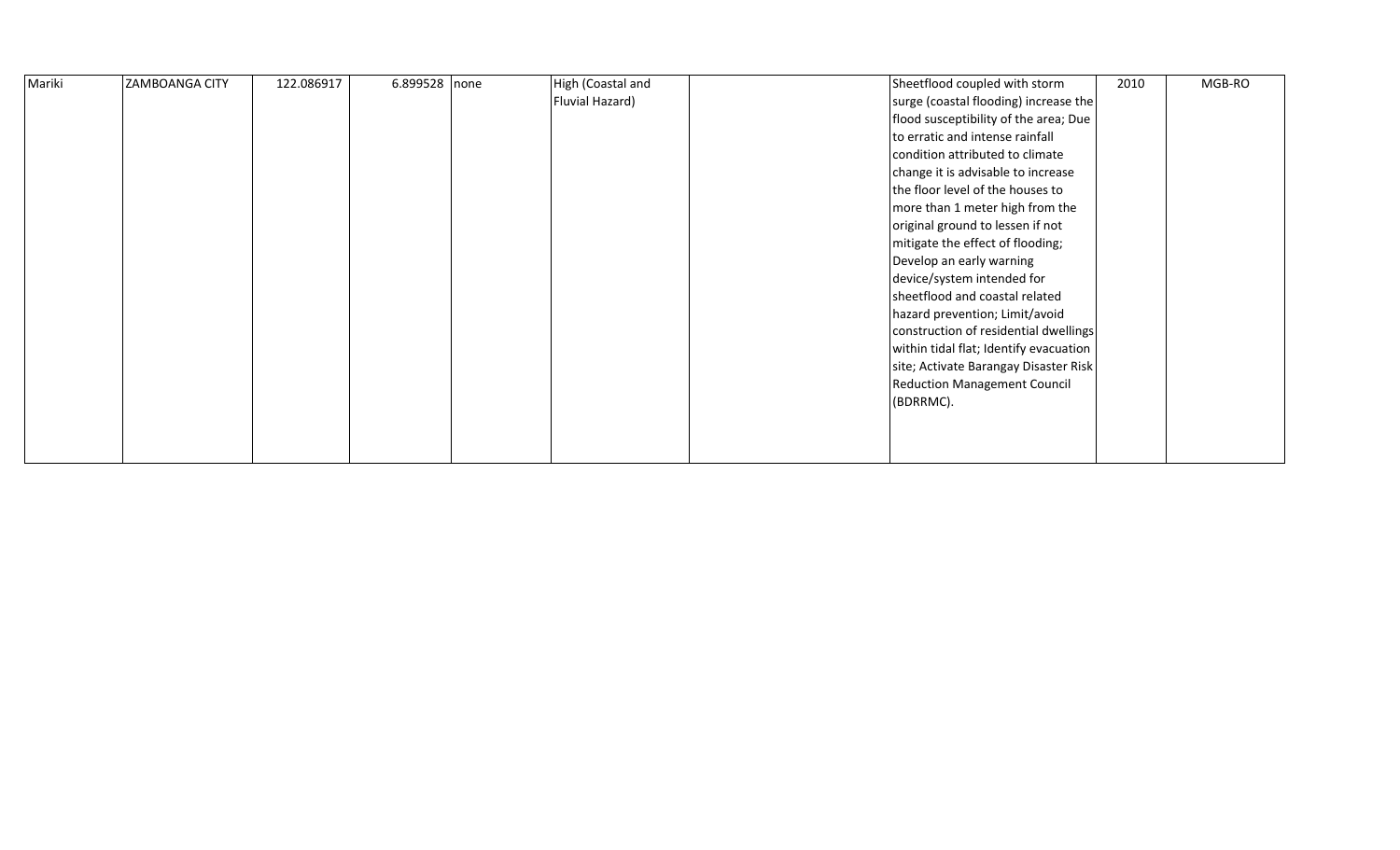| Mercedes | <b>ZAMBOANGA CITY</b> | 122.147028 | 6.959806 | None (barangay    | Low to Moderate | Construct properly engineered       | Address and/or improve strom         | 2010 | MGB-RO |
|----------|-----------------------|------------|----------|-------------------|-----------------|-------------------------------------|--------------------------------------|------|--------|
|          |                       |            |          | center); High     |                 | concrete embankment; Constant       | water drainage network; Due to       |      |        |
|          |                       |            |          | (unprotected      |                 | monitoring and repair of other      | erratic and intense rainfall         |      |        |
|          |                       |            |          | steep riverbank   |                 | installed concrete embankment;      | condition attributed to climate      |      |        |
|          |                       |            |          | of Culianan River |                 | Activate Barangay Disaster Risk     | change it is advisable to increase   |      |        |
|          |                       |            |          |                   |                 | <b>Reduction Management Council</b> | the floor level of the               |      |        |
|          |                       |            |          |                   |                 | (BDRRMC).                           | infrastructures/houses to more       |      |        |
|          |                       |            |          |                   |                 |                                     | than 1 meter high from the original  |      |        |
|          |                       |            |          |                   |                 |                                     | ground to lessen if not mitigate the |      |        |
|          |                       |            |          |                   |                 |                                     | effect of flooding; develop an early |      |        |
|          |                       |            |          |                   |                 |                                     | warning device/system intended for   |      |        |
|          |                       |            |          |                   |                 |                                     | localized                            |      |        |
|          |                       |            |          |                   |                 |                                     | flood/sheetflood/flashflood related  |      |        |
|          |                       |            |          |                   |                 |                                     | hazard prevention; identify          |      |        |
|          |                       |            |          |                   |                 |                                     | evacuation site; Observe for rapid   |      |        |
|          |                       |            |          |                   |                 |                                     | increase/decrease in creek/river     |      |        |
|          |                       |            |          |                   |                 |                                     | water levels, possibly accompanied   |      |        |
|          |                       |            |          |                   |                 |                                     | by increased turbidity (soil         |      |        |
|          |                       |            |          |                   |                 |                                     | content); develop an early warning   |      |        |
|          |                       |            |          |                   |                 |                                     | device/system intended for           |      |        |
|          |                       |            |          |                   |                 |                                     | flashflood/sheetflood related        |      |        |
|          |                       |            |          |                   |                 |                                     | hazard prevention; Activate          |      |        |
|          |                       |            |          |                   |                 |                                     | Barangay Disaster Risk Reduction     |      |        |
|          |                       |            |          |                   |                 |                                     | Management Council (BDRRMC).         |      |        |
|          |                       |            |          |                   |                 |                                     |                                      |      |        |
|          |                       |            |          |                   |                 |                                     |                                      |      |        |
|          |                       |            |          |                   |                 |                                     |                                      |      |        |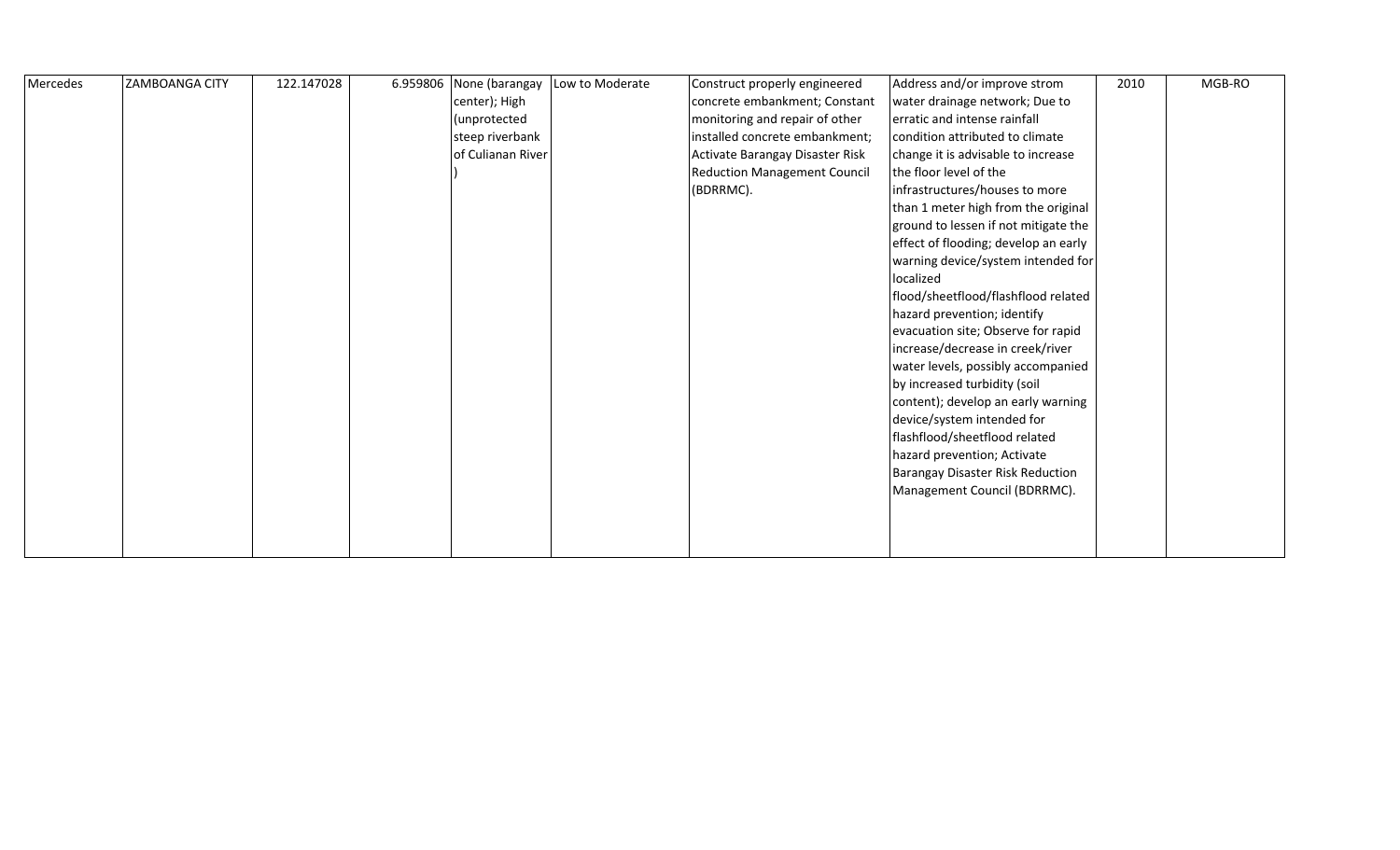| Muti       | <b>ZAMBOANGA CITY</b> | 122.278417 | 7.276806        | None to Low<br>(barangay<br>center); High<br>(road cut; steep<br>slope near<br>Mount Taguite;<br>Sitio Tuwalang) | center); High<br>(flashflood/sheetflood<br>in Sitio Tuwalang/<br>coastal area) | None to Low (Barangay   Monitor/observe for presence of<br>vertical displacement, and cracks<br>perpendicular to the steep slopes;<br>Observe for saturated ground or<br>seeps in areas that are not<br>typically wet; develop an early<br>warning device/system intended<br>for landslide-related hazard<br>prevention/mitigation; Activate<br>Barangay Disaster Risk Reduction<br>Management Council (BDRRMC). | Due to erratic and intense rainfall<br>condition attributed to climate<br>change it is advisable to increase<br>the floor level of the<br>infrastructures/houses to more<br>than 1 meter high from the original<br>ground to lessen if not mitigate the<br>effect of flooding; develop an early<br>warning device/system intended for<br>sheetflood/flashflood and coastal<br>related hazard prevention; identify<br>evacuation/relocation site; Activate<br>Barangay Disaster Risk Reduction<br>Management Council (BDRRMC). | 2010 | MGB-RO |
|------------|-----------------------|------------|-----------------|------------------------------------------------------------------------------------------------------------------|--------------------------------------------------------------------------------|------------------------------------------------------------------------------------------------------------------------------------------------------------------------------------------------------------------------------------------------------------------------------------------------------------------------------------------------------------------------------------------------------------------|-------------------------------------------------------------------------------------------------------------------------------------------------------------------------------------------------------------------------------------------------------------------------------------------------------------------------------------------------------------------------------------------------------------------------------------------------------------------------------------------------------------------------------|------|--------|
| Pamucutan  | <b>ZAMBOANGA CITY</b> | 121.956861 | 6.988361 Low to | moderate<br>(barangay<br>center); High<br>(steep valley<br>side)                                                 | none                                                                           | Monitor/observe for presence of<br>vertical displacement, and cracks<br>perpendicular to the steep slopes;<br>Observe for saturated ground or<br>seeps in areas that are not<br>typically wet; develop an early<br>warning device/system intended<br>for landslide-related hazard<br>prevention/mitigation; Activate<br>Barangay Disaster Risk Reduction<br>Management Council (BDRRMC).                         |                                                                                                                                                                                                                                                                                                                                                                                                                                                                                                                               | 2010 | MGB-RO |
| Pangapuyan | ZAMBOANGA CITY        | 122.179583 | 6.919528 none   |                                                                                                                  | High (coastal hazard)                                                          |                                                                                                                                                                                                                                                                                                                                                                                                                  | Develop an early warning<br>device/system intended for coastal<br>related hazard prevention; Identify<br>evacuation site; Activate Barangay<br>Disaster Risk Reduction<br>Management Council (BDRRMC).                                                                                                                                                                                                                                                                                                                        | 2010 | MGB-RO |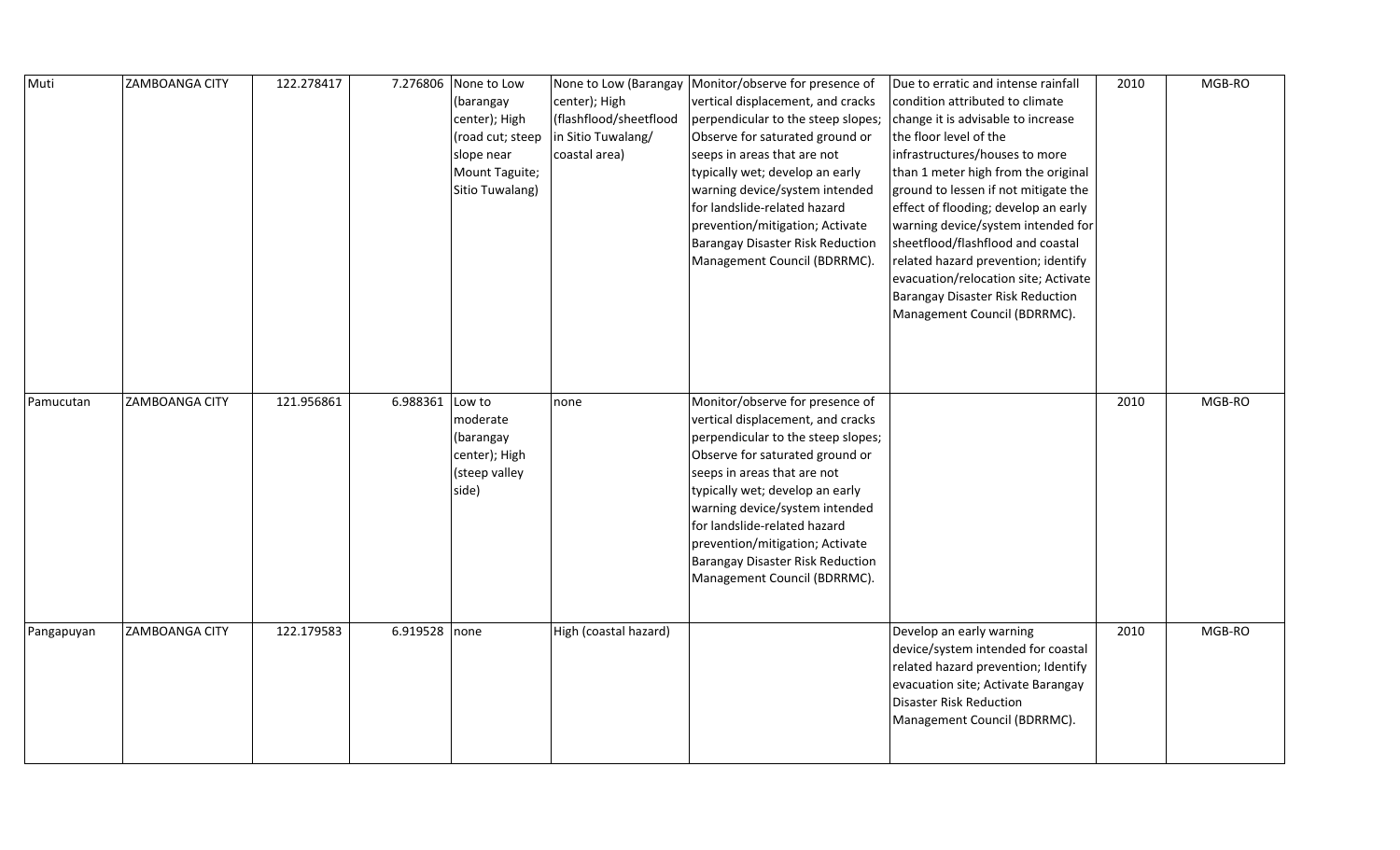| Panubigan                    | <b>ZAMBOANGA CITY</b> | 122.249444 | 7.134583 | None (barangay<br>center); Low to<br>Moderate (Mt.<br>Panubigan)                      | High (coastal area)                                                      | Observe for presence of vertical<br>displacement, and cracks<br>perpendicular to the steep slopes;<br>Observe for saturated ground or<br>seeps in areas that are not<br>typically wet; Activate Barangay<br><b>Disaster Risk Reduction</b><br>Management Council (BDRRMC)                                                                                                                       | Develop an early warning<br>device/system intended for coastal<br>related hazard prevention; Identify<br>evacuation site; Activate Barangay<br>Disaster Risk Reduction<br>Management Council (BDRRMC).                                                                                                                           | 2010 | MGB-RO |
|------------------------------|-----------------------|------------|----------|---------------------------------------------------------------------------------------|--------------------------------------------------------------------------|-------------------------------------------------------------------------------------------------------------------------------------------------------------------------------------------------------------------------------------------------------------------------------------------------------------------------------------------------------------------------------------------------|----------------------------------------------------------------------------------------------------------------------------------------------------------------------------------------------------------------------------------------------------------------------------------------------------------------------------------|------|--------|
| Pasilmanta<br>(Sacol Island) | <b>ZAMBOANGA CITY</b> | 122.276503 | 6.990250 | None to Low<br>(barangay<br>center);<br>Moderate (hilly<br>area)                      | High (coastal hazard)                                                    | Observe for presence of vertical<br>displacement, and cracks<br>perpendicular to the steep slopes;<br>Observe for saturated ground or<br>seeps in areas that are not<br>typically wet; Activate Barangay<br><b>Disaster Risk Reduction</b><br>Management Council (BDRRMC).                                                                                                                      | Develop an early warning<br>device/system intended for coastal<br>related hazard prevention; Identify<br>evacuation site; Develop an early<br>warning device/system intended for<br>coastal related hazard prevention;<br>Identify evacuation site; Activate<br>Barangay Disaster Risk Reduction<br>Management Council (BDRRMC). | 2010 | MGB-RO |
| Pasonanca                    | <b>ZAMBOANGA CITY</b> | 122.072167 | 6.948250 | Moderate to<br>High (barangay<br>center); High<br>(Sitio Murok;<br>steep valley side) | None (barangay<br>center); High (Tumaga<br>River flood plain;<br>creeks) | Monitor/observe for presence of<br>vertical displacement, and cracks<br>perpendicular to the steep slopes;<br>Observe for saturated ground or<br>seeps in areas that are not<br>typically wet; develop an early<br>warning device/system intended<br>for landslide-related hazard<br>prevention/mitigation; Activate<br><b>Barangay Disaster Risk Reduction</b><br>Management Council (BDRRMC). | Address and/or improve strom<br>water drainage network; Develop<br>an early warning device/system<br>intended for flashflood/sheetflood<br>related hazard prevention; Identify<br>evacuation site; Activate Barangay<br>Disaster Risk Reduction<br>Management Council (BDRRMC).                                                  | 2010 | MGB-RO |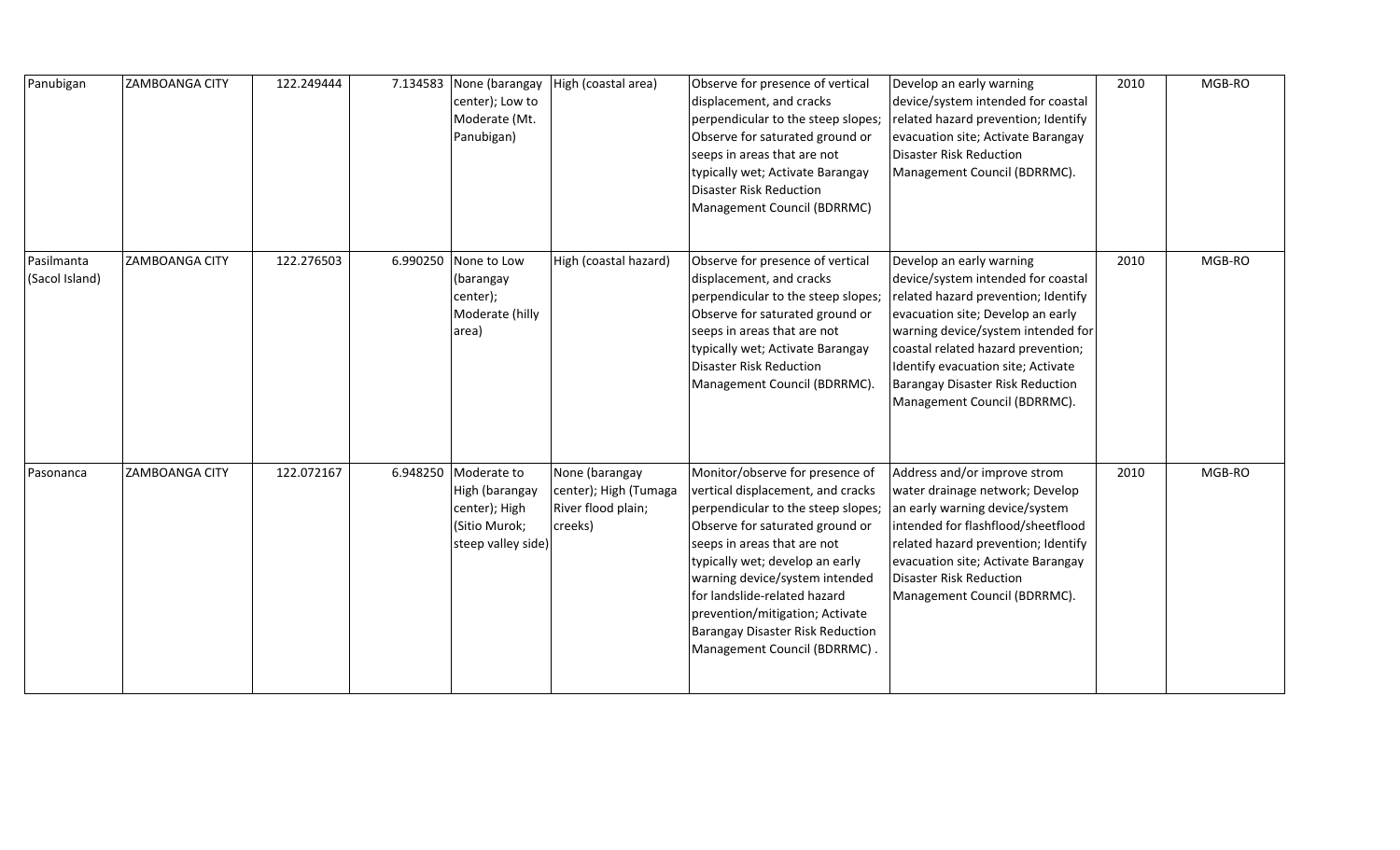| Patalon | <b>ZAMBOANGA CITY</b>          | 121.908361 |               | 7.054028 None to Low<br>(barangay<br>center/coastal<br>zone); Moderate<br>to High<br>(mountainous<br>area) | High (coastal hazard)                  | Monitor/observe for presence of<br>vertical displacement, and cracks<br>perpendicular to the steep slopes;<br>Observe for saturated ground or<br>seeps in areas that are not<br>typically wet; develop an early<br>warning device/system intended<br>for landslide-related hazard<br>prevention/mitigation; Activate<br><b>Barangay Disaster Risk Reduction</b><br>Management Council (BDRRMC). | Develop an early warning<br>device/system intended for coastal<br>related hazard prevention; Identify<br>evacuation site; Activate Barangay<br>Disaster Risk Reduction<br>Management Council (BDRRMC).                                                                                                                                                                                                                                                                                                                                                                                                                              | 2010 | MGB-RO |
|---------|--------------------------------|------------|---------------|------------------------------------------------------------------------------------------------------------|----------------------------------------|-------------------------------------------------------------------------------------------------------------------------------------------------------------------------------------------------------------------------------------------------------------------------------------------------------------------------------------------------------------------------------------------------|-------------------------------------------------------------------------------------------------------------------------------------------------------------------------------------------------------------------------------------------------------------------------------------------------------------------------------------------------------------------------------------------------------------------------------------------------------------------------------------------------------------------------------------------------------------------------------------------------------------------------------------|------|--------|
| (Pob.)  | Barangay Zone I ZAMBOANGA CITY | 122.070333 | 6.906917 none |                                                                                                            | High (Localized flood/<br>sheetflood); |                                                                                                                                                                                                                                                                                                                                                                                                 | Address and/or improve storm<br>water drainage network; Due to<br>erratic and intense rainfall<br>condition attributed to climate<br>change it is advisable to increase<br>the floor level of the<br>infrastructures/ to more than 1<br>meter high from the original ground<br>to lessen if not mitigate the effect<br>of flooding; Develop an early<br>warning device/system intended for<br>sheetflood/localized flood related<br>hazard prevention; Identify<br>evacuation site; Construct properly<br>engineered storm water drainage<br>network ; Activate Barangay<br>Disaster Risk Reduction<br>Management Council (BDRRMC). | 2010 | MGB-RO |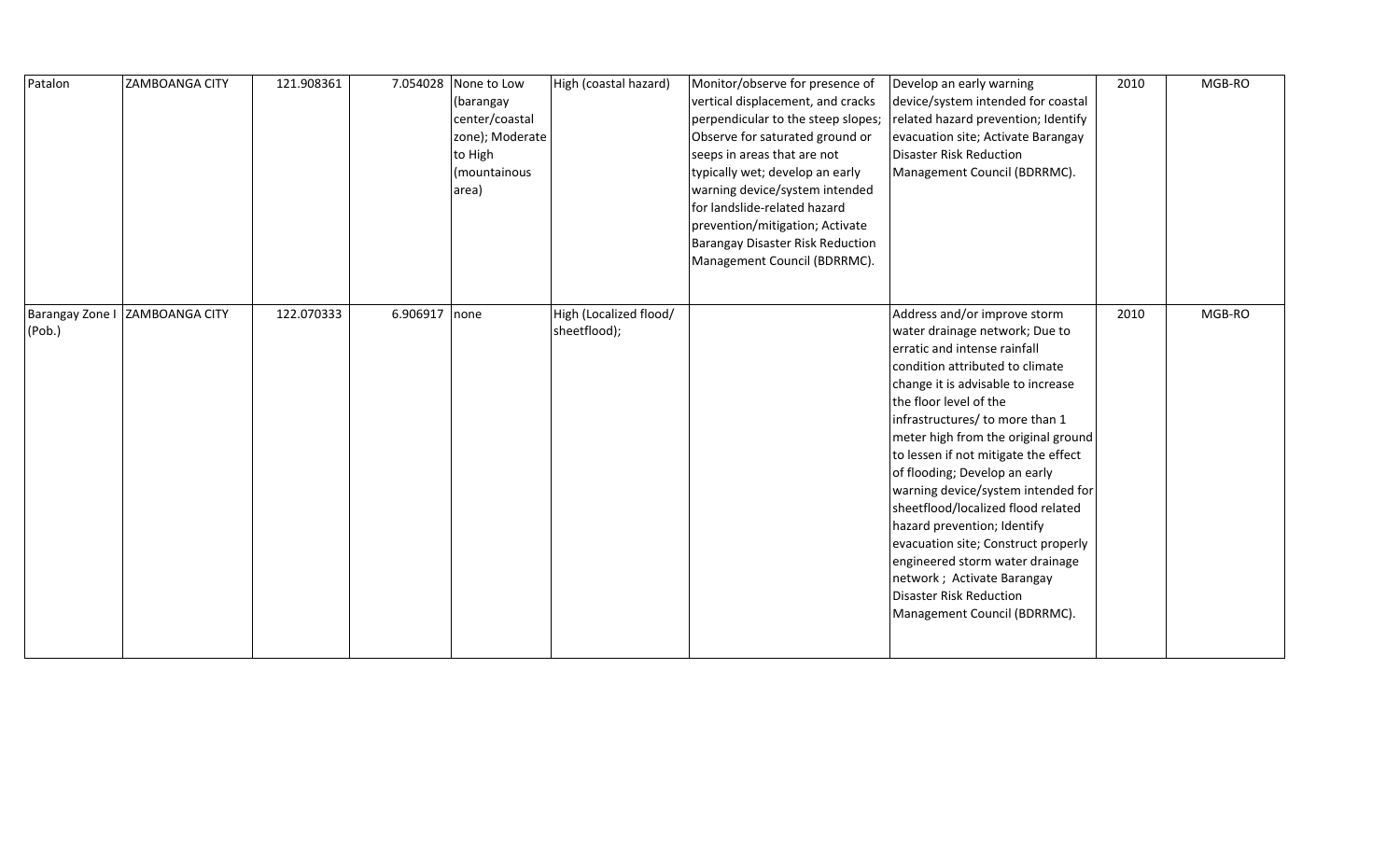| Barangay Zone II ZAMBOANGA CITY | 122.074972 | 6.907528 none | High (Localized flood/ | Address and/or improve strom         | 2010 | MGB-RO |
|---------------------------------|------------|---------------|------------------------|--------------------------------------|------|--------|
| (Pob.)                          |            |               | sheetflood)            | water drainage network; Due to       |      |        |
|                                 |            |               |                        | erratic and intense rainfall         |      |        |
|                                 |            |               |                        | condition attributed to climate      |      |        |
|                                 |            |               |                        | change it is advisable to increase   |      |        |
|                                 |            |               |                        | the floor level of the               |      |        |
|                                 |            |               |                        | infrastructures/ to more than 1      |      |        |
|                                 |            |               |                        | meter high from the original ground  |      |        |
|                                 |            |               |                        | to lessen if not mitigate the effect |      |        |
|                                 |            |               |                        | of flooding; Develop an early        |      |        |
|                                 |            |               |                        | warning device/system intended for   |      |        |
|                                 |            |               |                        | sheetflood/localized flood related   |      |        |
|                                 |            |               |                        | hazard prevention; Identify          |      |        |
|                                 |            |               |                        | evacuation site; Construct properly  |      |        |
|                                 |            |               |                        | engineered storm water drainage      |      |        |
|                                 |            |               |                        | network; Activate Barangay           |      |        |
|                                 |            |               |                        | <b>Disaster Risk Reduction</b>       |      |        |
|                                 |            |               |                        | Management Council (BDRRMC).         |      |        |
|                                 |            |               |                        |                                      |      |        |
|                                 |            |               |                        |                                      |      |        |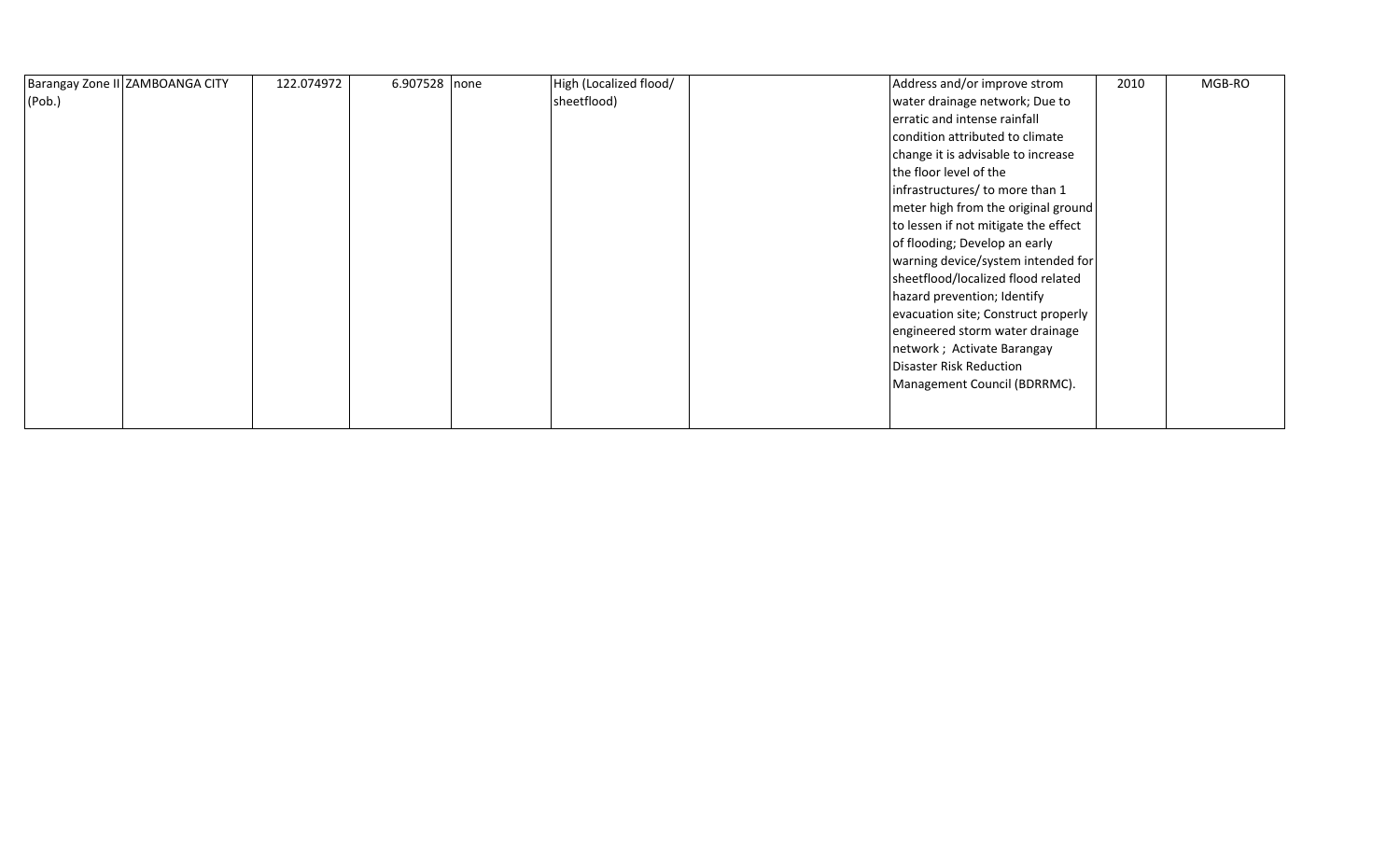| <b>Barangay Zone</b> | <b>ZAMBOANGA CITY</b> | 122.078528 | 6.909175 none | High (Localized flood/ | Address and/or improve storm         | 2010 | MGB-RO |
|----------------------|-----------------------|------------|---------------|------------------------|--------------------------------------|------|--------|
| III (Pob.)           |                       |            |               | sheetflood;)           | water drainage network; Due to       |      |        |
|                      |                       |            |               |                        | erratic and intense rainfall         |      |        |
|                      |                       |            |               |                        | condition attributed to climate      |      |        |
|                      |                       |            |               |                        | change it is advisable to increase   |      |        |
|                      |                       |            |               |                        | the floor level of the               |      |        |
|                      |                       |            |               |                        | infrastructures/ to more than 1      |      |        |
|                      |                       |            |               |                        | meter high from the original ground  |      |        |
|                      |                       |            |               |                        | to lessen if not mitigate the effect |      |        |
|                      |                       |            |               |                        | of flooding; Develop an early        |      |        |
|                      |                       |            |               |                        | warning device/system intended for   |      |        |
|                      |                       |            |               |                        | sheetflood/localized flood related   |      |        |
|                      |                       |            |               |                        | hazard prevention; Identify          |      |        |
|                      |                       |            |               |                        | evacuation site; Construct properly  |      |        |
|                      |                       |            |               |                        | engineered storm water drainage      |      |        |
|                      |                       |            |               |                        | network; Activate Barangay           |      |        |
|                      |                       |            |               |                        | <b>Disaster Risk Reduction</b>       |      |        |
|                      |                       |            |               |                        | Management Council (BDRRMC).         |      |        |
|                      |                       |            |               |                        |                                      |      |        |
|                      |                       |            |               |                        |                                      |      |        |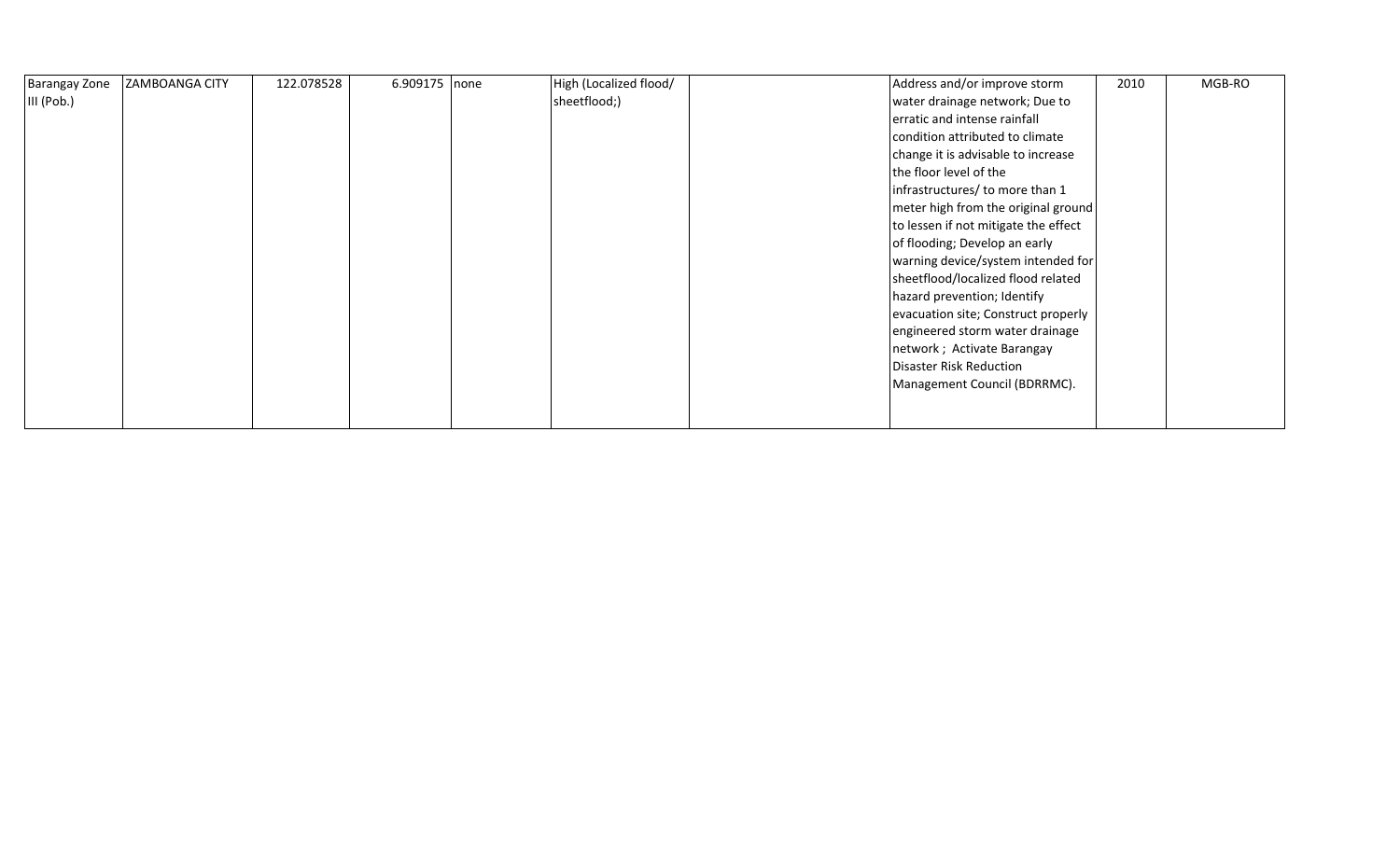| <b>Barangay Zone</b> | <b>ZAMBOANGA CITY</b> | 122.078833 | 6.904889 none | High (Coastal hazard | Address and/or improve strom            | 2010 | MGB-RO |
|----------------------|-----------------------|------------|---------------|----------------------|-----------------------------------------|------|--------|
| IV (Pob.)            |                       |            |               | and localized        | water drainage network; Due to          |      |        |
|                      |                       |            |               | flood/sheetflood)    | erratic and intense rainfall            |      |        |
|                      |                       |            |               |                      | condition attributed to climate         |      |        |
|                      |                       |            |               |                      | change it is advisable to increase      |      |        |
|                      |                       |            |               |                      | the floor level of the                  |      |        |
|                      |                       |            |               |                      | infrastructures/ to more than 1         |      |        |
|                      |                       |            |               |                      | meter high from the original ground     |      |        |
|                      |                       |            |               |                      | to lessen if not mitigate the effect    |      |        |
|                      |                       |            |               |                      | of flooding; Develop an early           |      |        |
|                      |                       |            |               |                      | warning device/system intended for      |      |        |
|                      |                       |            |               |                      | sheetflood/localized flood and          |      |        |
|                      |                       |            |               |                      | coastal related hazard prevention;      |      |        |
|                      |                       |            |               |                      | Identify evacuation site; Construct     |      |        |
|                      |                       |            |               |                      | properly engineered storm water         |      |        |
|                      |                       |            |               |                      | drainage network; Activate              |      |        |
|                      |                       |            |               |                      | <b>Barangay Disaster Risk Reduction</b> |      |        |
|                      |                       |            |               |                      | Management Council (BDRRMC).            |      |        |
|                      |                       |            |               |                      |                                         |      |        |
|                      |                       |            |               |                      |                                         |      |        |
|                      |                       |            |               |                      |                                         |      |        |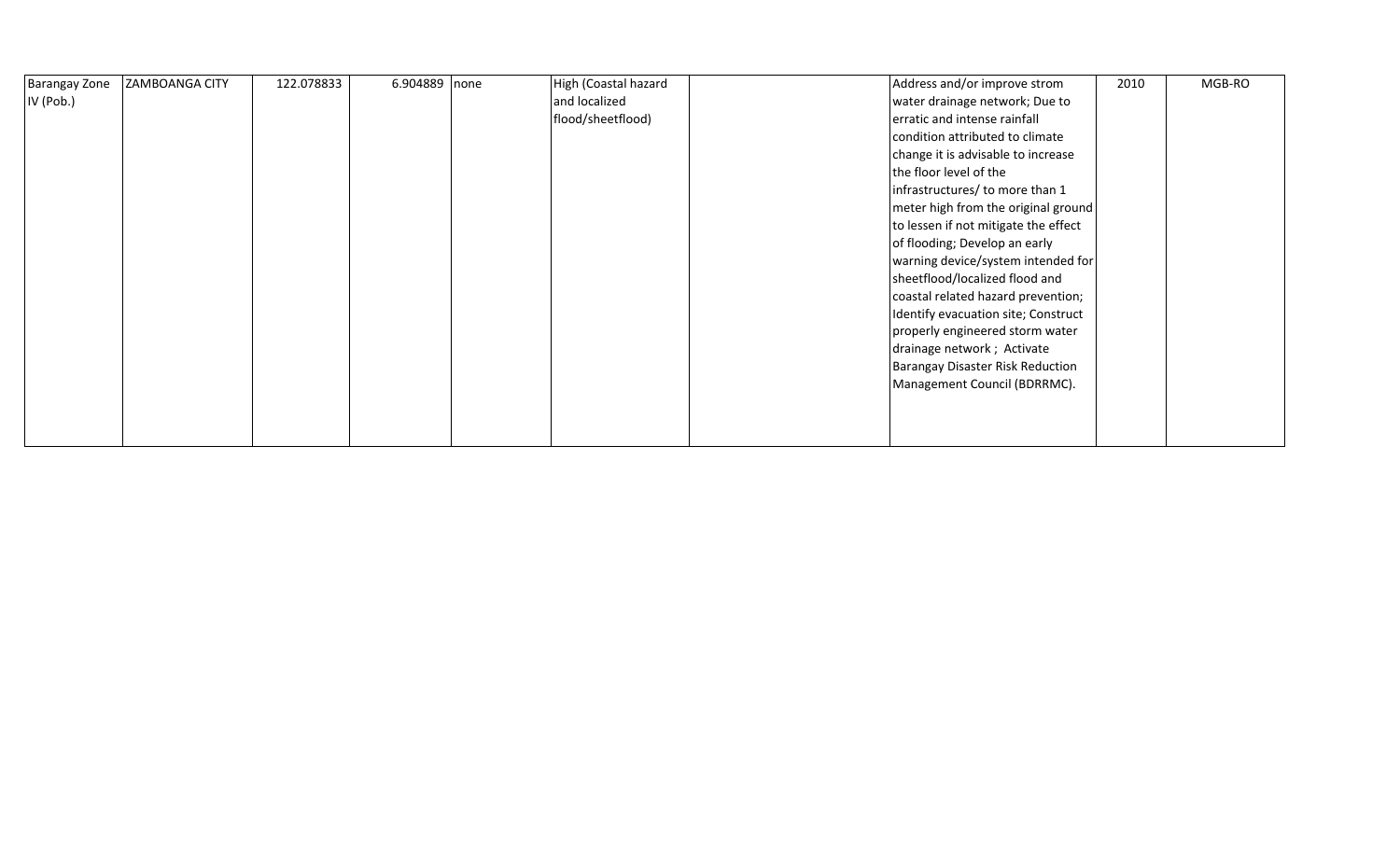| Putik | <b>ZAMBOANGA CITY</b> | 122.094611 |  | 6.942667 None to Low<br>(barangay<br>center); High<br>(Putik River<br>channel) | High (barangay center) | Construct properly engineered<br>concrete embankment; Constant<br>monitoring and repair of other<br>installed concrete embankment;<br>Activate Barangay Disaster Risk<br><b>Reduction Management Council</b><br>(BDRRMC). | Address and/or improve strom<br>water drainage network; Due to<br>erratic and intense rainfall<br>condition attributed to climate<br>change it is advisable to increase<br>the floor level of the<br>infrastructures/houses to more<br>than 1 meter high from the original<br>ground to lessen if not mitigate the<br>effect of flooding; develop an early<br>warning device/system intended for<br>sheetflood/flashflood related<br>hazard prevention; identify<br>evacuation site; Develop an early<br>warning device/system intended for<br>flood related hazard prevention;<br>Identify evacuation site; Activate<br>Barangay Disaster Risk Reduction<br>Management Council (BDRRMC);<br>Constant clearing of Putik River<br>water way. | 2010 | MGB-RO |
|-------|-----------------------|------------|--|--------------------------------------------------------------------------------|------------------------|---------------------------------------------------------------------------------------------------------------------------------------------------------------------------------------------------------------------------|---------------------------------------------------------------------------------------------------------------------------------------------------------------------------------------------------------------------------------------------------------------------------------------------------------------------------------------------------------------------------------------------------------------------------------------------------------------------------------------------------------------------------------------------------------------------------------------------------------------------------------------------------------------------------------------------------------------------------------------------|------|--------|
|-------|-----------------------|------------|--|--------------------------------------------------------------------------------|------------------------|---------------------------------------------------------------------------------------------------------------------------------------------------------------------------------------------------------------------------|---------------------------------------------------------------------------------------------------------------------------------------------------------------------------------------------------------------------------------------------------------------------------------------------------------------------------------------------------------------------------------------------------------------------------------------------------------------------------------------------------------------------------------------------------------------------------------------------------------------------------------------------------------------------------------------------------------------------------------------------|------|--------|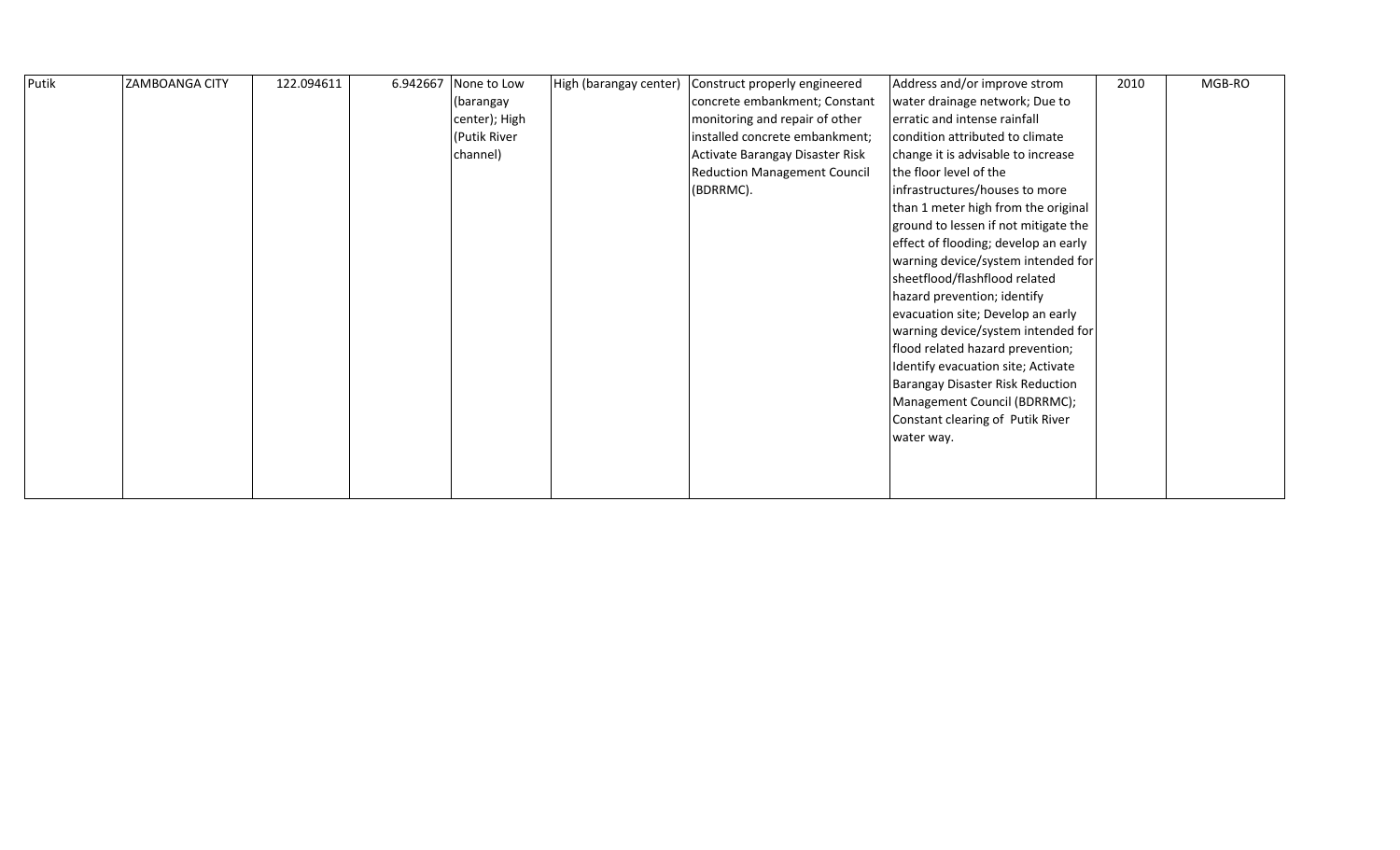| Quiniput | <b>ZAMBOANGA CITY</b> | 122.217806 | 7.184333 None to Low  | High (Quiniput River | Monitor/observe for presence of    | Due to erratic and intense rainfall  | 2010 | MGB-RO |
|----------|-----------------------|------------|-----------------------|----------------------|------------------------------------|--------------------------------------|------|--------|
|          |                       |            | (barangay             | floodplain)          | vertical displacement, and cracks  | condition attributed to climate      |      |        |
|          |                       |            | center);              |                      | perpendicular to the steep slopes; | change it is advisable to increase   |      |        |
|          |                       |            | Moderate to           |                      | Observe for saturated ground or    | the floor level of the               |      |        |
|          |                       |            | High (steep           |                      | seeps in areas that are not        | infrastructures/houses to more       |      |        |
|          |                       |            | slopes; road cut;     |                      | typically wet; Activate Barangay   | than 1 meter high from the original  |      |        |
|          |                       |            | valley side;          |                      | Disaster Risk Reduction            | ground to lessen if not mitigate the |      |        |
|          |                       |            | <b>Quiniput Peak)</b> |                      | Management Council (BDRRMC).       | effect of flooding; develop an early |      |        |
|          |                       |            |                       |                      |                                    | warning device/system intended for   |      |        |
|          |                       |            |                       |                      |                                    | sheetflood/flashflood related        |      |        |
|          |                       |            |                       |                      |                                    | hazard prevention; identify          |      |        |
|          |                       |            |                       |                      |                                    | evacuation site; Develop an early    |      |        |
|          |                       |            |                       |                      |                                    | warning device/system intended for   |      |        |
|          |                       |            |                       |                      |                                    | coastal related hazard prevention;   |      |        |
|          |                       |            |                       |                      |                                    | Identify evacuation site; Activate   |      |        |
|          |                       |            |                       |                      |                                    | Barangay Disaster Risk Reduction     |      |        |
|          |                       |            |                       |                      |                                    | Management Council (BDRRMC).         |      |        |
|          |                       |            |                       |                      |                                    |                                      |      |        |
|          |                       |            |                       |                      |                                    |                                      |      |        |
|          |                       |            |                       |                      |                                    |                                      |      |        |
|          |                       |            |                       |                      |                                    |                                      |      |        |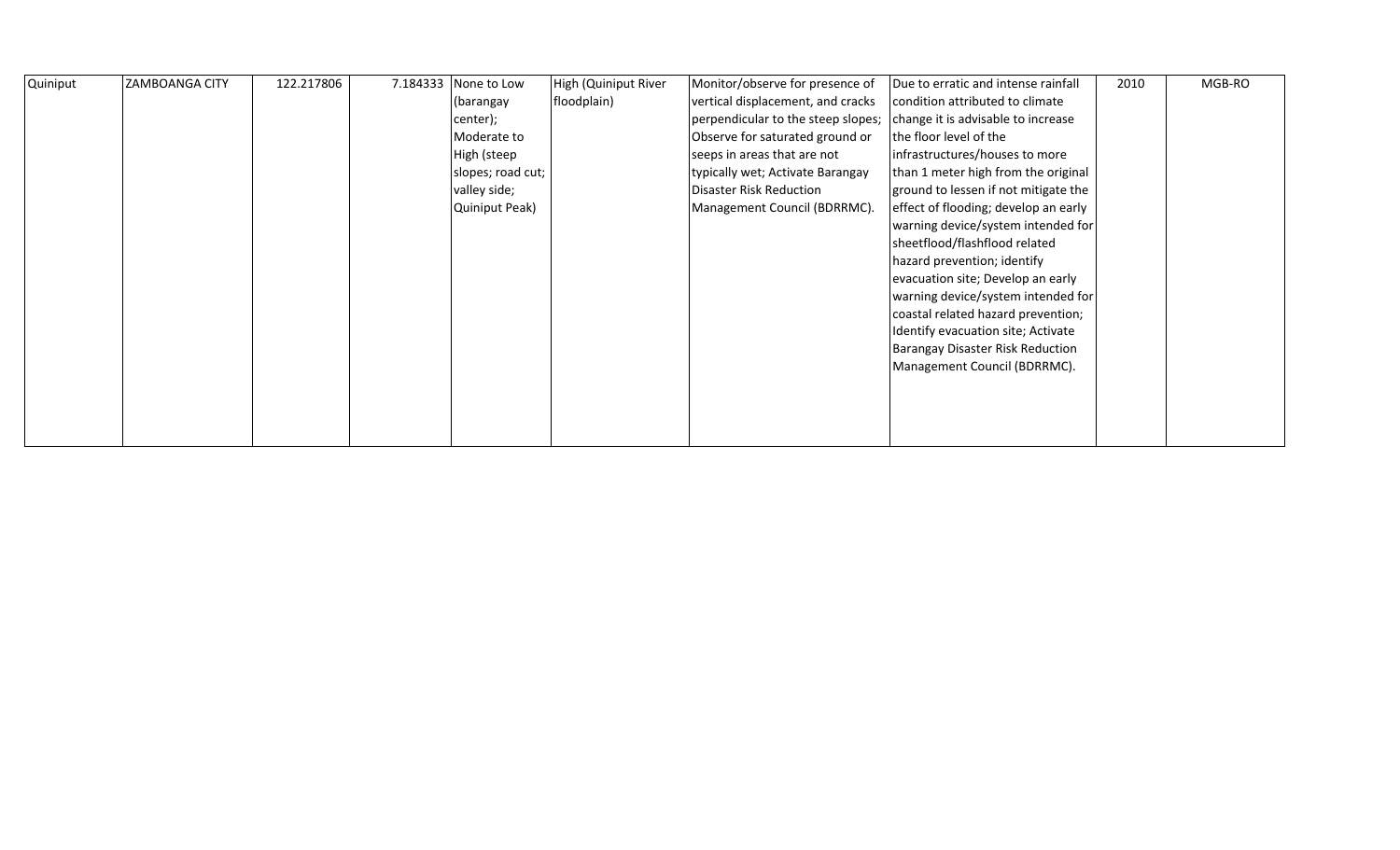| Recodo | ZAMBOANGA CITY | 121.963306 | 6.955778 none |  | High (Coastal Hazard) |  | Address and/or improve strom<br>water drainage network; Sheetflood<br>coupled with storm surge (coastal<br>flooding) increase the flood<br>susceptibility of the area; Due to<br>erratic and intense rainfall<br>condition attributed to climate<br>change it is advisable to increase<br>the floor level of the houses to<br>more than 1 meter high from the<br>original ground to lessen if not<br>mitigate the effect of flooding;<br>Develop an early warning<br>device/system intended for<br>sheetflood and coastal related<br>hazard prevention; Limit/avoid<br>construction of residential dwellings<br>within tidal flat; Identify evacuation<br>site; Activate Barangay Disaster Risk<br><b>Reduction Management Council</b><br>(BDRRMC). | 2010 | MGB-RO |
|--------|----------------|------------|---------------|--|-----------------------|--|-----------------------------------------------------------------------------------------------------------------------------------------------------------------------------------------------------------------------------------------------------------------------------------------------------------------------------------------------------------------------------------------------------------------------------------------------------------------------------------------------------------------------------------------------------------------------------------------------------------------------------------------------------------------------------------------------------------------------------------------------------|------|--------|
|--------|----------------|------------|---------------|--|-----------------------|--|-----------------------------------------------------------------------------------------------------------------------------------------------------------------------------------------------------------------------------------------------------------------------------------------------------------------------------------------------------------------------------------------------------------------------------------------------------------------------------------------------------------------------------------------------------------------------------------------------------------------------------------------------------------------------------------------------------------------------------------------------------|------|--------|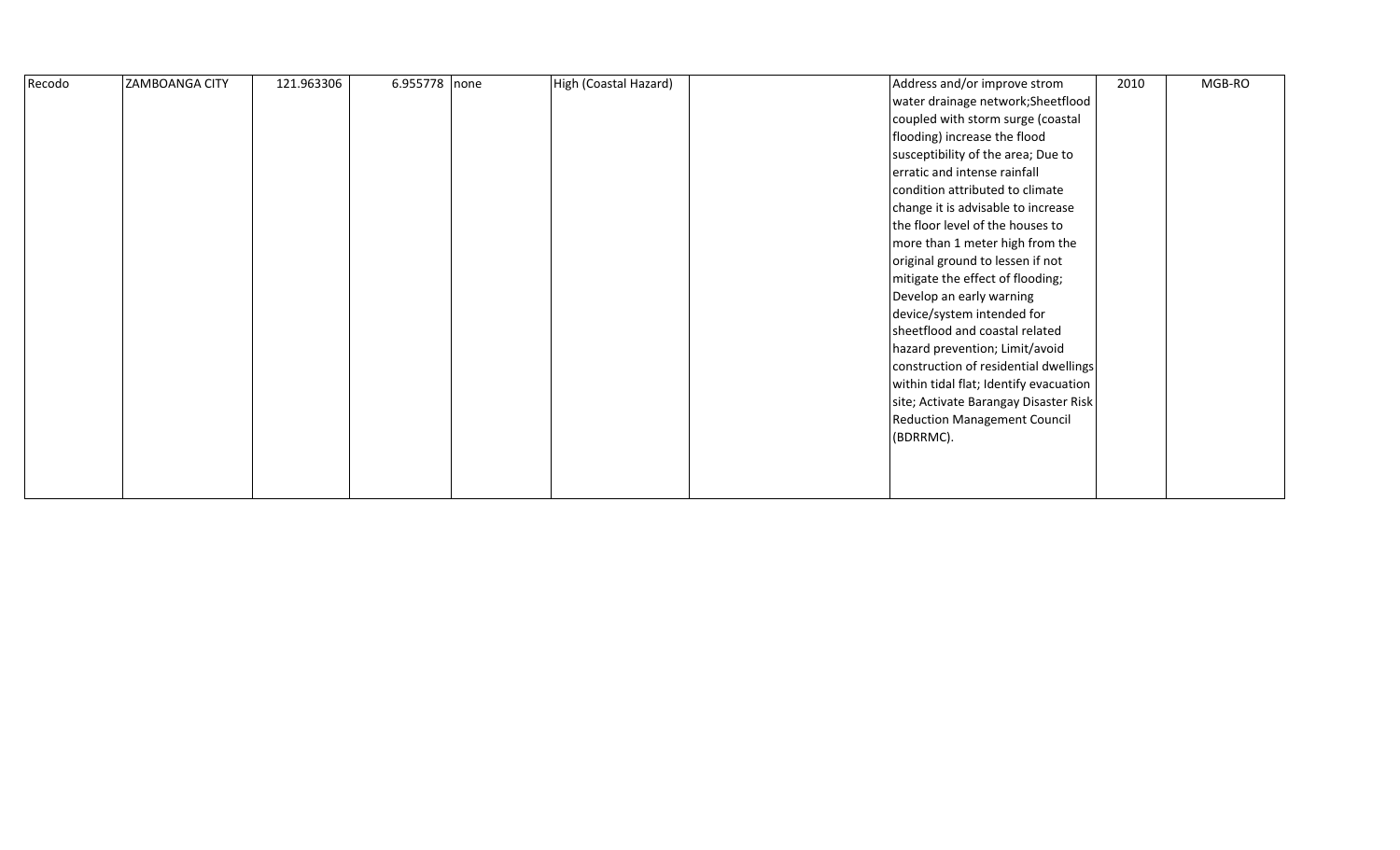| Rio Hondo | <b>ZAMBOANGA CITY</b> | 122.084972 | 6.900472 none |                                                                                                           | High (coastal hazard<br>and sheetflood)                                 |                                                                                                                                                                                                   | Sheetflood coupled with storm<br>surge (coastal flooding) increase the<br>flood susceptibility of the area; Due<br>to erratic and intense rainfall<br>condition attributed to climate<br>change it is advisable to increase<br>the floor level of the houses to<br>more than 1 meter high from the<br>original ground to lessen if not<br>mitigate the effect of flooding;<br>Develop an early warning<br>device/system intended for<br>sheetflood and coastal related<br>hazard prevention; Limit/avoid<br>construction of residential dwellings | 2010 | MGB-RO |
|-----------|-----------------------|------------|---------------|-----------------------------------------------------------------------------------------------------------|-------------------------------------------------------------------------|---------------------------------------------------------------------------------------------------------------------------------------------------------------------------------------------------|---------------------------------------------------------------------------------------------------------------------------------------------------------------------------------------------------------------------------------------------------------------------------------------------------------------------------------------------------------------------------------------------------------------------------------------------------------------------------------------------------------------------------------------------------|------|--------|
|           |                       |            |               |                                                                                                           |                                                                         |                                                                                                                                                                                                   | within tidal flat; Identify evacuation<br>site; Activate Barangay Disaster Risk<br><b>Reduction Management Council</b><br>(BDRRMC).                                                                                                                                                                                                                                                                                                                                                                                                               |      |        |
| Salaan    | <b>ZAMBOANGA CITY</b> | 122.118194 |               | 6.989778 Low (barangay<br>center); High<br>(steep valley<br>side; road cut;<br>Culianan River<br>channel) | None (barangay<br>center); High<br>(flashflood along<br>Culianan River) | Monitor/observe for presence of<br>vertical displacement, and cracks<br>perpendicular to the steep slopes;<br>Activate Barangay Disaster Risk<br><b>Reduction Management Council</b><br>(BDRRMC). | Develop an early warning<br>device/system intended for<br>sheetflood/flashflood related<br>hazard prevention; identify<br>evacuation site; Develop an early<br>warning device/system intended for<br>coastal related hazard prevention;<br>Identify evacuation site; Activate<br><b>Barangay Disaster Risk Reduction</b><br>Management Council (BDRRMC).                                                                                                                                                                                          | 2010 | MGB-RO |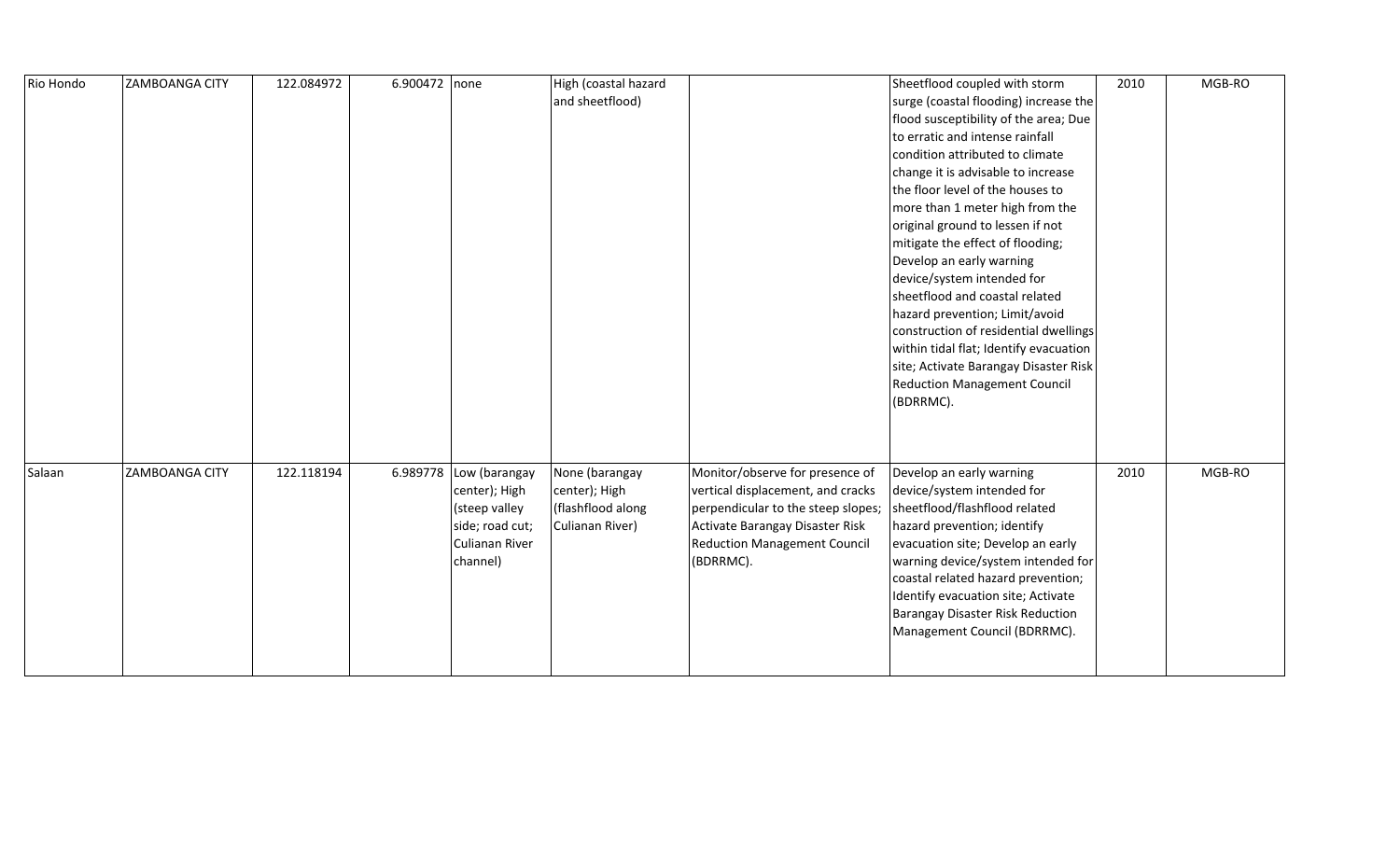| San Jose Cawa- | ZAMBOANGA CITY | 122.050611 | 6.912194 none | High (Coastal Hazard    | Address and/or improve strom           | 2010 | MGB-RO |
|----------------|----------------|------------|---------------|-------------------------|----------------------------------------|------|--------|
| cawa           |                |            |               | and localized flooding) | water drainage network; Localized      |      |        |
|                |                |            |               |                         | flood coupled with storm surge         |      |        |
|                |                |            |               |                         | (coastal flooding) increase the flood  |      |        |
|                |                |            |               |                         | susceptibility of the area; Due to     |      |        |
|                |                |            |               |                         | erratic and intense rainfall           |      |        |
|                |                |            |               |                         | condition attributed to climate        |      |        |
|                |                |            |               |                         | change it is advisable to increase     |      |        |
|                |                |            |               |                         | the floor level of the houses/         |      |        |
|                |                |            |               |                         | infrastructures to more than 1         |      |        |
|                |                |            |               |                         | meter high from the original ground    |      |        |
|                |                |            |               |                         | to lessen if not mitigate the effect   |      |        |
|                |                |            |               |                         | of flooding; Develop an early          |      |        |
|                |                |            |               |                         | warning device/system intended for     |      |        |
|                |                |            |               |                         | localized flood and coastal related    |      |        |
|                |                |            |               |                         | hazard prevention; Limit/avoid         |      |        |
|                |                |            |               |                         | construction of residential dwellings  |      |        |
|                |                |            |               |                         | within tidal flat; Identify evacuation |      |        |
|                |                |            |               |                         | site; Activate Barangay Disaster Risk  |      |        |
|                |                |            |               |                         | <b>Reduction Management Council</b>    |      |        |
|                |                |            |               |                         | (BDRRMC).                              |      |        |
|                |                |            |               |                         |                                        |      |        |
|                |                |            |               |                         |                                        |      |        |
|                |                |            |               |                         |                                        |      |        |
|                |                |            |               |                         |                                        |      |        |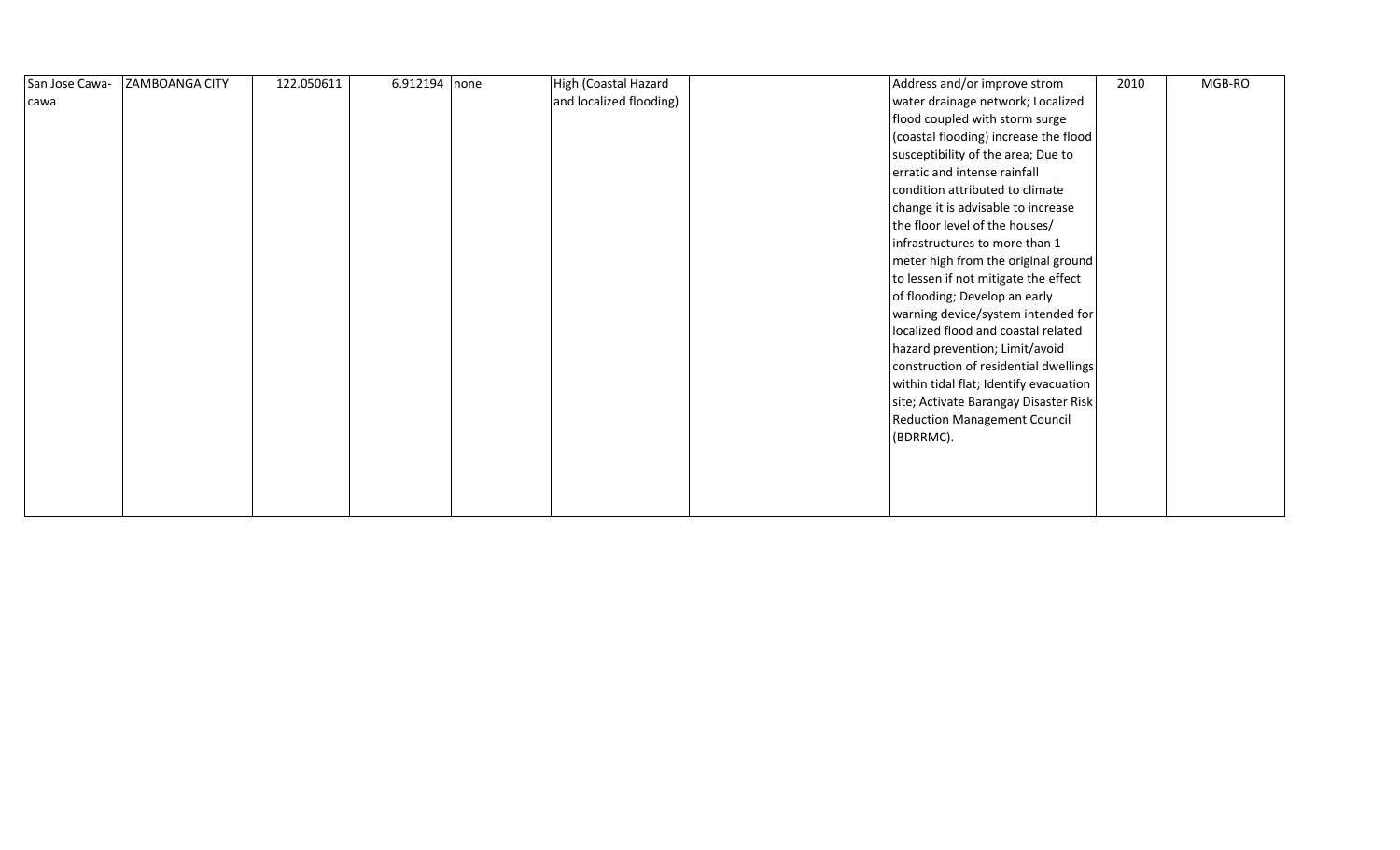| San Jose Gusu | <b>ZAMBOANGA CITY</b> | 122.050611 | 6.921583 none | Moderate to High | Address and/or improve strom         | 2010 | MGB-RO |
|---------------|-----------------------|------------|---------------|------------------|--------------------------------------|------|--------|
|               |                       |            |               |                  | water drainage network; Due to       |      |        |
|               |                       |            |               |                  | erratic and intense rainfall         |      |        |
|               |                       |            |               |                  | condition attributed to climate      |      |        |
|               |                       |            |               |                  | change it is advisable to increase   |      |        |
|               |                       |            |               |                  | the floor level of the houses to     |      |        |
|               |                       |            |               |                  | more than 1 meter high from the      |      |        |
|               |                       |            |               |                  | original ground to lessen if not     |      |        |
|               |                       |            |               |                  | mitigate the effect of flooding;     |      |        |
|               |                       |            |               |                  | Develop an early warning             |      |        |
|               |                       |            |               |                  | device/system intended for           |      |        |
|               |                       |            |               |                  | sheetflood/localized flood related   |      |        |
|               |                       |            |               |                  | hazard prevention; Limit/avoid       |      |        |
|               |                       |            |               |                  | construction of                      |      |        |
|               |                       |            |               |                  | infrastructure/residential dwellings |      |        |
|               |                       |            |               |                  | within the flow path of Baliwasan    |      |        |
|               |                       |            |               |                  | River cause this constrict the       |      |        |
|               |                       |            |               |                  | channel; Identify evacuation site;   |      |        |
|               |                       |            |               |                  | Activate Barangay Disaster Risk      |      |        |
|               |                       |            |               |                  | <b>Reduction Management Council</b>  |      |        |
|               |                       |            |               |                  | (BDRRMC).                            |      |        |
|               |                       |            |               |                  |                                      |      |        |
|               |                       |            |               |                  |                                      |      |        |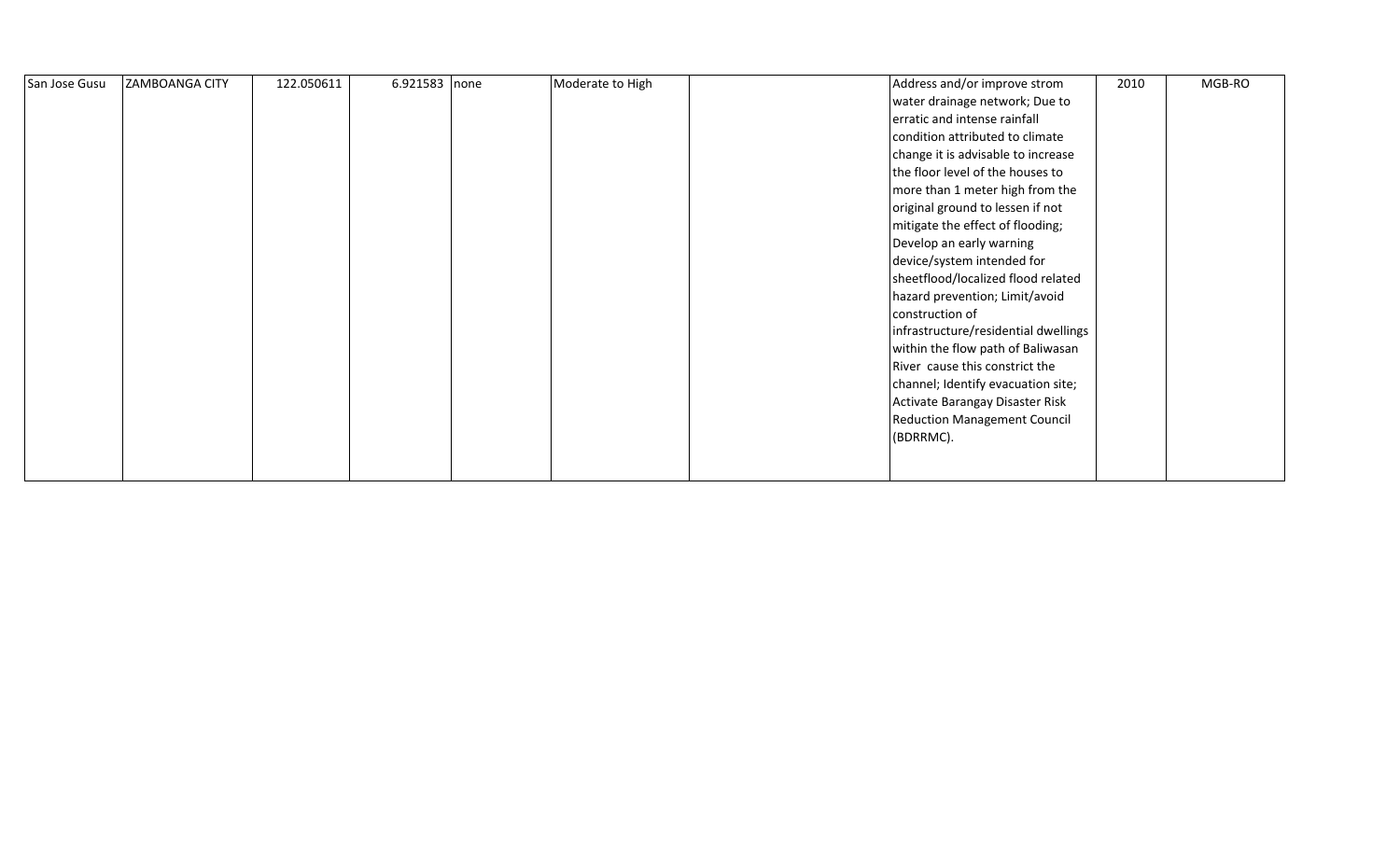| San Roque | <b>ZAMBOANGA CITY</b> | 122.042611 | 6.934083 None to Low | Moderate to High | Monitor/observe for presence of    | Address and/or improve storm         | 2010 | MGB-RO |
|-----------|-----------------------|------------|----------------------|------------------|------------------------------------|--------------------------------------|------|--------|
|           |                       |            | (barangay            |                  | vertical displacement, and cracks  | water drainage network; Due to       |      |        |
|           |                       |            | center);             |                  | perpendicular to the steep slopes; | erratic and intense rainfall         |      |        |
|           |                       |            | Moderate to          |                  | Observe for saturated ground or    | condition attributed to climate      |      |        |
|           |                       |            | High (steeply        |                  | seeps in areas that are not        | change it is advisable to increase   |      |        |
|           |                       |            | sloping              |                  | typically wet; develop an early    | the floor level of the houses to     |      |        |
|           |                       |            | ground/river         |                  | warning device/system intended     | more than 1 meter high from the      |      |        |
|           |                       |            | channel)             |                  | for landslide-related hazard       | original ground to lessen if not     |      |        |
|           |                       |            |                      |                  | prevention/mitigation; Activate    | mitigate the effect of flooding;     |      |        |
|           |                       |            |                      |                  | Barangay Disaster Risk Reduction   | Develop an early warning             |      |        |
|           |                       |            |                      |                  | Management Council (BDRRMC).       | device/system intended for           |      |        |
|           |                       |            |                      |                  |                                    | sheetflood/localized flood related   |      |        |
|           |                       |            |                      |                  |                                    | hazard prevention; Limit/avoid       |      |        |
|           |                       |            |                      |                  |                                    | construction of                      |      |        |
|           |                       |            |                      |                  |                                    | infrastructure/residential dwellings |      |        |
|           |                       |            |                      |                  |                                    | within the flow path of San Roque-   |      |        |
|           |                       |            |                      |                  |                                    | Baliwasan River cause this constrict |      |        |
|           |                       |            |                      |                  |                                    | the channel; Activate Barangay       |      |        |
|           |                       |            |                      |                  |                                    | Disaster Risk Reduction              |      |        |
|           |                       |            |                      |                  |                                    | Management Council (BDRRMC).         |      |        |
|           |                       |            |                      |                  |                                    |                                      |      |        |
|           |                       |            |                      |                  |                                    |                                      |      |        |
|           |                       |            |                      |                  |                                    |                                      |      |        |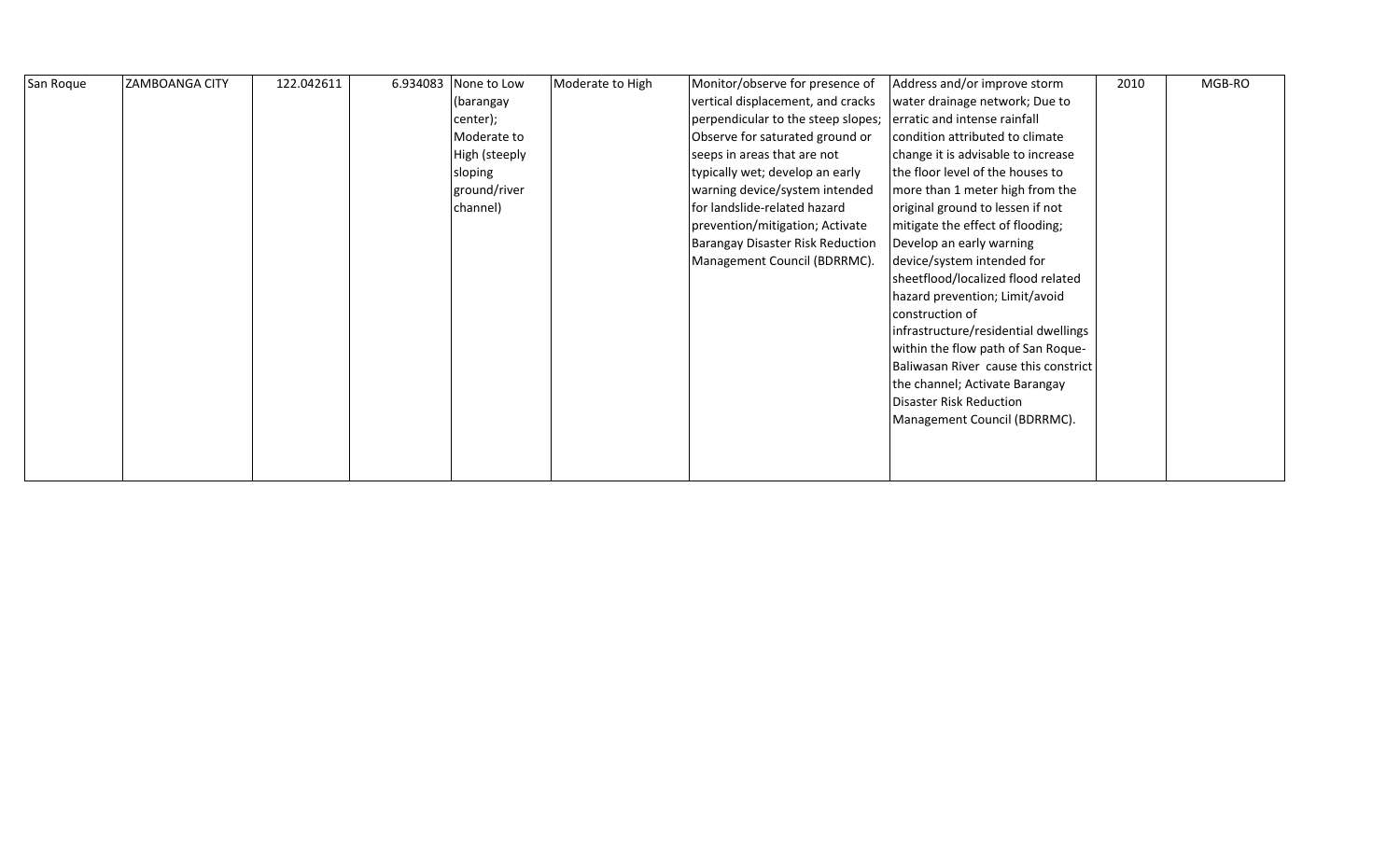| Sangali | <b>ZAMBOANGA CITY</b> | 122.206083 | 7.073889 | None to Low    | High | Monitor/observe for presence of    | Address and/or improve storm          | 2010 | MGB-RO |
|---------|-----------------------|------------|----------|----------------|------|------------------------------------|---------------------------------------|------|--------|
|         |                       |            |          | (barangay      |      | vertical displacement, and cracks  | water drainage network; Due to        |      |        |
|         |                       |            |          | center);       |      | perpendicular to the steep slopes; | erratic and intense rainfall          |      |        |
|         |                       |            |          | Moderate to    |      | Observe for saturated ground or    | condition attributed to climate       |      |        |
|         |                       |            |          | High (steep    |      | seeps in areas that are not        | change it is advisable to increase    |      |        |
|         |                       |            |          | slopes; valley |      | typically wet; Activate Barangay   | the floor level of the                |      |        |
|         |                       |            |          | side)          |      | <b>Disaster Risk Reduction</b>     | infrastructures/houses to more        |      |        |
|         |                       |            |          |                |      | Management Council (BDRRMC).       | than 1 meter high from the original   |      |        |
|         |                       |            |          |                |      |                                    | ground to lessen if not mitigate the  |      |        |
|         |                       |            |          |                |      |                                    | effect of flooding; develop an early  |      |        |
|         |                       |            |          |                |      |                                    | warning device/system intended for    |      |        |
|         |                       |            |          |                |      |                                    | sheetflood/flashflood and coastal     |      |        |
|         |                       |            |          |                |      |                                    | related hazard prevention; identify   |      |        |
|         |                       |            |          |                |      |                                    | evacuation/relocation site; Develop   |      |        |
|         |                       |            |          |                |      |                                    | an early warning device/system        |      |        |
|         |                       |            |          |                |      |                                    | intended for coastal related hazard   |      |        |
|         |                       |            |          |                |      |                                    | prevention; Identify evacuation       |      |        |
|         |                       |            |          |                |      |                                    | site; Activate Barangay Disaster Risk |      |        |
|         |                       |            |          |                |      |                                    | <b>Reduction Management Council</b>   |      |        |
|         |                       |            |          |                |      |                                    | (BDRRMC).                             |      |        |
|         |                       |            |          |                |      |                                    |                                       |      |        |
|         |                       |            |          |                |      |                                    |                                       |      |        |
|         |                       |            |          |                |      |                                    |                                       |      |        |
|         |                       |            |          |                |      |                                    |                                       |      |        |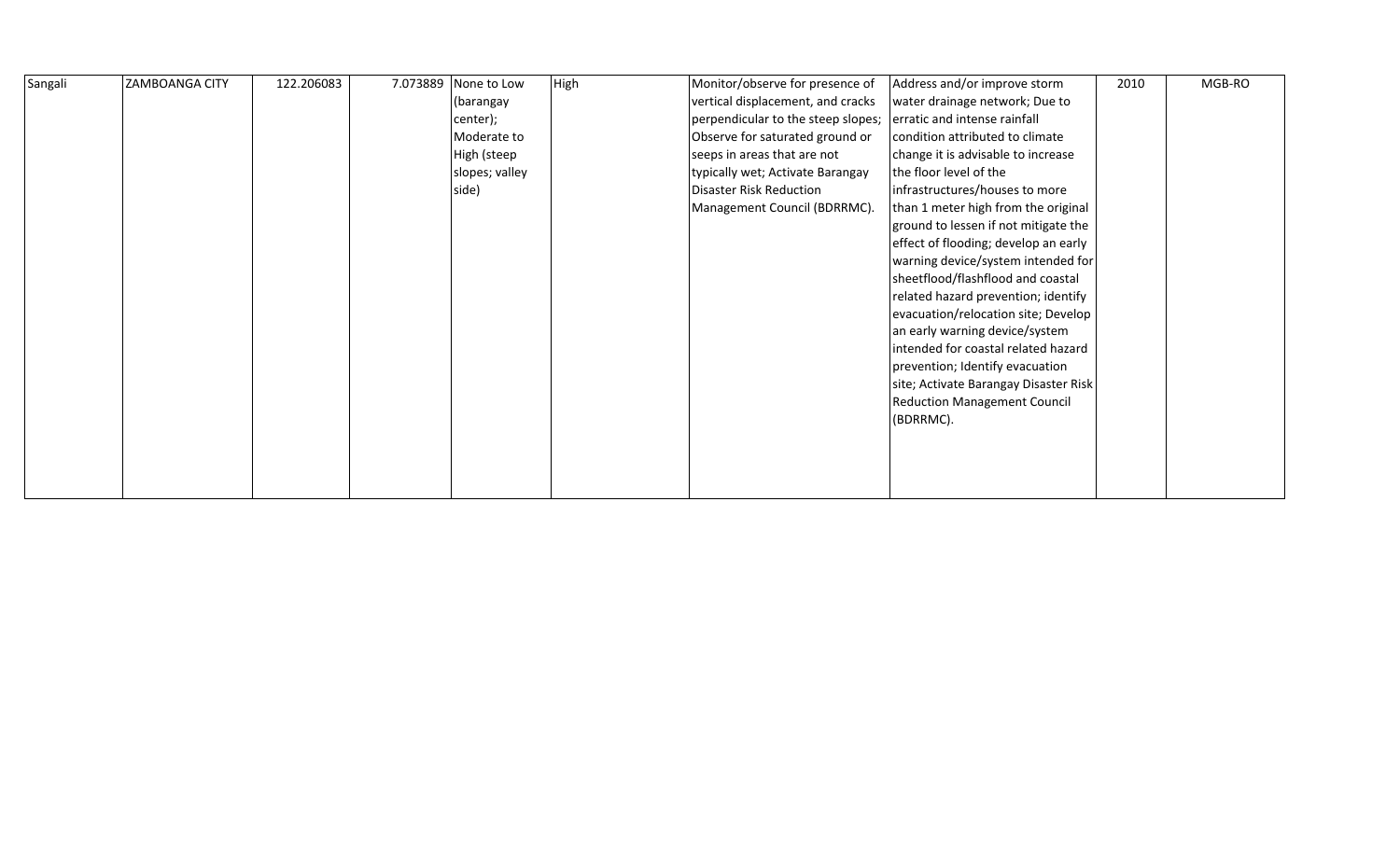| Santa Barbara | <b>ZAMBOANGA CITY</b> | 122.080556 | 6.904556 none | High | Address and/or improve storm         | 2010 | MGB-RO |
|---------------|-----------------------|------------|---------------|------|--------------------------------------|------|--------|
|               |                       |            |               |      | water drainage network; Due to       |      |        |
|               |                       |            |               |      | erratic and intense rainfall         |      |        |
|               |                       |            |               |      | condition attributed to climate      |      |        |
|               |                       |            |               |      | change it is advisable to increase   |      |        |
|               |                       |            |               |      | the floor level of the houses to     |      |        |
|               |                       |            |               |      | more than 1 meter high from the      |      |        |
|               |                       |            |               |      | original ground to lessen if not     |      |        |
|               |                       |            |               |      | mitigate the effect of flooding;     |      |        |
|               |                       |            |               |      | Develop an early warning             |      |        |
|               |                       |            |               |      | device/system intended for           |      |        |
|               |                       |            |               |      | sheetflood/localized flood related   |      |        |
|               |                       |            |               |      | hazard prevention; Limit/avoid       |      |        |
|               |                       |            |               |      | construction of                      |      |        |
|               |                       |            |               |      | infrastructure/residential dwellings |      |        |
|               |                       |            |               |      | within the flow path of Tumaga       |      |        |
|               |                       |            |               |      | River cause this constrict the       |      |        |
|               |                       |            |               |      | channel; Identify evacuation site;   |      |        |
|               |                       |            |               |      | Activate Barangay Disaster Risk      |      |        |
|               |                       |            |               |      | <b>Reduction Management Council</b>  |      |        |
|               |                       |            |               |      | (BDRRMC).                            |      |        |
|               |                       |            |               |      |                                      |      |        |
|               |                       |            |               |      |                                      |      |        |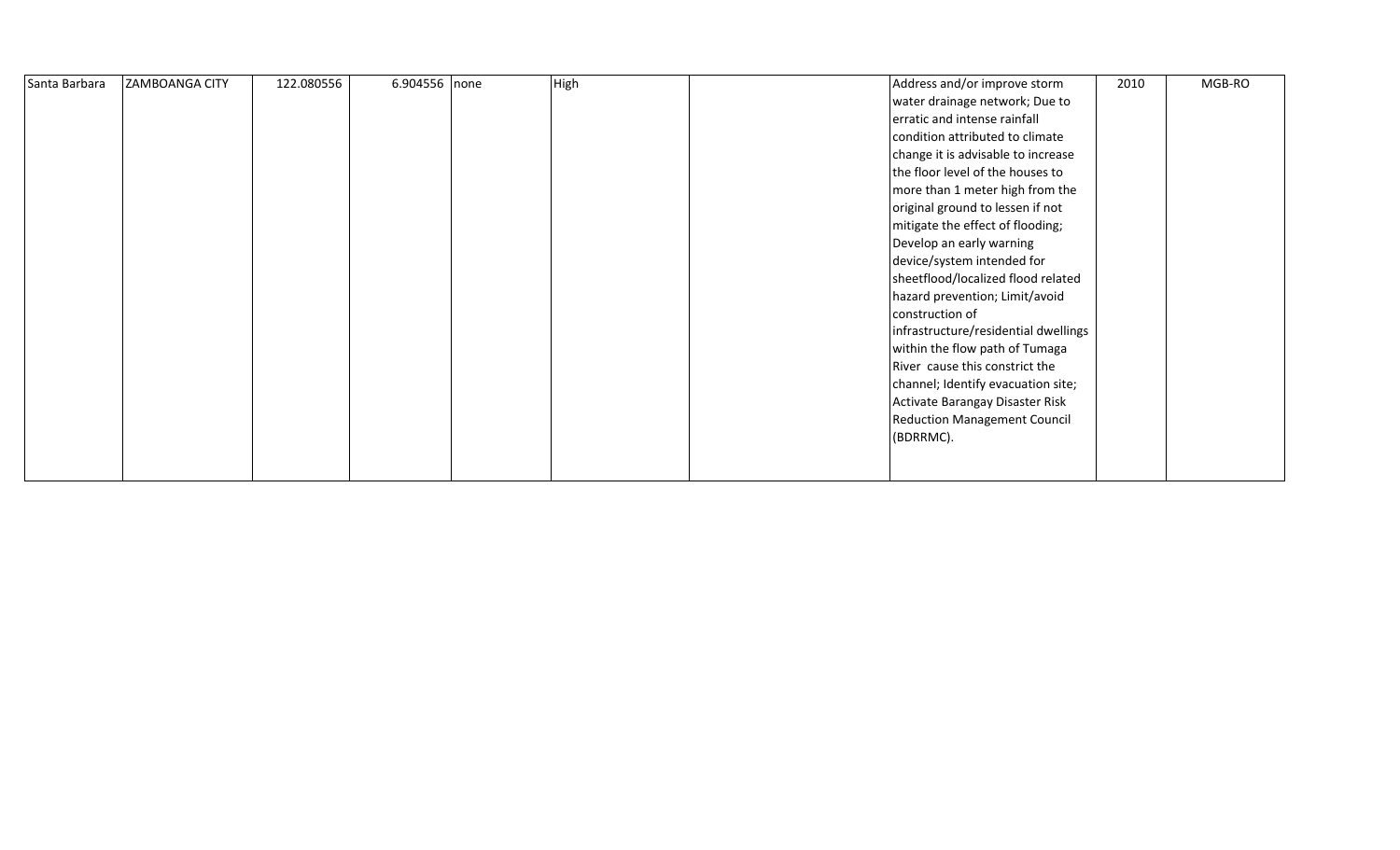| Santa Catalina | <b>ZAMBOANGA CITY</b> | 122.085556 | 6.910417 none | High | Address and/or improve storm          | 2010 | MGB-RO |
|----------------|-----------------------|------------|---------------|------|---------------------------------------|------|--------|
|                |                       |            |               |      | water drainage network; Due to        |      |        |
|                |                       |            |               |      | erratic and intense rainfall          |      |        |
|                |                       |            |               |      | condition attributed to climate       |      |        |
|                |                       |            |               |      | change it is advisable to increase    |      |        |
|                |                       |            |               |      | the floor level of the                |      |        |
|                |                       |            |               |      | infrastructures/houses to more        |      |        |
|                |                       |            |               |      | than 1 meter high from the original   |      |        |
|                |                       |            |               |      | ground to lessen if not mitigate the  |      |        |
|                |                       |            |               |      | effect of flooding; develop an early  |      |        |
|                |                       |            |               |      | warning device/system intended for    |      |        |
|                |                       |            |               |      | localized flooding and coastal        |      |        |
|                |                       |            |               |      | related hazard prevention; identify   |      |        |
|                |                       |            |               |      | evacuation/relocation site; Develop   |      |        |
|                |                       |            |               |      | an early warning device/system        |      |        |
|                |                       |            |               |      | intended for coastal related hazard   |      |        |
|                |                       |            |               |      | prevention; Identify evacuation       |      |        |
|                |                       |            |               |      | site; Activate Barangay Disaster Risk |      |        |
|                |                       |            |               |      | <b>Reduction Management Council</b>   |      |        |
|                |                       |            |               |      | (BDRRMC).                             |      |        |
|                |                       |            |               |      |                                       |      |        |
|                |                       |            |               |      |                                       |      |        |
|                |                       |            |               |      |                                       |      |        |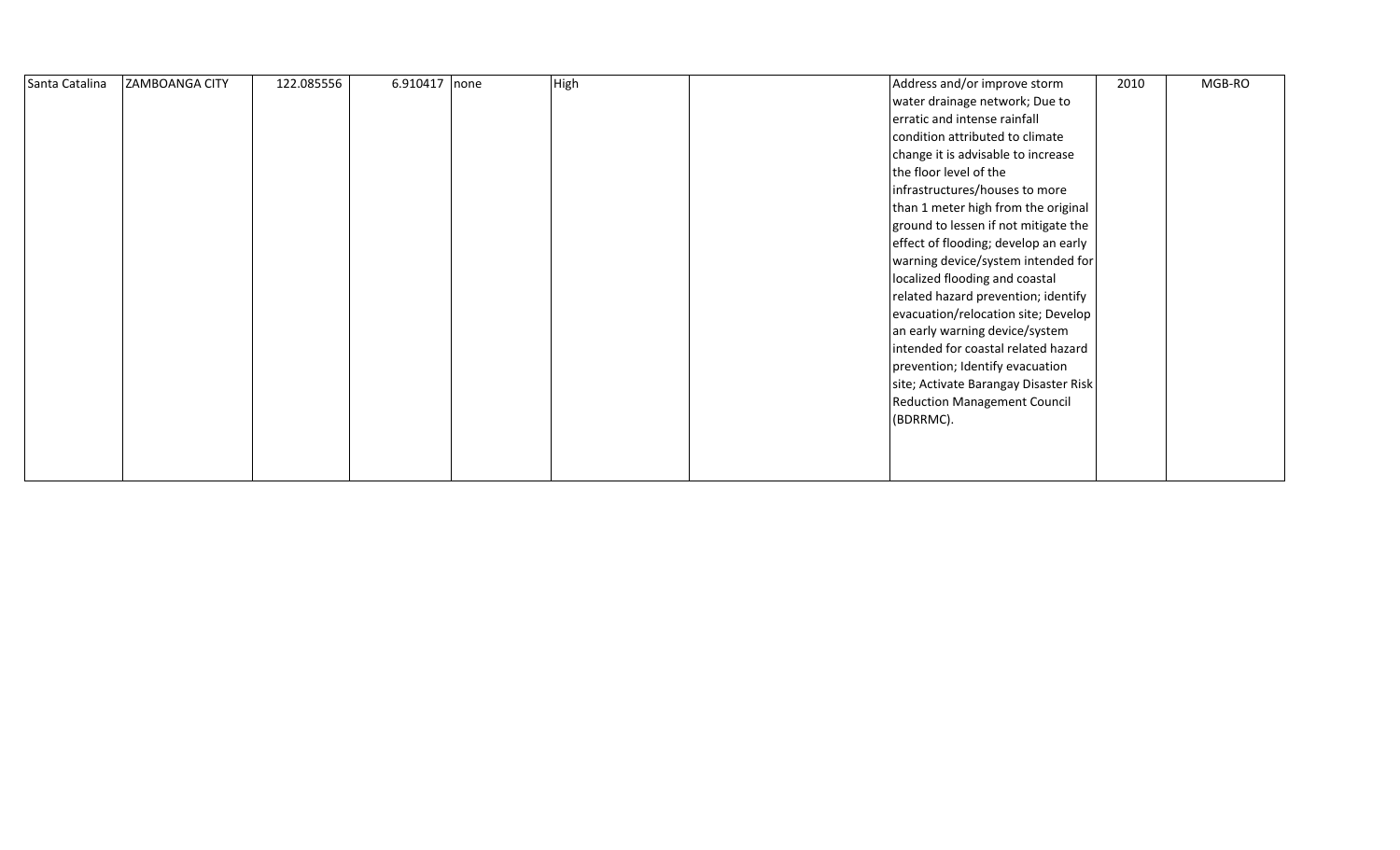| Santa Maria | <b>ZAMBOANGA CITY</b> | 122.073333 | 6.932417 none | Low to moderate | Address and/or improve storm           | 2010 | MGB-RO |
|-------------|-----------------------|------------|---------------|-----------------|----------------------------------------|------|--------|
|             |                       |            |               |                 | water drainage network; Due to         |      |        |
|             |                       |            |               |                 | erratic and intense rainfall           |      |        |
|             |                       |            |               |                 | condition attributed to climate        |      |        |
|             |                       |            |               |                 | change it is advisable to increase     |      |        |
|             |                       |            |               |                 | the floor level of the houses to       |      |        |
|             |                       |            |               |                 | more than 1 meter high from the        |      |        |
|             |                       |            |               |                 | original ground to lessen if not       |      |        |
|             |                       |            |               |                 | mitigate the effect of flooding;       |      |        |
|             |                       |            |               |                 | Develop an early warning               |      |        |
|             |                       |            |               |                 | device/system intended for             |      |        |
|             |                       |            |               |                 | sheetflood/localized flood related     |      |        |
|             |                       |            |               |                 | hazard prevention; Limit/avoid         |      |        |
|             |                       |            |               |                 | construction of                        |      |        |
|             |                       |            |               |                 | infrastructure/residential dwellings   |      |        |
|             |                       |            |               |                 | within creeks since this constrict the |      |        |
|             |                       |            |               |                 | channel; Identify evacuation site;     |      |        |
|             |                       |            |               |                 | Activate Barangay Disaster Risk        |      |        |
|             |                       |            |               |                 | <b>Reduction Management Council</b>    |      |        |
|             |                       |            |               |                 | (BDRRMC).                              |      |        |
|             |                       |            |               |                 |                                        |      |        |
|             |                       |            |               |                 |                                        |      |        |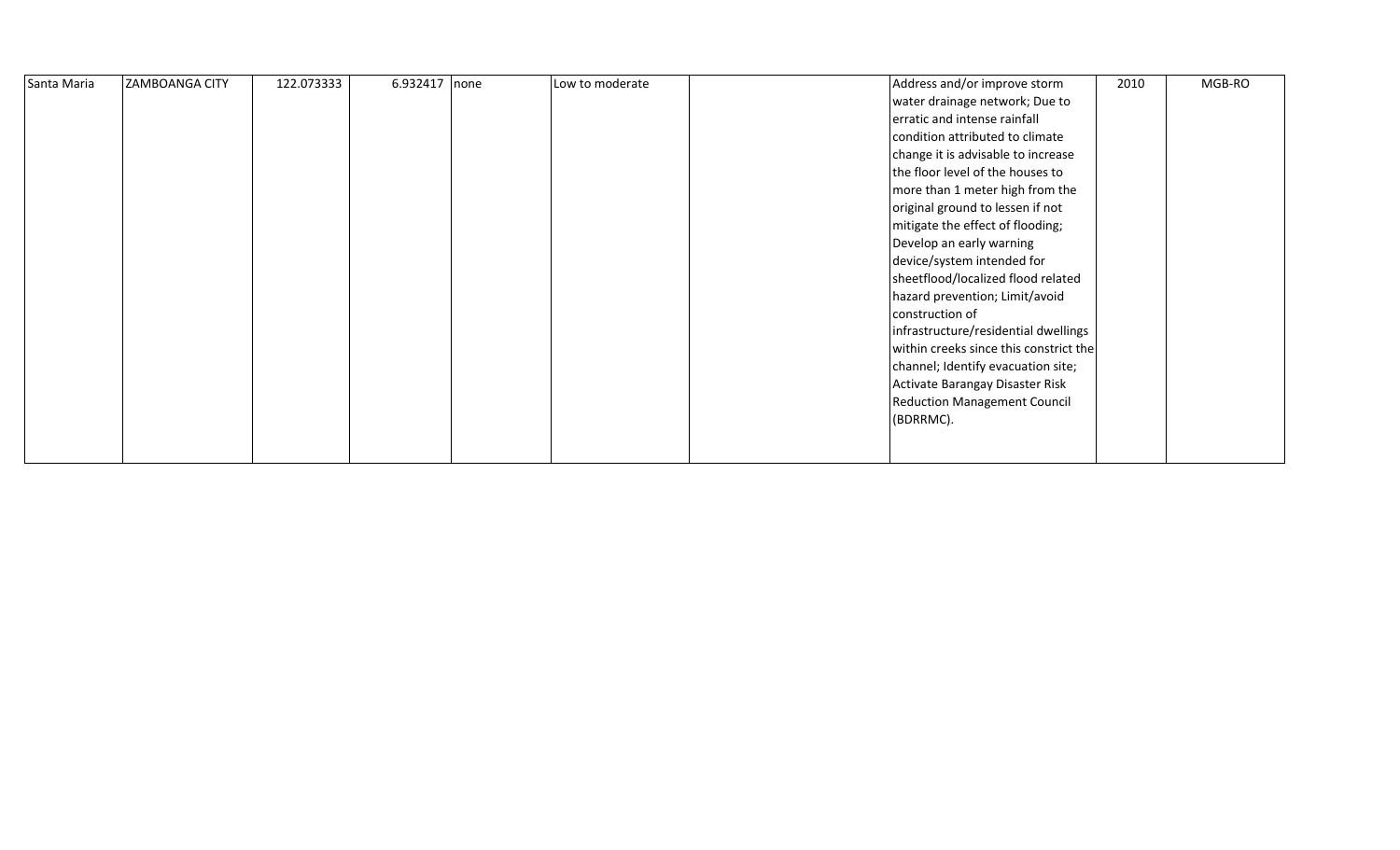| Santo Niño | <b>ZAMBOANGA CITY</b> | 122.068083 | 6.910944 none | High (Coastal Hazard    | Address and/or improve storm          | 2010 | MGB-RO |
|------------|-----------------------|------------|---------------|-------------------------|---------------------------------------|------|--------|
|            |                       |            |               | and localized flooding) | water drainage network; Localized     |      |        |
|            |                       |            |               |                         | flood coupled with storm surge        |      |        |
|            |                       |            |               |                         | (coastal flooding) increase the flood |      |        |
|            |                       |            |               |                         | susceptibility of the area; Due to    |      |        |
|            |                       |            |               |                         | erratic and intense rainfall          |      |        |
|            |                       |            |               |                         | condition attributed to climate       |      |        |
|            |                       |            |               |                         | change it is advisable to increase    |      |        |
|            |                       |            |               |                         | the floor level of the houses/        |      |        |
|            |                       |            |               |                         | infrastructures to more than 1        |      |        |
|            |                       |            |               |                         | meter high from the original ground   |      |        |
|            |                       |            |               |                         | to lessen if not mitigate the effect  |      |        |
|            |                       |            |               |                         | of flooding; Develop an early         |      |        |
|            |                       |            |               |                         | warning device/system intended for    |      |        |
|            |                       |            |               |                         | localized flood and coastal related   |      |        |
|            |                       |            |               |                         | hazard prevention; Limit/avoid        |      |        |
|            |                       |            |               |                         | construction of infrastructure/       |      |        |
|            |                       |            |               |                         | residential dwellings within three    |      |        |
|            |                       |            |               |                         | meter buffer zone of Sta-Maria        |      |        |
|            |                       |            |               |                         | Sucabon River; Activate Barangay      |      |        |
|            |                       |            |               |                         | Disaster Risk Reduction               |      |        |
|            |                       |            |               |                         | Management Council (BDRRMC).          |      |        |
|            |                       |            |               |                         |                                       |      |        |
|            |                       |            |               |                         |                                       |      |        |
|            |                       |            |               |                         |                                       |      |        |
|            |                       |            |               |                         |                                       |      |        |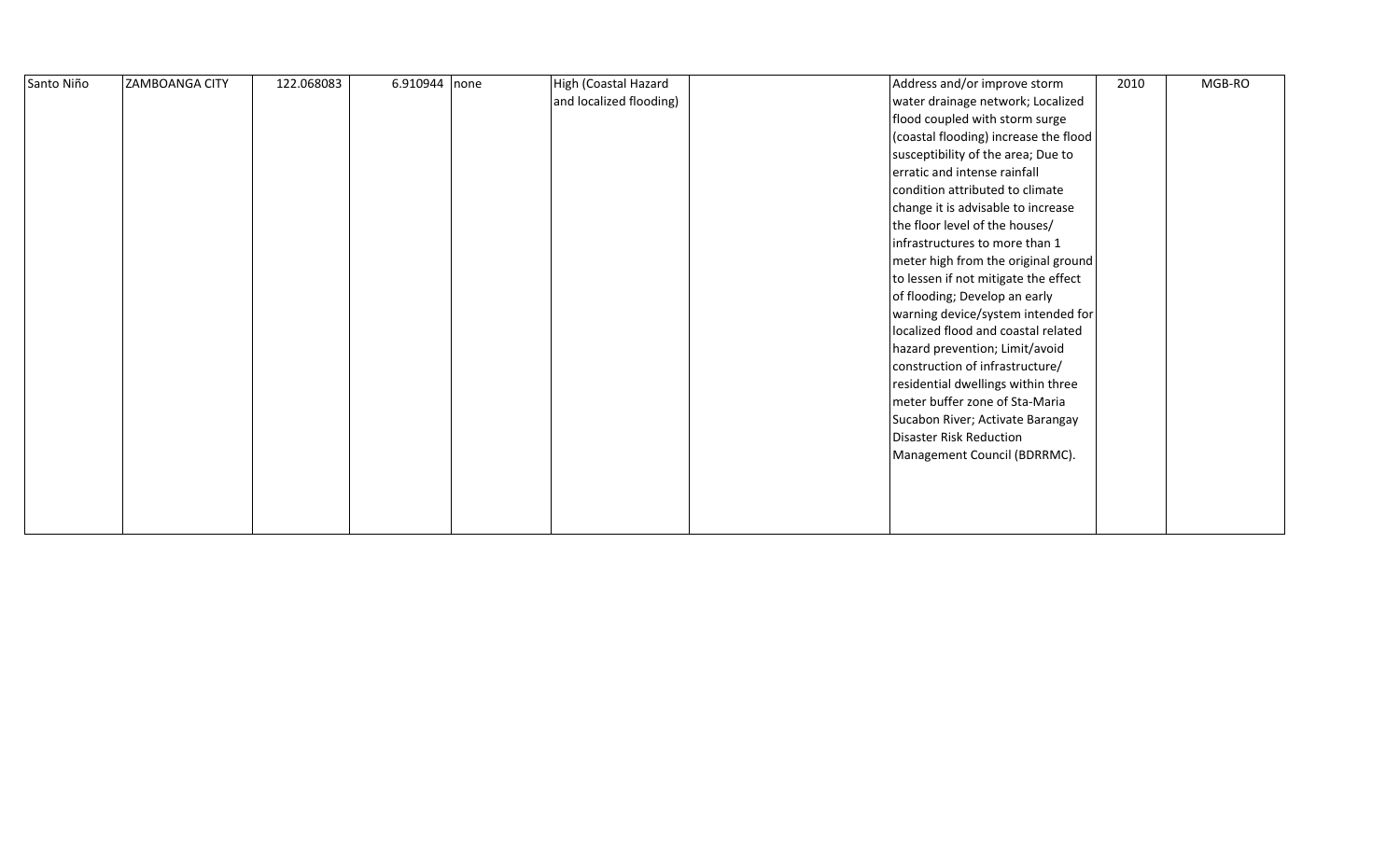|          | Sibulao (Curuan) ZAMBOANGA CITY | 122.240583 | 7.327444 | Low to             |                       | None to Low (barangay   Monitor/observe for presence of | Observe for rapid                   | 2010 | MGB-RO |
|----------|---------------------------------|------------|----------|--------------------|-----------------------|---------------------------------------------------------|-------------------------------------|------|--------|
|          |                                 |            |          | Moderate           | center); Moderate to  | vertical displacement, and cracks                       | increase/decrease in creek/river    |      |        |
|          |                                 |            |          | (barangay          | High (Floodplain of   | perpendicular to the steep slopes;                      | water levels, possibly accompanied  |      |        |
|          |                                 |            |          | center); High      | Sibulao River-        | Observe for saturated ground or                         | by increased turbidity (soil        |      |        |
|          |                                 |            |          | (road cut; Vitali  |                       | Tributary of Vitali River) seeps in areas that are not  | content); develop an early warning  |      |        |
|          |                                 |            |          | River channel;     |                       | typically wet; observe for sunken                       | device/system intended for          |      |        |
|          |                                 |            |          | steep valley side) |                       | or displaced road surfaces;                             | flashflood/sheetflood related       |      |        |
|          |                                 |            |          |                    |                       | develop an early warning                                | hazard prevention; identify         |      |        |
|          |                                 |            |          |                    |                       | device/system intended for                              | evacuation site; Activate Barangay  |      |        |
|          |                                 |            |          |                    |                       | landslide-related hazard                                | <b>Disaster Risk Reduction</b>      |      |        |
|          |                                 |            |          |                    |                       | prevention/mitigation; Activate                         | Management Council (BDRRMC).        |      |        |
|          |                                 |            |          |                    |                       | Barangay Disaster Risk Reduction                        |                                     |      |        |
|          |                                 |            |          |                    |                       | Management Council (BDRRMC).                            |                                     |      |        |
|          |                                 |            |          |                    |                       |                                                         |                                     |      |        |
|          |                                 |            |          |                    |                       |                                                         |                                     |      |        |
| Sinubung | <b>ZAMBOANGA CITY</b>           | 121.920194 | 7.024917 | None to Low        | High (Coastal Hazard) | Monitor/observe for presence of                         | Develop an early warning            | 2010 | MGB-RO |
|          |                                 |            |          | (barangay          |                       | vertical displacement, and cracks                       | device/system intended for coastal  |      |        |
|          |                                 |            |          | center);           |                       | perpendicular to the steep slopes;                      | related hazard prevention; Identify |      |        |
|          |                                 |            |          | Moderate to        |                       | Observe for saturated ground or                         | evacuation site; Activate Barangay  |      |        |
|          |                                 |            |          | High(steeply       |                       | seeps in areas that are not                             | <b>Disaster Risk Reduction</b>      |      |        |
|          |                                 |            |          | sloping ground)    |                       | typically wet; develop an early                         | Management Council (BDRRMC).        |      |        |
|          |                                 |            |          |                    |                       | warning device/system intended                          |                                     |      |        |
|          |                                 |            |          |                    |                       | for landslide-related hazard                            |                                     |      |        |
|          |                                 |            |          |                    |                       | prevention/mitigation; Activate                         |                                     |      |        |
|          |                                 |            |          |                    |                       | Barangay Disaster Risk Reduction                        |                                     |      |        |
|          |                                 |            |          |                    |                       | Management Council (BDRRMC).                            |                                     |      |        |
|          |                                 |            |          |                    |                       |                                                         |                                     |      |        |
|          |                                 |            |          |                    |                       |                                                         |                                     |      |        |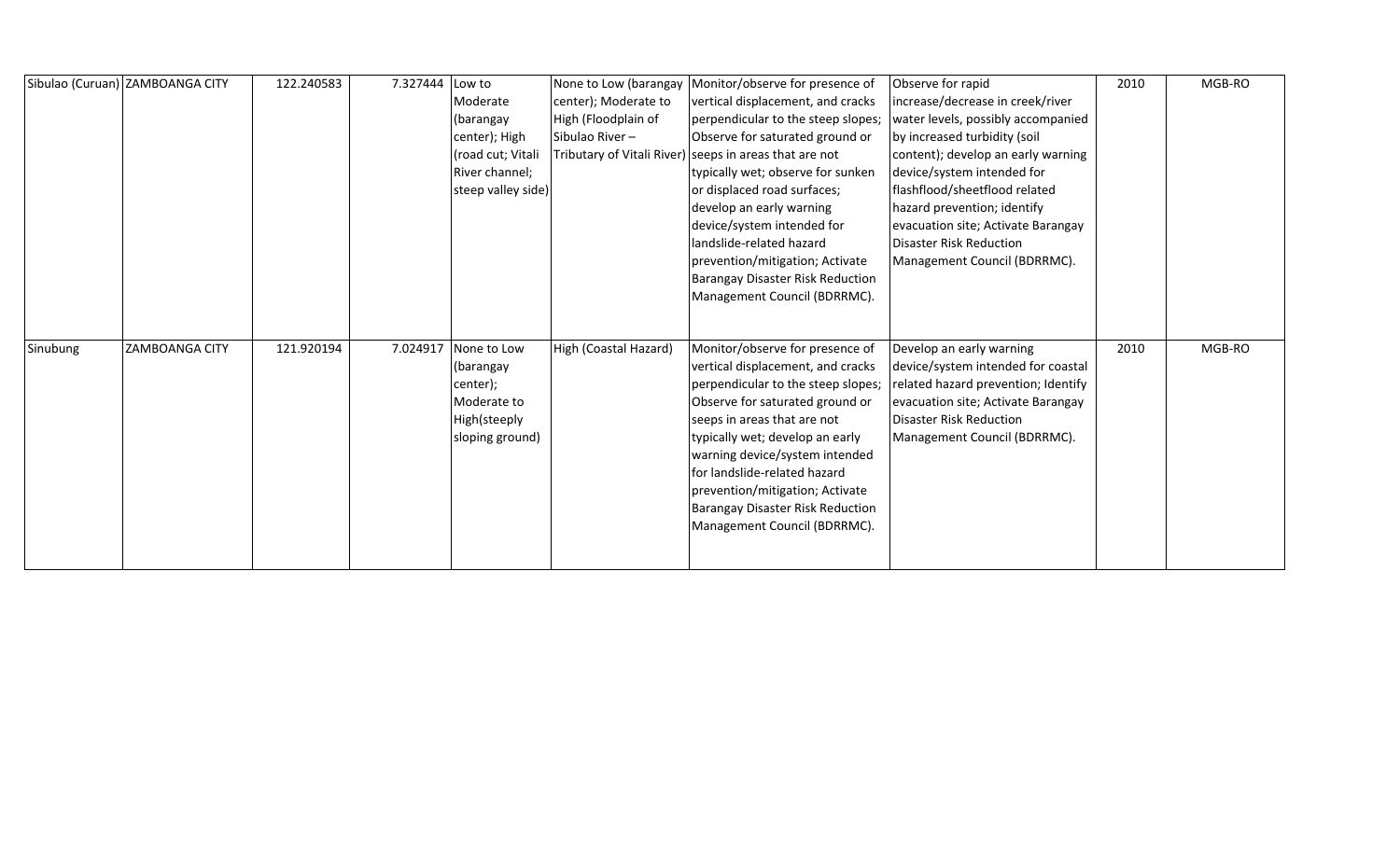| Sinunoc   | ZAMBOANGA CITY | 122.000117 | 6.936486 | None to<br>Moderate<br>(barangay<br>center); High<br>(steeply sloping<br>ground) | High (Coastal Hazard) | Monitor/observe for presence of<br>vertical displacement, and cracks<br>perpendicular to the steep slopes;<br>Observe for saturated ground or<br>seeps in areas that are not<br>typically wet; develop an early<br>warning device/system intended<br>for landslide-related hazard<br>prevention/mitigation; Activate<br>Barangay Disaster Risk Reduction<br>Management Council (BDRRMC). | Address and/or improve strom<br>water drainage network; Develop<br>an early warning device/system<br>intended for coastal related hazard<br>prevention; Identify evacuation<br>site; Activate Barangay Disaster Risk<br><b>Reduction Management Council</b><br>(BDRRMC). | 2010 | MGB-RO |
|-----------|----------------|------------|----------|----------------------------------------------------------------------------------|-----------------------|------------------------------------------------------------------------------------------------------------------------------------------------------------------------------------------------------------------------------------------------------------------------------------------------------------------------------------------------------------------------------------------|--------------------------------------------------------------------------------------------------------------------------------------------------------------------------------------------------------------------------------------------------------------------------|------|--------|
| Tagasilay | ZAMBOANGA CITY | 122.257250 | 7.303667 | Low (barangay<br>center); High<br>(steep slopes;<br>valley side)                 | none                  | Monitor/observe for presence of<br>vertical displacement, and cracks<br>perpendicular to the steep slopes;<br>Observe for saturated ground or<br>seeps in areas that are not<br>typically wet; develop an early<br>warning device/system intended<br>for landslide-related hazard<br>prevention/mitigation; Activate<br>Barangay Disaster Risk Reduction<br>Management Council (BDRRMC). |                                                                                                                                                                                                                                                                          | 2010 | MGB-RO |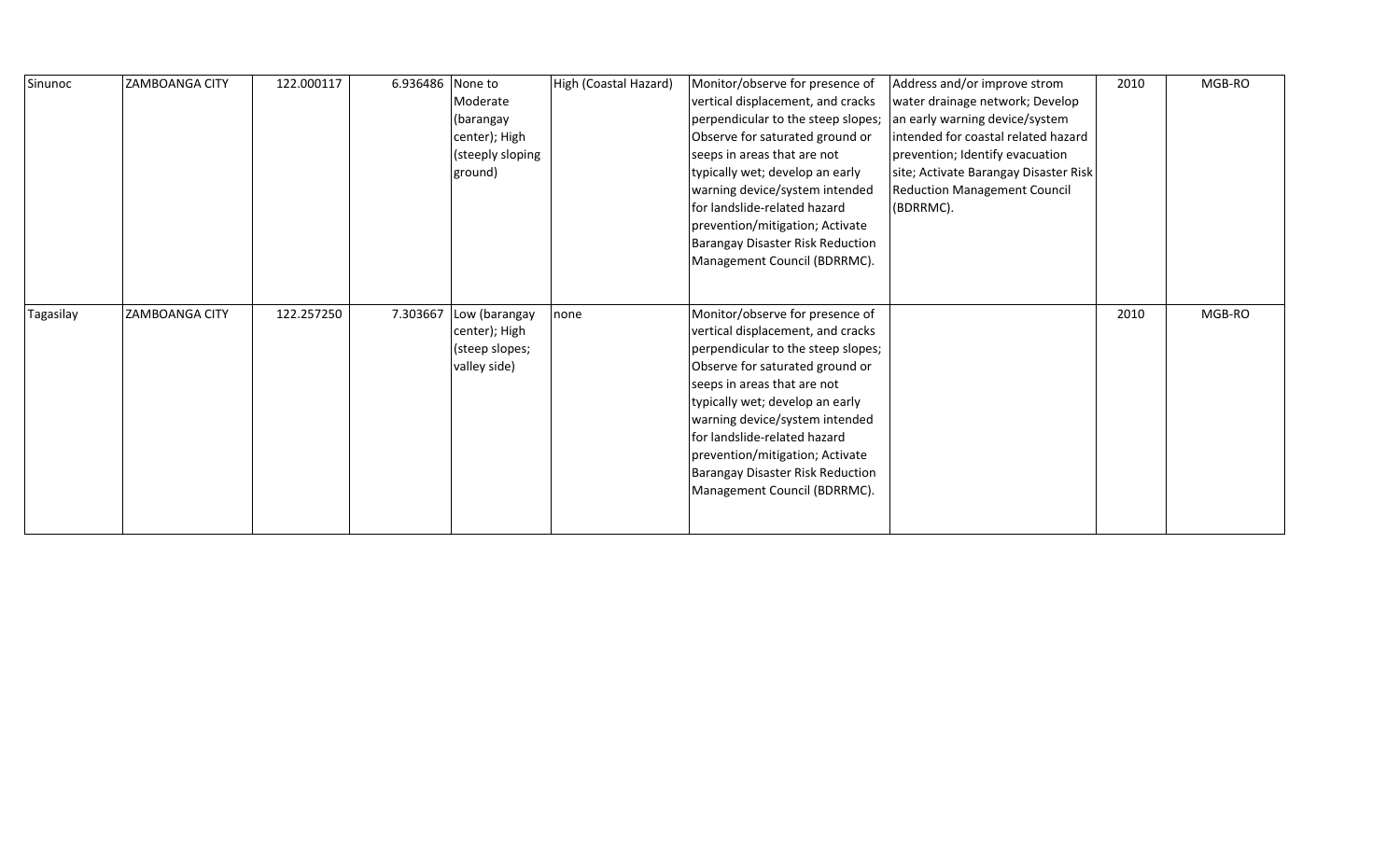| Taguiti | <b>ZAMBOANGA CITY</b> | 122.286250 | 7.304444 | Low (barangay   | None (barangay          | Monitor/observe for presence of    | Due to erratic and intense rainfall  | 2010 | MGB-RO |
|---------|-----------------------|------------|----------|-----------------|-------------------------|------------------------------------|--------------------------------------|------|--------|
|         |                       |            |          | center); High   | center); High (coastal/ | vertical displacement, and cracks  | condition attributed to climate      |      |        |
|         |                       |            |          | (Mount Taguite; | floodplain of Taguiti   | perpendicular to the steep slopes; | change it is advisable to increase   |      |        |
|         |                       |            |          | road cut; steep | River)                  | Observe for saturated ground or    | the floor level of the               |      |        |
|         |                       |            |          | slopes; valley  |                         | seeps in areas that are not        | infrastructures/houses to more       |      |        |
|         |                       |            |          | side)           |                         | typically wet; develop an early    | than 1 meter high from the original  |      |        |
|         |                       |            |          |                 |                         | warning device/system intended     | ground to lessen if not mitigate the |      |        |
|         |                       |            |          |                 |                         | for landslide-related hazard       | effect of flooding; develop an early |      |        |
|         |                       |            |          |                 |                         | prevention/mitigation; Activate    | warning device/system intended for   |      |        |
|         |                       |            |          |                 |                         | Barangay Disaster Risk Reduction   | sheetflood and coastal related       |      |        |
|         |                       |            |          |                 |                         | Management Council (BDRRMC).       | hazard prevention; identify          |      |        |
|         |                       |            |          |                 |                         |                                    | evacuation site; Develop an early    |      |        |
|         |                       |            |          |                 |                         |                                    | warning device/system intended for   |      |        |
|         |                       |            |          |                 |                         |                                    | coastal related hazard prevention;   |      |        |
|         |                       |            |          |                 |                         |                                    | Identify evacuation site; Activate   |      |        |
|         |                       |            |          |                 |                         |                                    | Barangay Disaster Risk Reduction     |      |        |
|         |                       |            |          |                 |                         |                                    | Management Council (BDRRMC).         |      |        |
|         |                       |            |          |                 |                         |                                    |                                      |      |        |
|         |                       |            |          |                 |                         |                                    |                                      |      |        |
|         |                       |            |          |                 |                         |                                    |                                      |      |        |
|         |                       |            |          |                 |                         |                                    |                                      |      |        |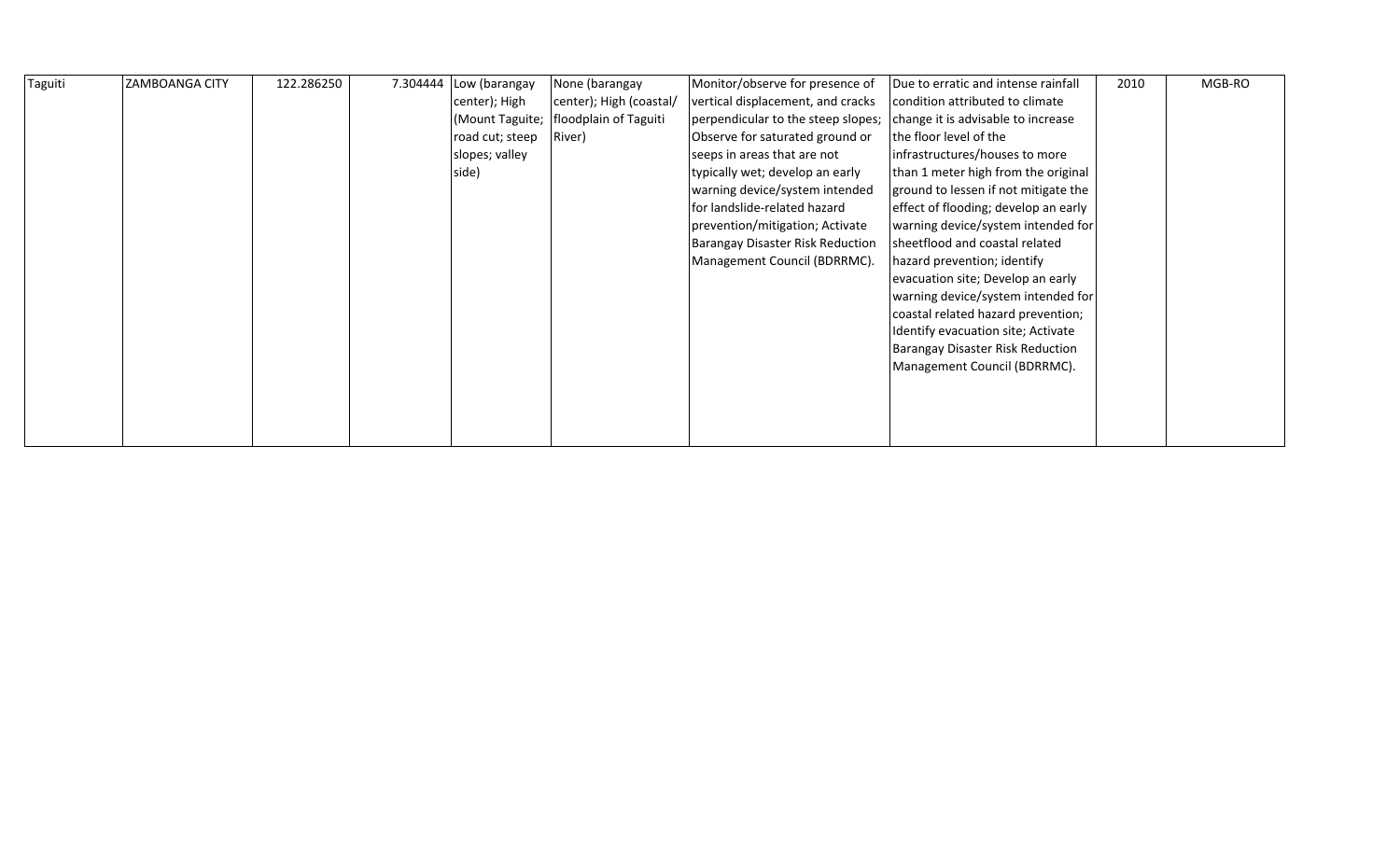| Talabaan | <b>ZAMBOANGA CITY</b> | 122.166389 | 6.953056 none | Moderate to High | Address and/or improve storm          | 2010 | MGB-RO |
|----------|-----------------------|------------|---------------|------------------|---------------------------------------|------|--------|
|          |                       |            |               |                  | water drainage network; Due to        |      |        |
|          |                       |            |               |                  | erratic and intense rainfall          |      |        |
|          |                       |            |               |                  | condition attributed to climate       |      |        |
|          |                       |            |               |                  | change it is advisable to increase    |      |        |
|          |                       |            |               |                  | the floor level of the                |      |        |
|          |                       |            |               |                  | infrastructures/houses to more        |      |        |
|          |                       |            |               |                  | than 1 meter high from the original   |      |        |
|          |                       |            |               |                  | ground to lessen if not mitigate the  |      |        |
|          |                       |            |               |                  | effect of flooding; develop an early  |      |        |
|          |                       |            |               |                  | warning device/system intended for    |      |        |
|          |                       |            |               |                  | sheetflood/localized flood and        |      |        |
|          |                       |            |               |                  | coastal related hazard prevention;    |      |        |
|          |                       |            |               |                  | identify evacuation site; Develop an  |      |        |
|          |                       |            |               |                  | early warning device/system           |      |        |
|          |                       |            |               |                  | intended for coastal related hazard   |      |        |
|          |                       |            |               |                  | prevention; Identify evacuation       |      |        |
|          |                       |            |               |                  | site; Activate Barangay Disaster Risk |      |        |
|          |                       |            |               |                  | <b>Reduction Management Council</b>   |      |        |
|          |                       |            |               |                  | (BDRRMC).                             |      |        |
|          |                       |            |               |                  |                                       |      |        |
|          |                       |            |               |                  |                                       |      |        |
|          |                       |            |               |                  |                                       |      |        |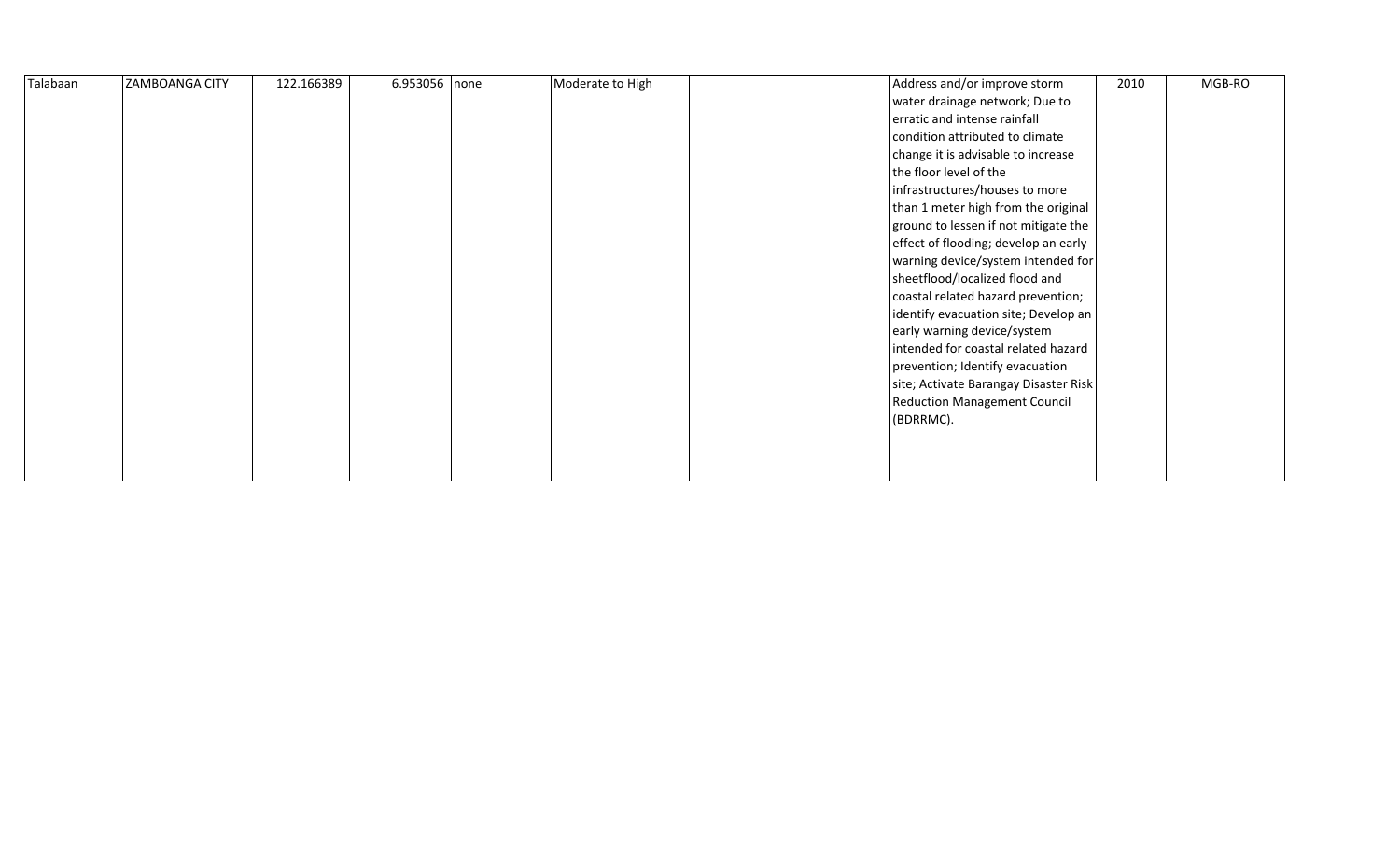| Talisayan | <b>ZAMBOANGA CITY</b> | 121.928278 | 6.989028 None (barangay | High (Coastal Hazard  | Observe for presence of vertical   | Address and/or improve storm         | 2010 | MGB-RO |
|-----------|-----------------------|------------|-------------------------|-----------------------|------------------------------------|--------------------------------------|------|--------|
|           |                       |            | center); Low to         | and                   | displacement and cracks            | water drainage network; Due to       |      |        |
|           |                       |            | Moderate                | sheetflood/flashflood | perpendicular to the steep slopes; | erratic and intense rainfall         |      |        |
|           |                       |            | (gentle to              | and localized flood)  | Observed for saturated ground or   | condition coupled with storm surge   |      |        |
|           |                       |            | moderately              |                       | seeps in areas that are not        | and high tide it is advisable to     |      |        |
|           |                       |            | sloping ground)         |                       | typically wet; Activate Barangay   | lincrease the floor level of the     |      |        |
|           |                       |            |                         |                       | Disaster Risk Reduction            | houses/infrastructures to more       |      |        |
|           |                       |            |                         |                       | Management Council (BDRRMC).       | than 1 meter high from the original  |      |        |
|           |                       |            |                         |                       |                                    | ground to lessen if not mitigate the |      |        |
|           |                       |            |                         |                       |                                    | effect of flooding; Develop an early |      |        |
|           |                       |            |                         |                       |                                    | warning device/system intended for   |      |        |
|           |                       |            |                         |                       |                                    | localized flood and coastal related  |      |        |
|           |                       |            |                         |                       |                                    | hazard prevention; Identify          |      |        |
|           |                       |            |                         |                       |                                    | evacuation site; Activate Barangay   |      |        |
|           |                       |            |                         |                       |                                    | Disaster Risk Reduction              |      |        |
|           |                       |            |                         |                       |                                    | Management Council (BDRRMC).         |      |        |
|           |                       |            |                         |                       |                                    |                                      |      |        |
|           |                       |            |                         |                       |                                    |                                      |      |        |
|           |                       |            |                         |                       |                                    |                                      |      |        |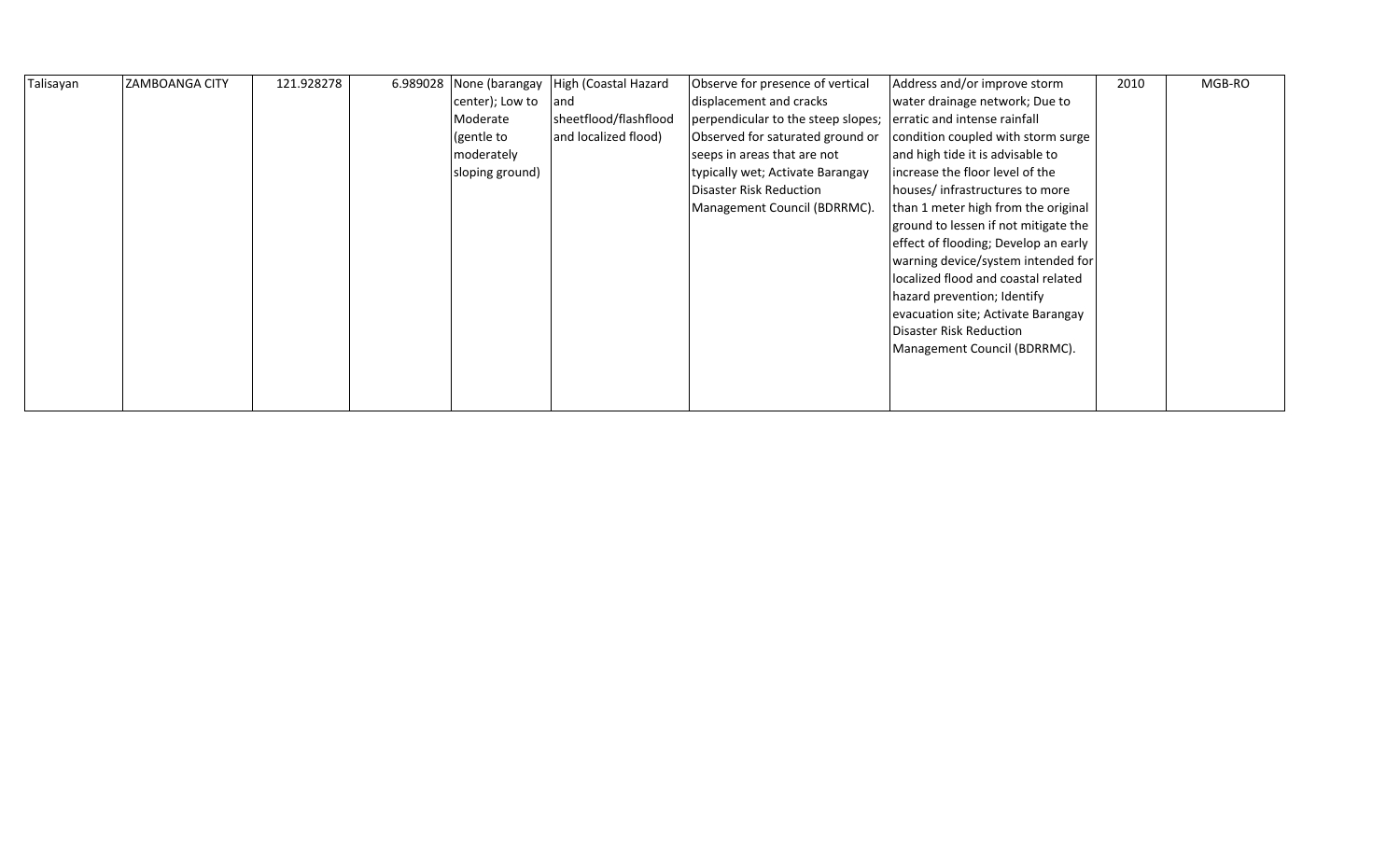| Talon-talon | <b>ZAMBOANGA CITY</b> | 122.110889 | 6.910806 none | High | Due to erratic and intense rainfall<br>condition attributed to climate<br>change it is advisable to increase<br>the floor level of the<br>infrastructures/houses to more<br>than 1 meter high from the original<br>ground to lessen if not mitigate the<br>effect of flooding; develop an early<br>warning device/system intended for<br>sheetflood/localized flood and<br>coastal related hazard prevention;<br>identify evacuation site; Develop an<br>early warning device/system<br>intended for coastal related hazard<br>prevention; Identify evacuation<br>site; Activate Barangay Disaster Risk<br><b>Reduction Management Council</b><br>(BDRRMC). | 2010 | MGB-RO |
|-------------|-----------------------|------------|---------------|------|-------------------------------------------------------------------------------------------------------------------------------------------------------------------------------------------------------------------------------------------------------------------------------------------------------------------------------------------------------------------------------------------------------------------------------------------------------------------------------------------------------------------------------------------------------------------------------------------------------------------------------------------------------------|------|--------|
|             |                       |            |               |      |                                                                                                                                                                                                                                                                                                                                                                                                                                                                                                                                                                                                                                                             |      |        |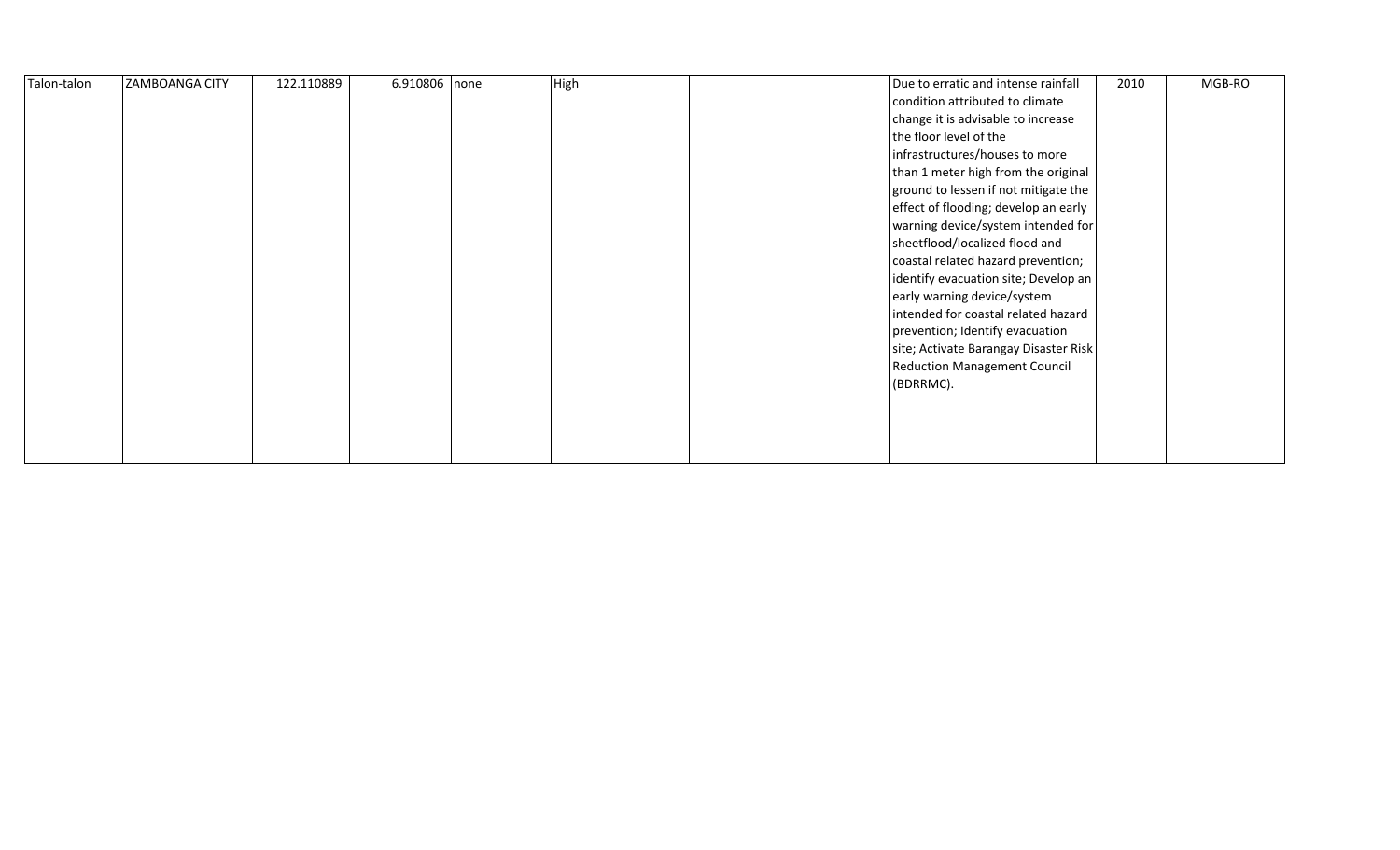| Taluksangay | <b>ZAMBOANGA CITY</b> | 122.180833 | 6.951917 none | High | Address and/or improve strom         | 2010 | MGB-RO |
|-------------|-----------------------|------------|---------------|------|--------------------------------------|------|--------|
|             |                       |            |               |      | water drainage network; Due to       |      |        |
|             |                       |            |               |      | erratic and intense rainfall         |      |        |
|             |                       |            |               |      | condition attributed to climate      |      |        |
|             |                       |            |               |      | change it is advisable to increase   |      |        |
|             |                       |            |               |      | the floor level of the               |      |        |
|             |                       |            |               |      | infrastructures/houses to more       |      |        |
|             |                       |            |               |      | than 1 meter high from the original  |      |        |
|             |                       |            |               |      | ground to lessen if not mitigate the |      |        |
|             |                       |            |               |      | effect of flooding; develop an early |      |        |
|             |                       |            |               |      | warning device/system intended for   |      |        |
|             |                       |            |               |      | sheetflood/coastal related hazard    |      |        |
|             |                       |            |               |      | prevention; identify evacuation      |      |        |
|             |                       |            |               |      | site; Develop an early warning       |      |        |
|             |                       |            |               |      | device/system intended for coastal   |      |        |
|             |                       |            |               |      | related hazard prevention; Identify  |      |        |
|             |                       |            |               |      | evacuation site; Activate Barangay   |      |        |
|             |                       |            |               |      | Disaster Risk Reduction              |      |        |
|             |                       |            |               |      | Management Council (BDRRMC).         |      |        |
|             |                       |            |               |      |                                      |      |        |
|             |                       |            |               |      |                                      |      |        |
|             |                       |            |               |      |                                      |      |        |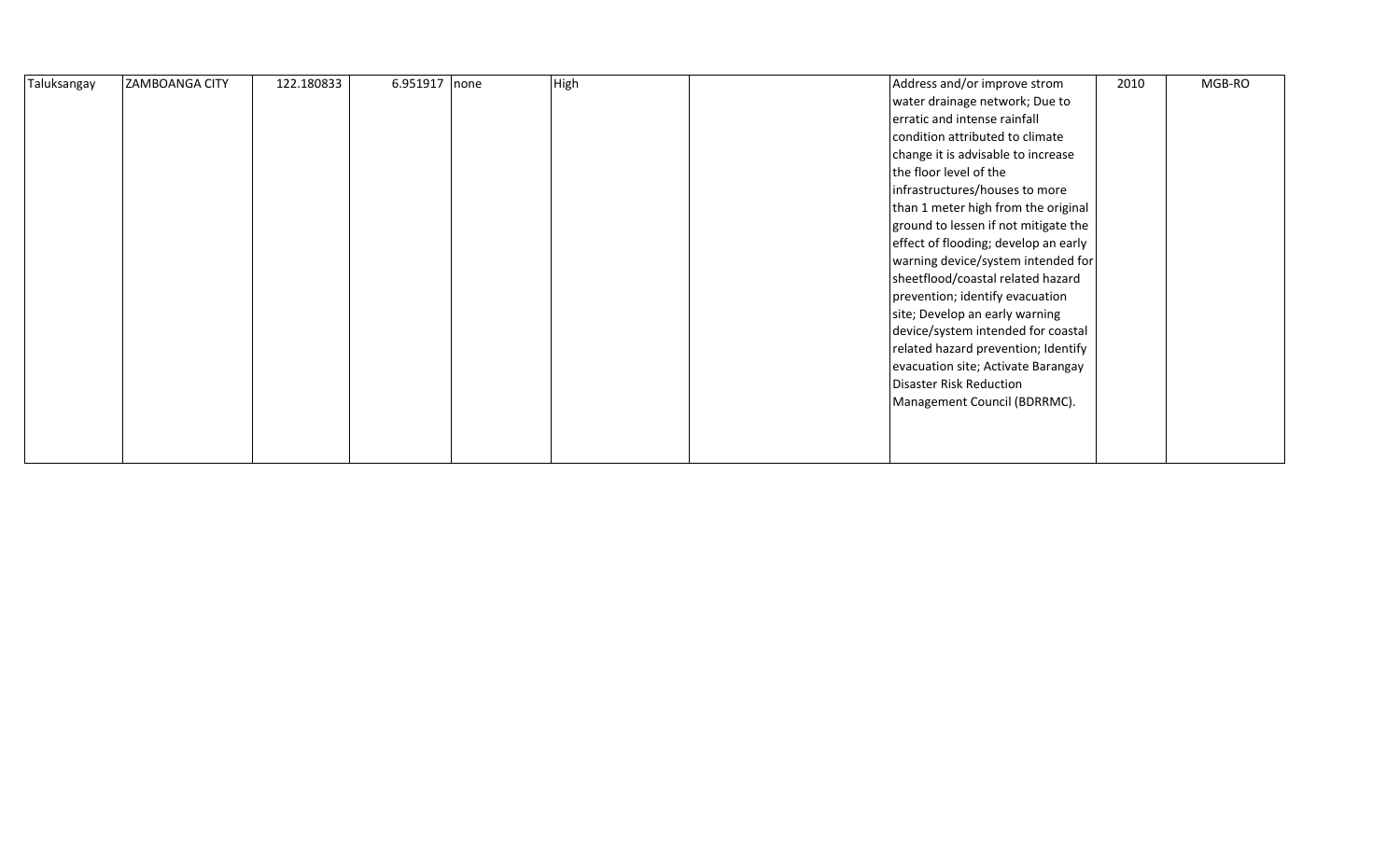| Tetuan | ZAMBOANGA CITY | 122.083750 | 6.918583 none | Moderate to High | Address and/or improve storm          | 2010 | MGB-RO |
|--------|----------------|------------|---------------|------------------|---------------------------------------|------|--------|
|        |                |            |               |                  | water drainage network; Due to        |      |        |
|        |                |            |               |                  | erratic and intense rainfall          |      |        |
|        |                |            |               |                  | condition attributed to climate       |      |        |
|        |                |            |               |                  | change it is advisable to increase    |      |        |
|        |                |            |               |                  | the floor level of the                |      |        |
|        |                |            |               |                  | infrastructures/houses to more        |      |        |
|        |                |            |               |                  | than 1 meter high from the original   |      |        |
|        |                |            |               |                  | ground to lessen if not mitigate the  |      |        |
|        |                |            |               |                  | effect of flooding; develop an early  |      |        |
|        |                |            |               |                  | warning device/system intended for    |      |        |
|        |                |            |               |                  | flashflood/sheetflood/localized       |      |        |
|        |                |            |               |                  | flood related hazard prevention;      |      |        |
|        |                |            |               |                  | identify evacuation site; Develop an  |      |        |
|        |                |            |               |                  | early warning device/system           |      |        |
|        |                |            |               |                  | intended for coastal related hazard   |      |        |
|        |                |            |               |                  | prevention; Identify evacuation       |      |        |
|        |                |            |               |                  | site; Activate Barangay Disaster Risk |      |        |
|        |                |            |               |                  | <b>Reduction Management Council</b>   |      |        |
|        |                |            |               |                  | (BDRRMC).                             |      |        |
|        |                |            |               |                  |                                       |      |        |
|        |                |            |               |                  |                                       |      |        |
|        |                |            |               |                  |                                       |      |        |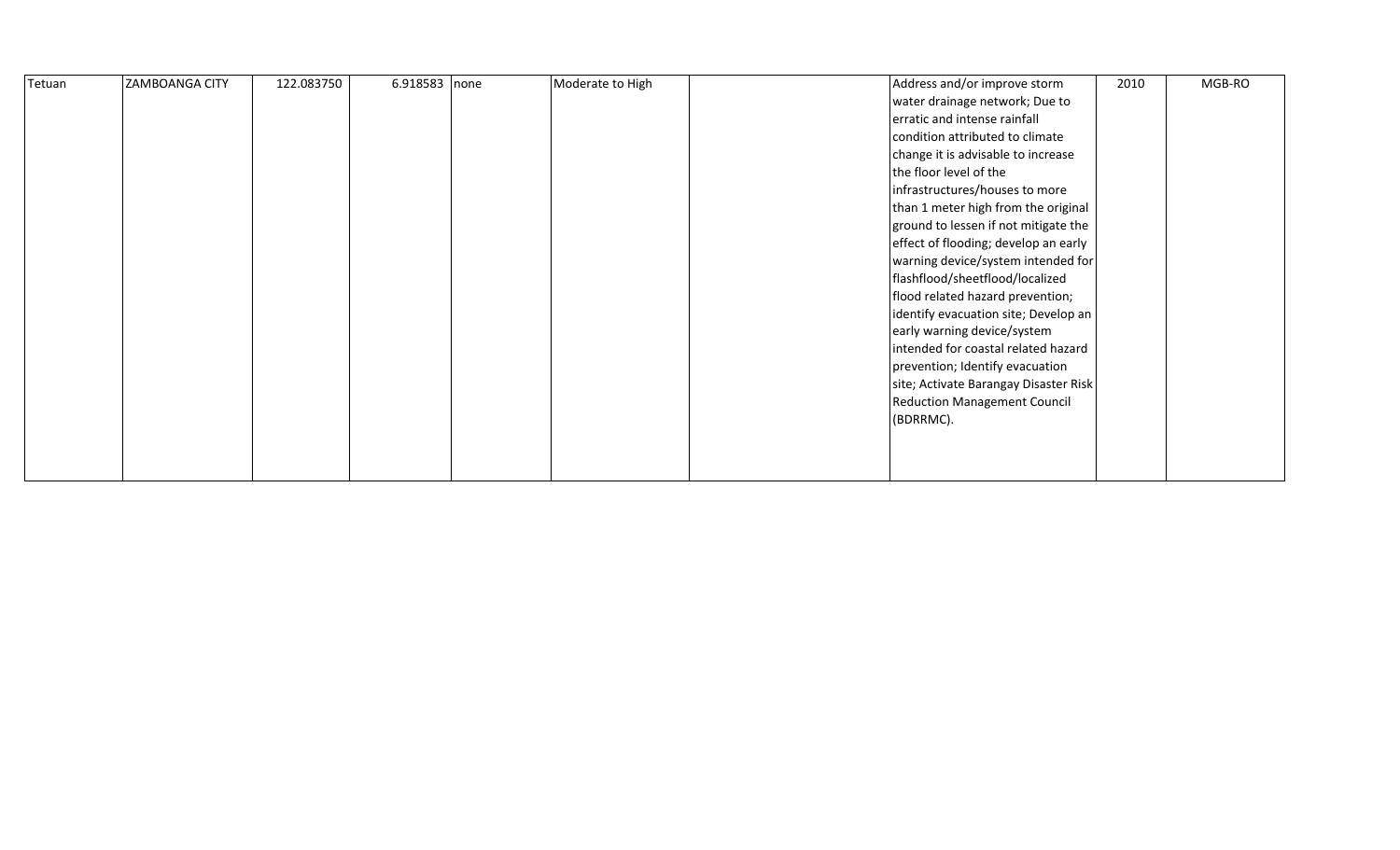| Tictapul   | <b>ZAMBOANGA CITY</b> | 122.324028 | 7.418367 | None to Low           | Low to Moderate         | Monitor/observe for presence of                                                               | Due to erratic and intense rainfall  | 2010 | MGB-RO |
|------------|-----------------------|------------|----------|-----------------------|-------------------------|-----------------------------------------------------------------------------------------------|--------------------------------------|------|--------|
|            |                       |            |          | (barangay             | (Barangay center); High | vertical displacement, and cracks                                                             | condition attributed to climate      |      |        |
|            |                       |            |          | center);              | (Tictapul River)        | perpendicular to the steep slopes;                                                            | change it is advisable to increase   |      |        |
|            |                       |            |          | Moderate to           |                         | Observe for saturated ground or                                                               | the floor level of the               |      |        |
|            |                       |            |          | High (steep           |                         | seeps in areas that are not                                                                   | infrastructures/houses to more       |      |        |
|            |                       |            |          | slopes; valley        |                         | typically wet; develop an early                                                               | than 1 meter high from the original  |      |        |
|            |                       |            |          | side; road cut)       |                         | warning device/system intended                                                                | ground to lessen if not mitigate the |      |        |
|            |                       |            |          |                       |                         | for landslide-related hazard                                                                  | effect of flooding; develop an early |      |        |
|            |                       |            |          |                       |                         | prevention/mitigation; Identify                                                               | warning device/system intended for   |      |        |
|            |                       |            |          |                       |                         | evacuation site; Activate Barangay                                                            | flashflood/sheetflood/localized      |      |        |
|            |                       |            |          |                       |                         | <b>Disaster Risk Reduction</b>                                                                | flood related hazard prevention;     |      |        |
|            |                       |            |          |                       |                         | Management Council (BDRRMC).                                                                  | identify evacuation site; Develop an |      |        |
|            |                       |            |          |                       |                         |                                                                                               | early warning device/system          |      |        |
|            |                       |            |          |                       |                         |                                                                                               | intended for flashflood/sheetflood   |      |        |
|            |                       |            |          |                       |                         |                                                                                               | related hazard prevention; Identify  |      |        |
|            |                       |            |          |                       |                         |                                                                                               | evacuation site; Activate Barangay   |      |        |
|            |                       |            |          |                       |                         |                                                                                               | Disaster Risk Reduction              |      |        |
|            |                       |            |          |                       |                         |                                                                                               | Management Council (BDRRMC).         |      |        |
|            |                       |            |          |                       |                         |                                                                                               |                                      |      |        |
|            |                       |            |          |                       |                         |                                                                                               |                                      |      |        |
|            |                       |            |          |                       |                         |                                                                                               |                                      |      |        |
|            |                       |            |          |                       |                         |                                                                                               |                                      |      |        |
|            |                       |            |          |                       |                         |                                                                                               |                                      |      |        |
| Tigbalabag | <b>ZAMBOANGA CITY</b> | 122.271583 |          | 7.323250 Low-Barangay |                         | Monitor/observe for presence of                                                               |                                      | 2010 | MGB-RO |
|            |                       |            |          | center (alluvial      |                         | vertical displacement, and cracks                                                             |                                      |      |        |
|            |                       |            |          | fan; flood plain);    |                         | perpendicular to the steep slopes;                                                            |                                      |      |        |
|            |                       |            |          | High (Mount           |                         | Observe for saturated ground or                                                               |                                      |      |        |
|            |                       |            |          | Maria steep           |                         | seeps in areas that are not                                                                   |                                      |      |        |
|            |                       |            |          | slopes; road cut)     |                         | typically wet; develop an early                                                               |                                      |      |        |
|            |                       |            |          |                       |                         | warning device/system intended                                                                |                                      |      |        |
|            |                       |            |          |                       |                         | for landslide-related hazard                                                                  |                                      |      |        |
|            |                       |            |          |                       |                         | prevention/mitigation; Identify                                                               |                                      |      |        |
|            |                       |            |          |                       |                         |                                                                                               |                                      |      |        |
|            |                       |            |          |                       |                         |                                                                                               |                                      |      |        |
|            |                       |            |          |                       |                         |                                                                                               |                                      |      |        |
|            |                       |            |          |                       |                         |                                                                                               |                                      |      |        |
|            |                       |            |          |                       |                         | evacuation site; Activate Barangay<br>Disaster Risk Reduction<br>Management Council (BDRRMC). |                                      |      |        |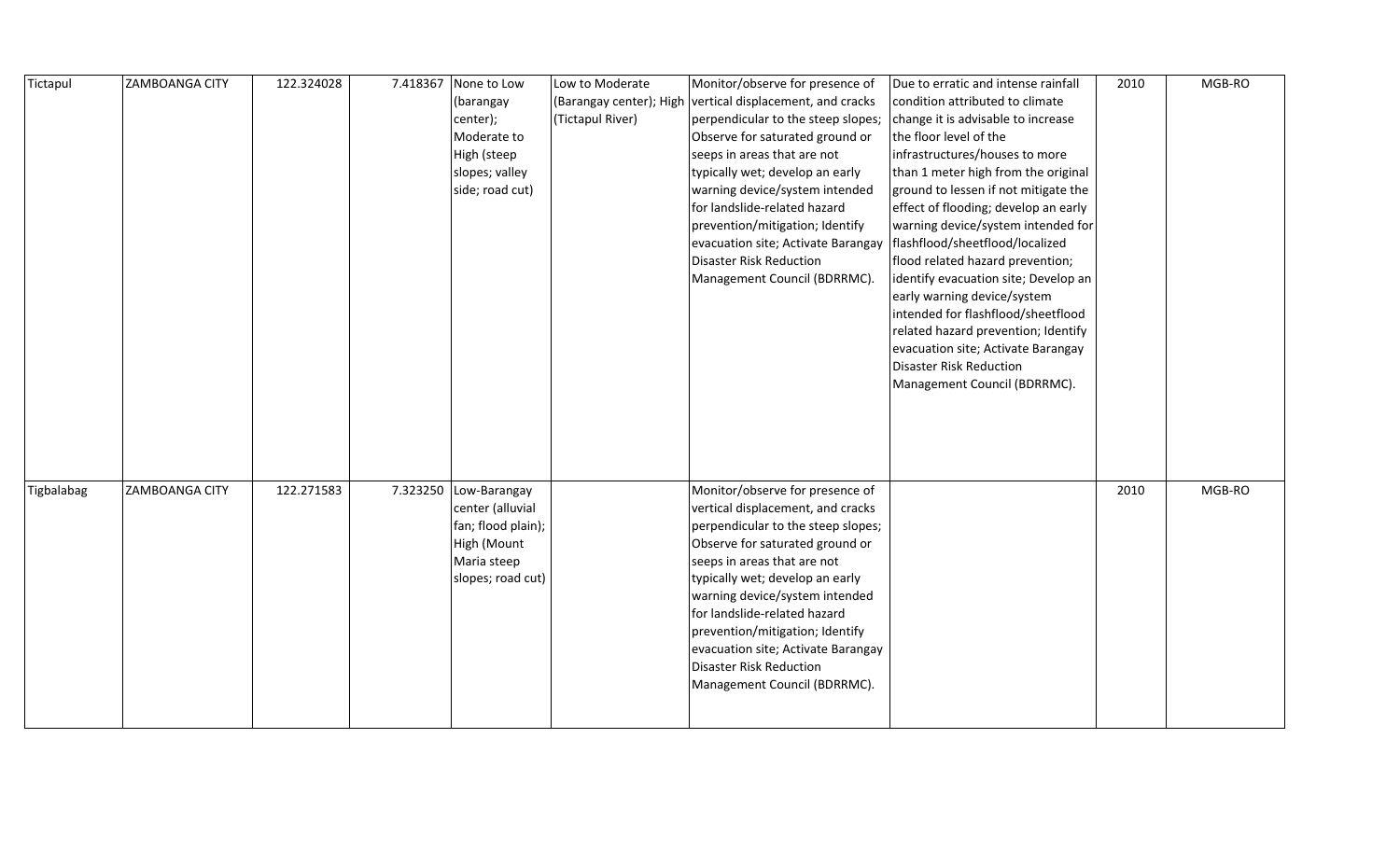| Tigtabon | <b>ZAMBOANGA CITY</b> | 122.164778 | 6.897278 none |                                                                                             | High |                                                                                                                                                                                                                                                                                                                                                                                          | Develop an early warning<br>device/system intended for coastal<br>related hazard prevention; identify<br>relocation site; Develop an early<br>warning device/system intended for<br>coastal related hazard prevention;<br>Identify evacuation site; Activate<br>Barangay Disaster Risk Reduction<br>Management Council (BDRRMC). | 2010 | MGB-RO |
|----------|-----------------------|------------|---------------|---------------------------------------------------------------------------------------------|------|------------------------------------------------------------------------------------------------------------------------------------------------------------------------------------------------------------------------------------------------------------------------------------------------------------------------------------------------------------------------------------------|----------------------------------------------------------------------------------------------------------------------------------------------------------------------------------------------------------------------------------------------------------------------------------------------------------------------------------|------|--------|
| Tolosa   | <b>ZAMBOANGA CITY</b> | 122.127000 |               | 7.046972 Moderate<br>(barangay<br>center); High<br>(steep valley<br>side; river<br>channel) | none | Monitor/observe for presence of<br>vertical displacement, and cracks<br>perpendicular to the steep slopes;<br>Observe for saturated ground or<br>seeps in areas that are not<br>typically wet; develop an early<br>warning device/system intended<br>for landslide-related hazard<br>prevention/mitigation; Activate<br>Barangay Disaster Risk Reduction<br>Management Council (BDRRMC). |                                                                                                                                                                                                                                                                                                                                  | 2010 | MGB-RO |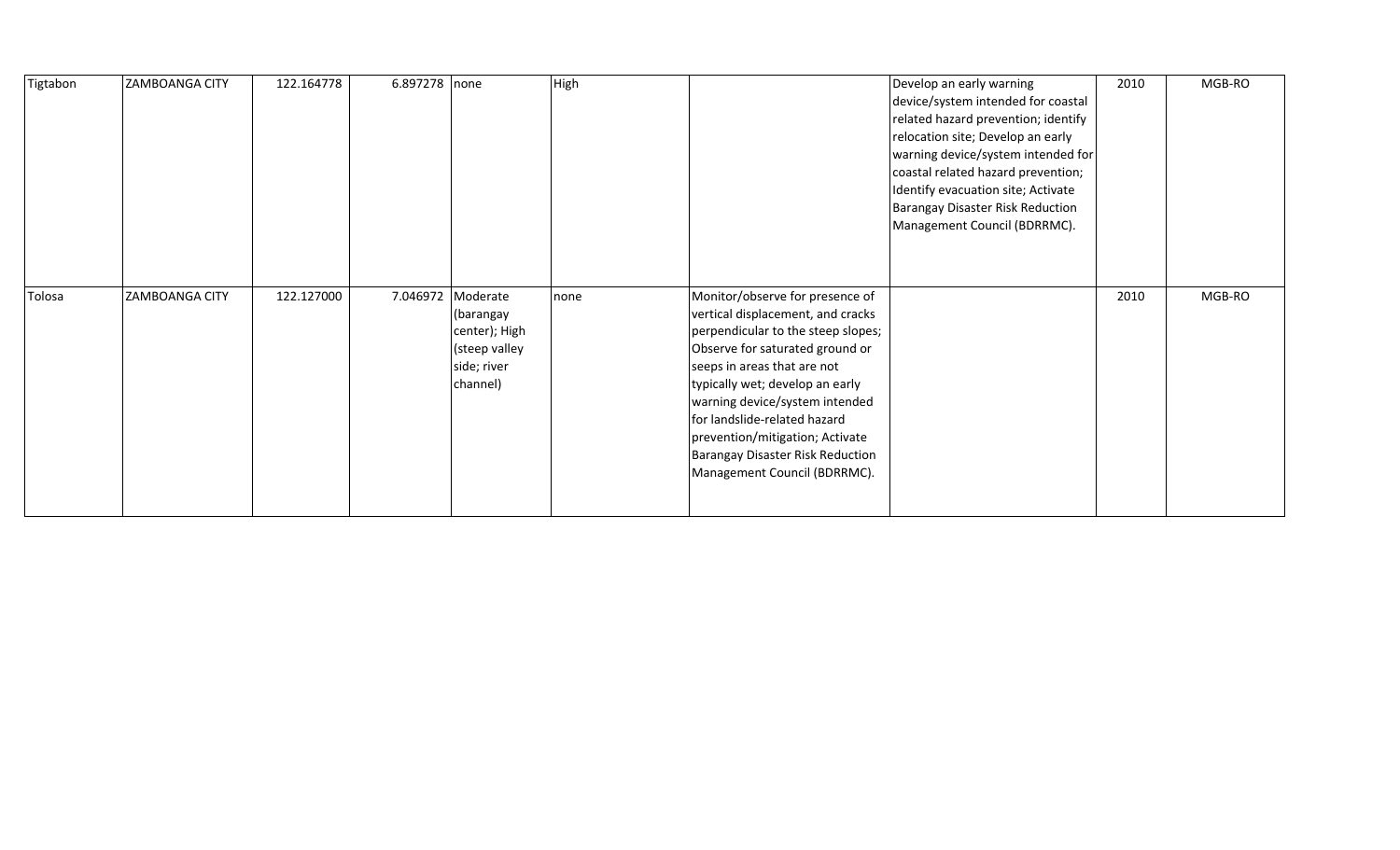| Tugbungan | <b>ZAMBOANGA CITY</b> | 122.103028 | 6.920861 none | High | Address and/or improve storm         | 2010 | MGB-RO |
|-----------|-----------------------|------------|---------------|------|--------------------------------------|------|--------|
|           |                       |            |               |      | water drainage network; Due to       |      |        |
|           |                       |            |               |      | erratic and intense rainfall         |      |        |
|           |                       |            |               |      | condition attributed to climate      |      |        |
|           |                       |            |               |      | change it is advisable to increase   |      |        |
|           |                       |            |               |      | the floor level of the               |      |        |
|           |                       |            |               |      | infrastructures/houses to more       |      |        |
|           |                       |            |               |      | than 1 meter high from the original  |      |        |
|           |                       |            |               |      | ground to lessen if not mitigate the |      |        |
|           |                       |            |               |      | effect of flooding; develop an early |      |        |
|           |                       |            |               |      | warning device/system intended for   |      |        |
|           |                       |            |               |      | flashflood/sheetflood/localized      |      |        |
|           |                       |            |               |      | flood related hazard prevention;     |      |        |
|           |                       |            |               |      | identify evacuation site; Activate   |      |        |
|           |                       |            |               |      | Barangay Disaster Risk Reduction     |      |        |
|           |                       |            |               |      | Management Council (BDRRMC).         |      |        |
|           |                       |            |               |      |                                      |      |        |
|           |                       |            |               |      |                                      |      |        |
|           |                       |            |               |      |                                      |      |        |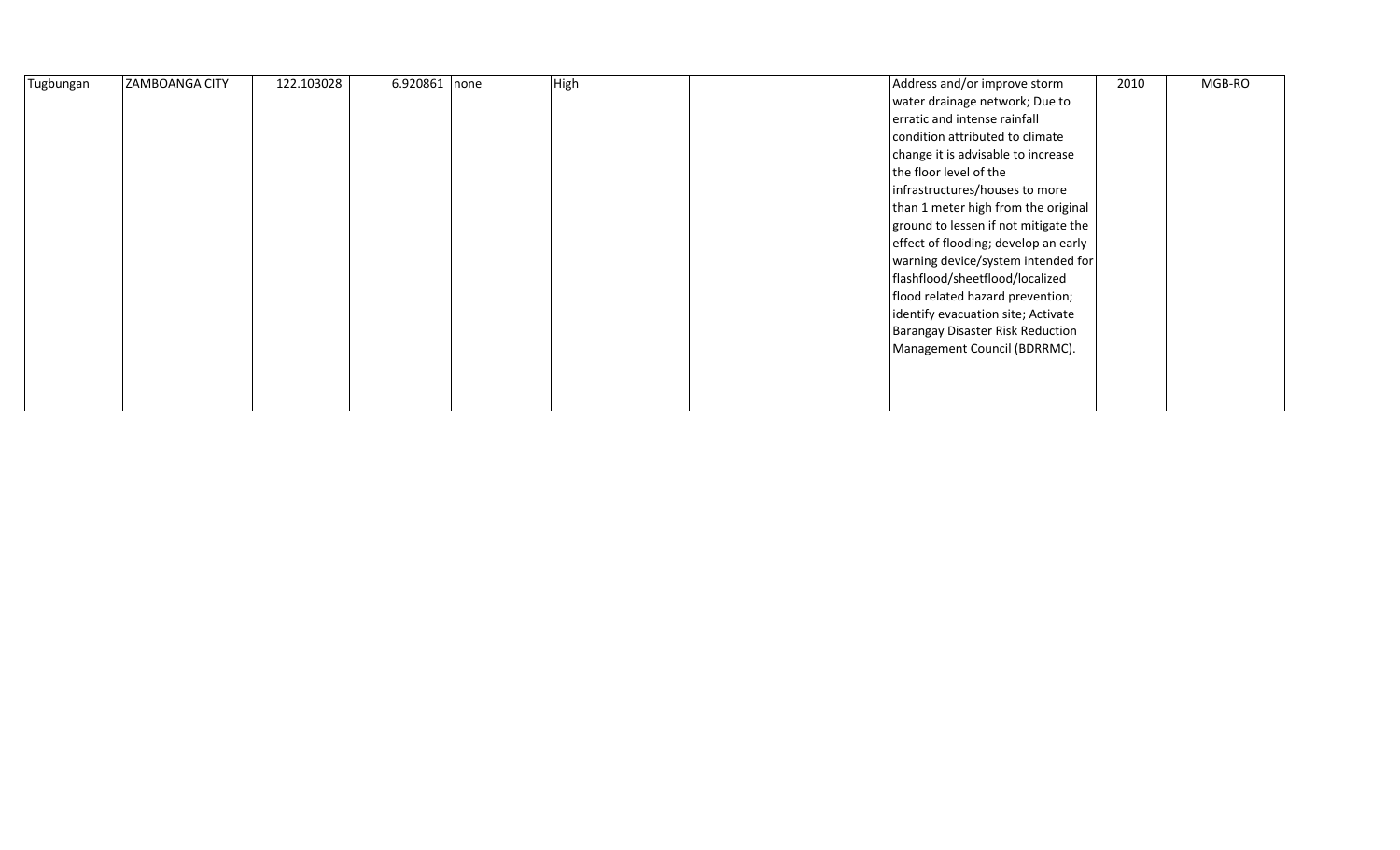| Tulungatung | <b>ZAMBOANGA CITY</b> | 121.958750 | 6.973278 None (barangay | Moderate to High        | Monitor/observe for presence of                                 | Address and/or improve storm         | 2010 | MGB-RO |
|-------------|-----------------------|------------|-------------------------|-------------------------|-----------------------------------------------------------------|--------------------------------------|------|--------|
|             |                       |            | center);                | (Barangay center); High | vertical displacement, and cracks                               | water drainage network; Due to       |      |        |
|             |                       |            | Moderate to             | (Flashflood and         | perpendicular to the steep slopes; erratic and intense rainfall |                                      |      |        |
|             |                       |            | High (moderate          | sheetflood along Ayala  | Observe for saturated ground or                                 | condition attributed to climate      |      |        |
|             |                       |            | to steeply              | River)                  | seeps in areas that are not                                     | change it is advisable to increase   |      |        |
|             |                       |            | sloping ground;         |                         | typically wet; develop an early                                 | the floor level of the houses to     |      |        |
|             |                       |            | Ayala River             |                         | warning device/system intended                                  | more than 1 meter high from the      |      |        |
|             |                       |            | steep valley side)      |                         | for landslide-related hazard                                    | original ground to lessen if not     |      |        |
|             |                       |            |                         |                         | prevention/mitigation; Activate                                 | mitigate the effect of flooding;     |      |        |
|             |                       |            |                         |                         | Barangay Disaster Risk Reduction                                | Develop an early warning             |      |        |
|             |                       |            |                         |                         | Management Council (BDRRMC);                                    | device/system intended for           |      |        |
|             |                       |            |                         |                         |                                                                 | sheetflood/localized flood related   |      |        |
|             |                       |            |                         |                         |                                                                 | hazard prevention; Limit/avoid       |      |        |
|             |                       |            |                         |                         |                                                                 | construction of                      |      |        |
|             |                       |            |                         |                         |                                                                 | infrastructure/residential dwellings |      |        |
|             |                       |            |                         |                         |                                                                 | within creeks and floodplain of      |      |        |
|             |                       |            |                         |                         |                                                                 | Ayala River (15 meter buffer zone)   |      |        |
|             |                       |            |                         |                         |                                                                 | Identify evacuation site; Activate   |      |        |
|             |                       |            |                         |                         |                                                                 | Barangay Disaster Risk Reduction     |      |        |
|             |                       |            |                         |                         |                                                                 | Management Council (BDRRMC);         |      |        |
|             |                       |            |                         |                         |                                                                 | Observe for rapid                    |      |        |
|             |                       |            |                         |                         |                                                                 | increase/decrease in creek/river     |      |        |
|             |                       |            |                         |                         |                                                                 | water levels, possibly accompanied   |      |        |
|             |                       |            |                         |                         |                                                                 | by increased turbidity (soil         |      |        |
|             |                       |            |                         |                         |                                                                 | content); develop an early warning   |      |        |
|             |                       |            |                         |                         |                                                                 | device/system intended for           |      |        |
|             |                       |            |                         |                         |                                                                 | flashflood/sheetflood related        |      |        |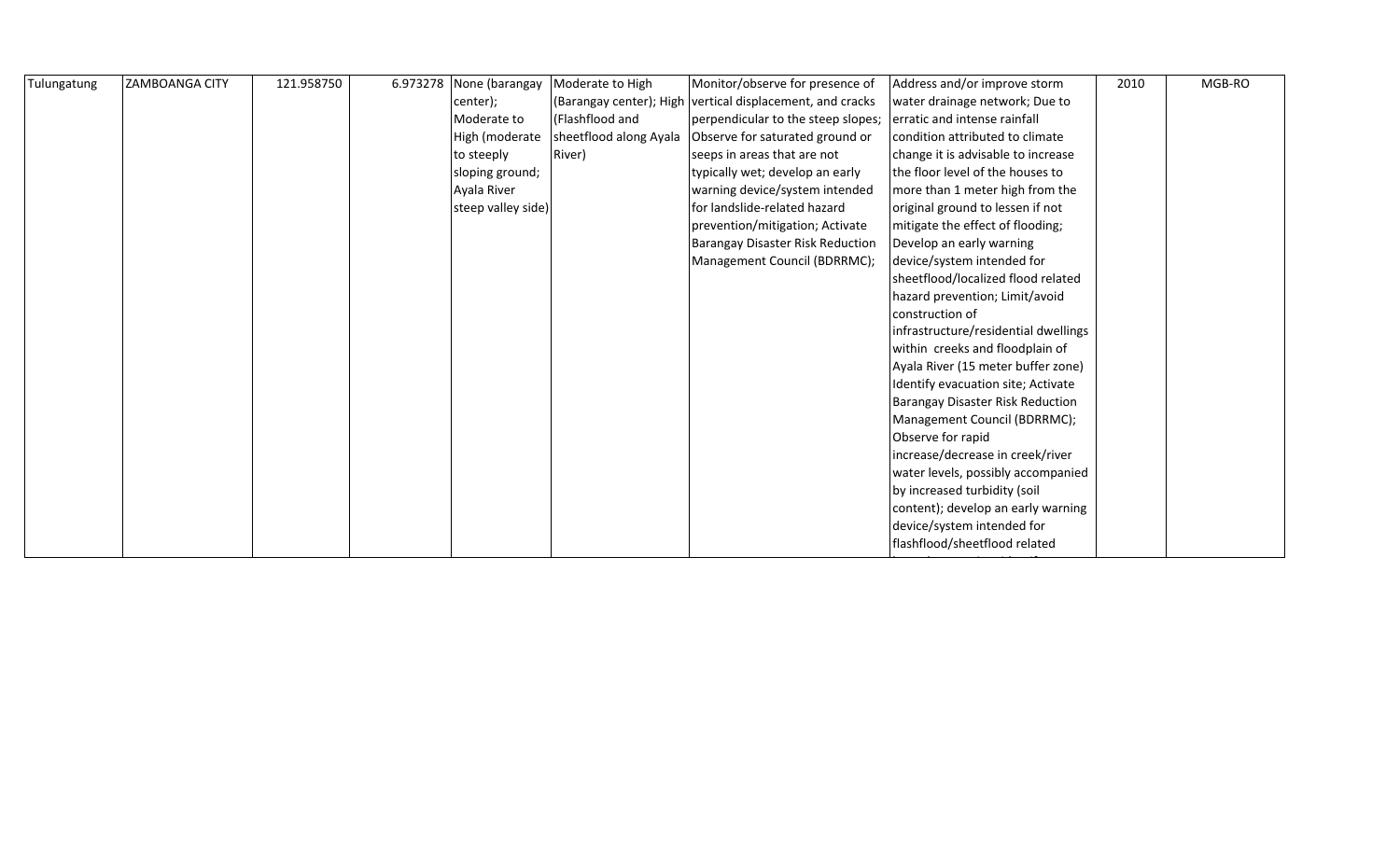| Tumaga    | ZAMBOANGA CITY | 122.077964 | 6.937369 | None to Low      | Low to Moderate         | Construct properly engineered       | Address and/or improve storm         | 2010 | MGB-RO |
|-----------|----------------|------------|----------|------------------|-------------------------|-------------------------------------|--------------------------------------|------|--------|
|           |                |            |          | (barangay        | (Barangay center); High | concrete embankment; Constant       | water drainage network; Due to       |      |        |
|           |                |            |          | center); High    | (flashflood/sheetflood  | monitoring and repair of other      | erratic and intense rainfall         |      |        |
|           |                |            |          | (channel         | along Tumaga River)     | installed concrete embankment;      | condition attributed to climate      |      |        |
|           |                |            |          | scouring along   |                         | Activate Barangay Disaster Risk     | change it is advisable to increase   |      |        |
|           |                |            |          | the unprotected, |                         | <b>Reduction Management Council</b> | the floor level of the houses to     |      |        |
|           |                |            |          | steep river bank |                         | (BDRRMC).                           | more than 1 meter high from the      |      |        |
|           |                |            |          | of Tumaga River) |                         |                                     | original ground to lessen if not     |      |        |
|           |                |            |          |                  |                         |                                     | mitigate the effect of flooding;     |      |        |
|           |                |            |          |                  |                         |                                     | Develop an early warning             |      |        |
|           |                |            |          |                  |                         |                                     | device/system intended for           |      |        |
|           |                |            |          |                  |                         |                                     | sheetflood/localized flood related   |      |        |
|           |                |            |          |                  |                         |                                     | hazard prevention; Identify          |      |        |
|           |                |            |          |                  |                         |                                     | evacuation site; Activate Barangay   |      |        |
|           |                |            |          |                  |                         |                                     | Disaster Risk Reduction              |      |        |
|           |                |            |          |                  |                         |                                     | Management Council (BDRRMC);         |      |        |
|           |                |            |          |                  |                         |                                     | Observe for rapid                    |      |        |
|           |                |            |          |                  |                         |                                     | increase/decrease in creek/river     |      |        |
|           |                |            |          |                  |                         |                                     | water levels, possibly accompanied   |      |        |
|           |                |            |          |                  |                         |                                     | by increased turbidity (soil         |      |        |
|           |                |            |          |                  |                         |                                     | content); develop an early warning   |      |        |
|           |                |            |          |                  |                         |                                     | device/system intended for           |      |        |
|           |                |            |          |                  |                         |                                     | flashflood/sheetflood related        |      |        |
|           |                |            |          |                  |                         |                                     | hazard prevention; identify          |      |        |
|           |                |            |          |                  |                         |                                     | evacuation site.                     |      |        |
|           |                |            |          |                  |                         |                                     |                                      |      |        |
|           |                |            |          |                  |                         |                                     |                                      |      |        |
| Tumalutab | ZAMBOANGA CITY | 122.351528 | 6.984083 | None to Low      | High (coastal hazard)   | Activate Barangay Disaster Risk     | Develop an early warning             | 2010 | MGB-RO |
|           |                |            |          |                  |                         | <b>Reduction Management Council</b> | device/system intended for coastal   |      |        |
|           |                |            |          |                  |                         | (BDRRMC)                            | related hazard prevention; identify  |      |        |
|           |                |            |          |                  |                         |                                     | evacuation/relocation site; Activate |      |        |
|           |                |            |          |                  |                         |                                     | Barangay Disaster Risk Reduction     |      |        |
|           |                |            |          |                  |                         |                                     | Management Council (BDRRMC).         |      |        |
|           |                |            |          |                  |                         |                                     |                                      |      |        |
|           |                |            |          |                  |                         |                                     |                                      |      |        |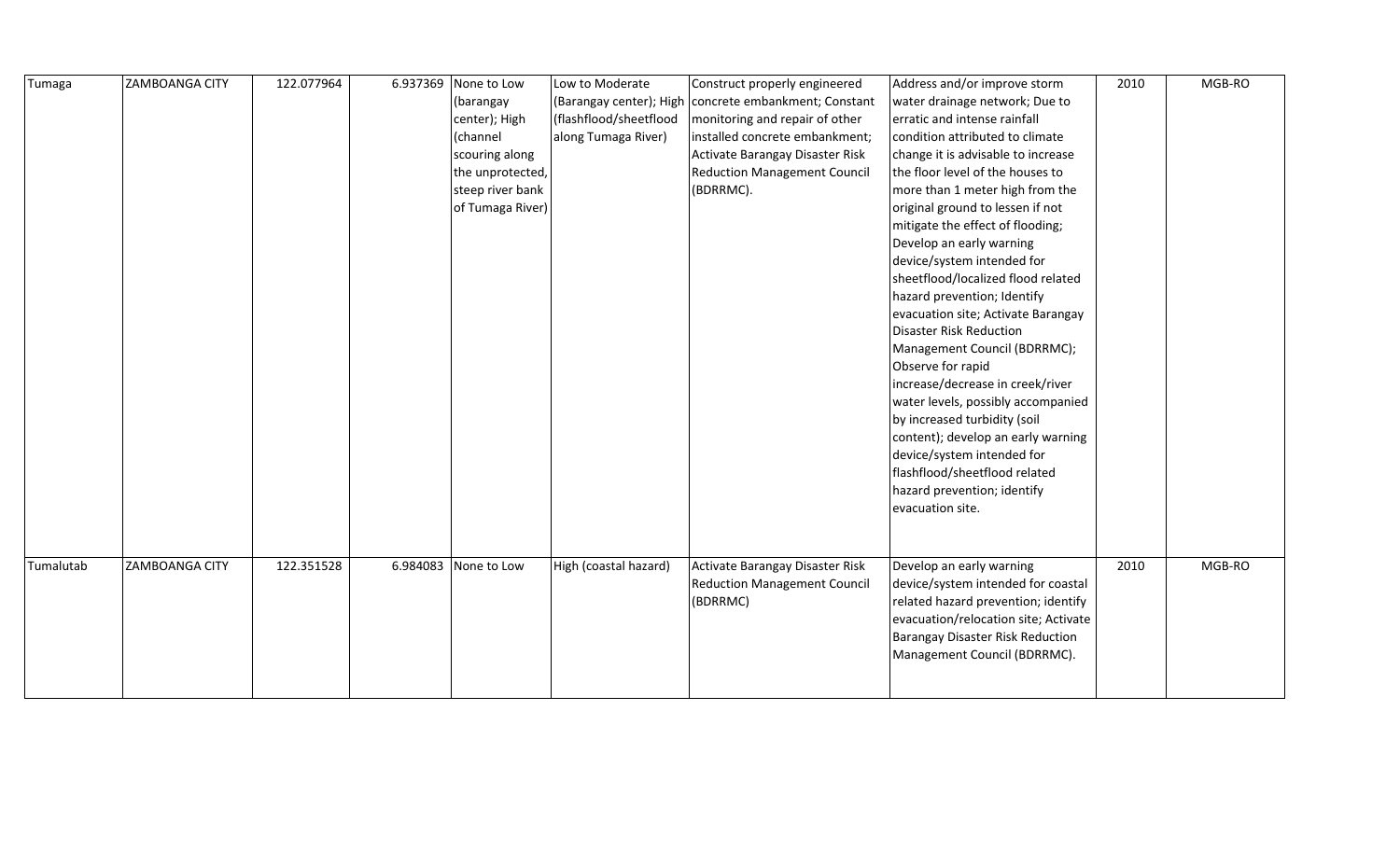| Tumitus | <b>ZAMBOANGA CITY</b> | 122.334222 |          | 7.399917 None to Low                                                                                    | High (coastal; estuary)                             | Activate Barangay Disaster Risk<br><b>Reduction Management Council</b><br>(BDRRMC)                                                                                                                                                                                                                                                                                                       | Develop an early warning<br>device/system intended for coastal<br>related hazard prevention; identify<br>evacuation/relocation site; Activate<br>Barangay Disaster Risk Reduction<br>Management Council (BDRRMC).                                                                                                                                                                                                                                                                                                                                                                                                                                                                                               | 2010 | MGB-RO |
|---------|-----------------------|------------|----------|---------------------------------------------------------------------------------------------------------|-----------------------------------------------------|------------------------------------------------------------------------------------------------------------------------------------------------------------------------------------------------------------------------------------------------------------------------------------------------------------------------------------------------------------------------------------------|-----------------------------------------------------------------------------------------------------------------------------------------------------------------------------------------------------------------------------------------------------------------------------------------------------------------------------------------------------------------------------------------------------------------------------------------------------------------------------------------------------------------------------------------------------------------------------------------------------------------------------------------------------------------------------------------------------------------|------|--------|
| Vitali  | ZAMBOANGA CITY        | 122.288694 | 7.378028 | None to Low<br>(Barangay<br>Center);<br>Moderate to<br>High (Steep<br>slopes; valley<br>side; road cut) | High (Floodplain of<br>Mialim and Vitali<br>Rivers) | Monitor/observe for presence of<br>vertical displacement, and cracks<br>perpendicular to the steep slopes;<br>Observe for saturated ground or<br>seeps in areas that are not<br>typically wet; develop an early<br>warning device/system intended<br>for landslide-related hazard<br>prevention/mitigation; Activate<br>Barangay Disaster Risk Reduction<br>Management Council (BDRRMC). | Address and/or improve storm<br>water drainage network; Due to<br>erratic and intense rainfall<br>condition attributed to climate<br>change it is advisable to increase<br>the floor level of the<br>infrastructures/houses to more<br>than 1 meter high from the original<br>ground to lessen if not mitigate the<br>effect of flooding; develop an early<br>warning device/system intended for<br>sheetflood/flashflood/localized<br>flood and coastal related hazard<br>prevention; identify<br>evacuation/relocation site; Avoid<br>constructing houses/infrastructures<br>within the creek channel and flood<br>plain; Activate Barangay Disaster<br><b>Risk Reduction Management</b><br>Council (BDRRMC). | 2010 | MGB-RO |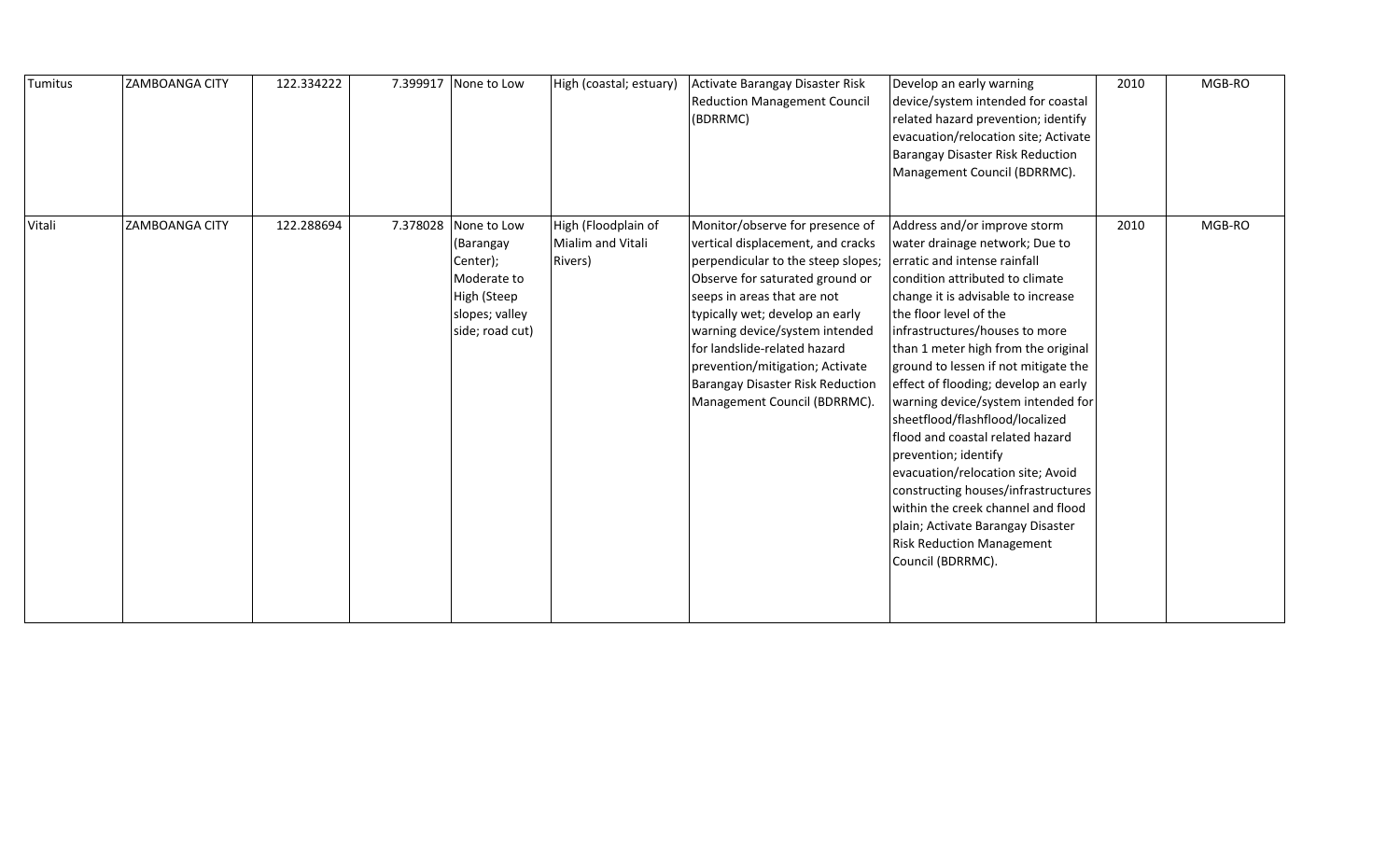| Capisan      | <b>ZAMBOANGA CITY</b> | 122.033097 | 6.973986 Moderate | (barangay<br>center); High<br>(road cuts/steep<br>valley side) | none                                                                                                     | Monitor/observe for presence of<br>vertical displacement, and cracks<br>perpendicular to the steep slopes;<br>Observe for saturated ground or<br>seeps in areas that are not<br>typically wet; observed for sunken<br>and displaced road surfaces;<br>develop an early warning<br>device/system intended for<br>landslide-related hazard<br>prevention/mitigation; Activate<br>Barangay Disaster Risk Reduction<br>Management Council (BDRRMC) |                                                                                                                                                                                                                                                                                                                                                                                                                                                                                                                                                                                                                                                                                                                | 2010 | MGB-RO |
|--------------|-----------------------|------------|-------------------|----------------------------------------------------------------|----------------------------------------------------------------------------------------------------------|------------------------------------------------------------------------------------------------------------------------------------------------------------------------------------------------------------------------------------------------------------------------------------------------------------------------------------------------------------------------------------------------------------------------------------------------|----------------------------------------------------------------------------------------------------------------------------------------------------------------------------------------------------------------------------------------------------------------------------------------------------------------------------------------------------------------------------------------------------------------------------------------------------------------------------------------------------------------------------------------------------------------------------------------------------------------------------------------------------------------------------------------------------------------|------|--------|
| Camino Nuevo | <b>ZAMBOANGA CITY</b> | 122.071833 | $6.914722$ none   |                                                                | Moderate to High<br>(Barangay center);<br>High (flashflood along<br>Tumaga River/ localized<br>flooding) |                                                                                                                                                                                                                                                                                                                                                                                                                                                | Address and/or improve storm<br>water drainage network; Due to<br>erratic and intense rainfall<br>condition attributed to climate<br>change it is advisable to increase<br>the floor level of the houses to<br>more than 1 meter high from the<br>original ground to lessen if not<br>mitigate the effect of flooding;<br>Observe for rapid<br>increase/decrease in creek/river<br>water levels, possibly accompanied<br>by increased turbidity (soil<br>content); develop an early warning<br>device/system intended for<br>flashflood/sheetflood and localized<br>flood related hazard prevention;<br>identify evacuation site; Activate<br>Barangay Disaster Risk Reduction<br>Management Council (BDRRMC). | 2010 | MGB-RO |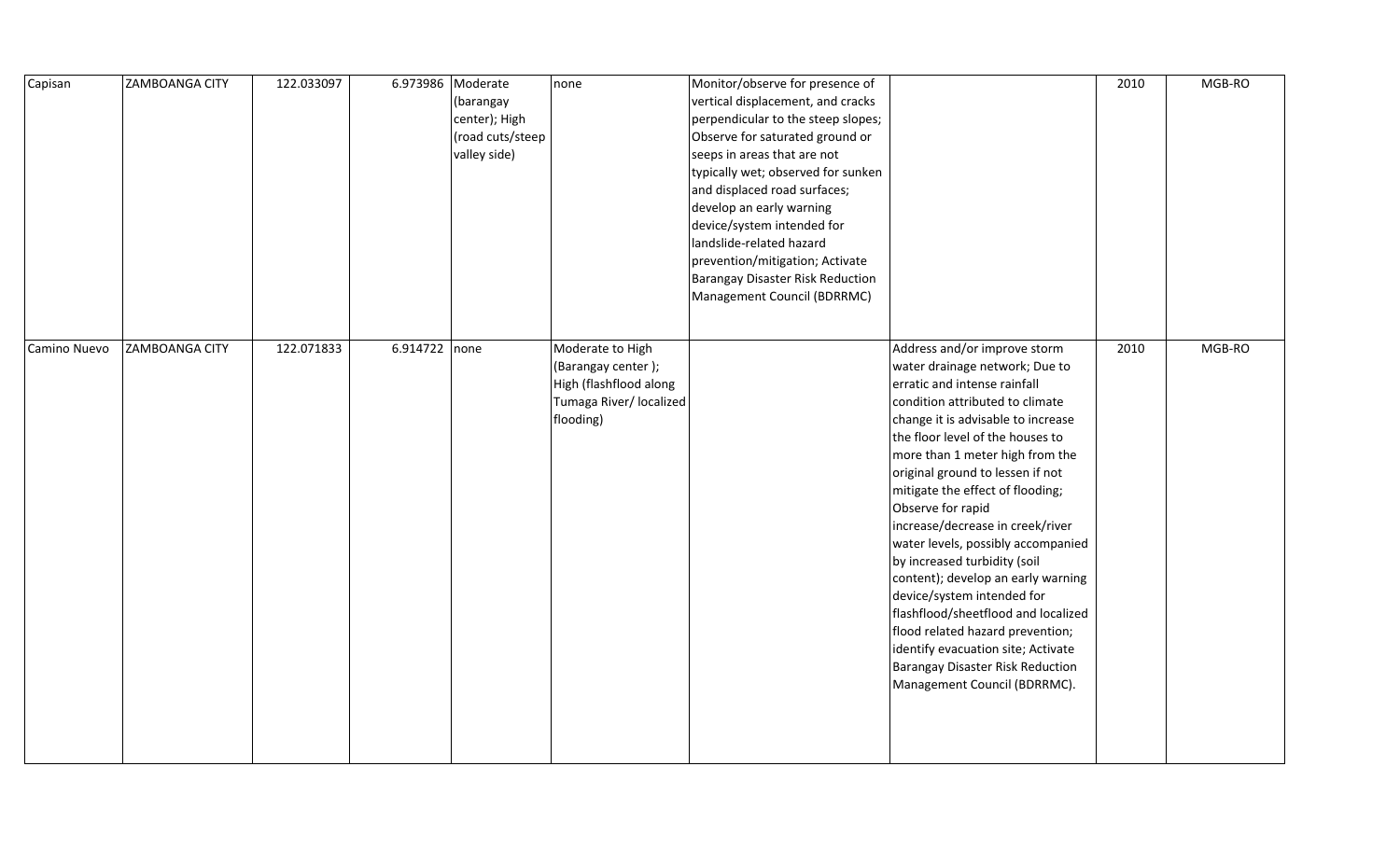| Licomo      | <b>ZAMBOANGA CITY</b> | 122.328639 |               | 7.456528 None to Low | None (barangay<br>center); High<br>(coastal/marshland) | Activate Barangay Disaster Risk<br><b>Reduction Management Council</b><br>(BDRRMC) | Due to erratic and intense rainfall<br>condition attributed to climate<br>change it is advisable to increase<br>the floor level of the<br>infrastructures/houses to more<br>than 1 meter high from the original<br>ground to lessen if not mitigate the<br>effect of flooding; develop an early<br>warning device/system intended for<br>sheetflood/coastal related hazard<br>prevention; identify evacuation<br>site; Activate Barangay Disaster Risk<br><b>Reduction Management Council</b><br>(BDRRMC).                                                        | 2010 | MGB-RO |
|-------------|-----------------------|------------|---------------|----------------------|--------------------------------------------------------|------------------------------------------------------------------------------------|-------------------------------------------------------------------------------------------------------------------------------------------------------------------------------------------------------------------------------------------------------------------------------------------------------------------------------------------------------------------------------------------------------------------------------------------------------------------------------------------------------------------------------------------------------------------|------|--------|
| Kasanyangan | <b>ZAMBOANGA CITY</b> | 122.089944 | 6.907306 none |                      | Moderate to High                                       |                                                                                    | Address and/or improve strom<br>water drainage network; Due to<br>erratic and intense rainfall<br>condition attributed to climate<br>change it is advisable to increase<br>the floor level of the<br>infrastructures/houses to more<br>than 1 meter high from the original<br>ground to lessen if not mitigate the<br>effect of flooding; develop an early<br>warning device/system intended for<br>flashflood/sheetflood related<br>hazard prevention; identify<br>evacuation site; Activate Barangay<br>Disaster Risk Reduction<br>Management Council (BDRRMC). | 2010 | MGB-RO |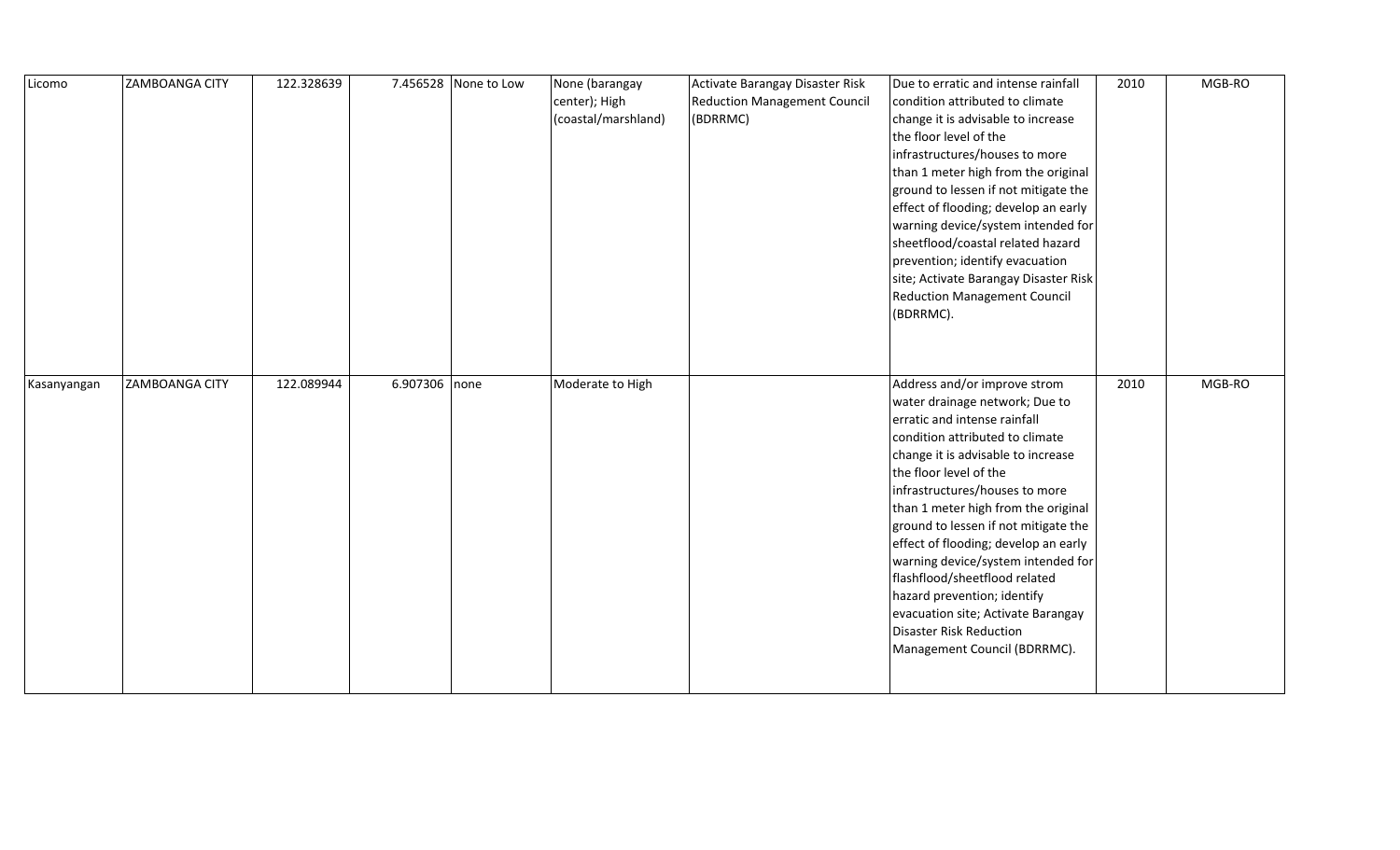| <b>Upper Calarian</b> | <b>ZAMBOANGA CITY</b> | 122.028417 | 6.925361 | Low                      | None (Barangay<br>center); High (Coastal<br>Hazard) | Observed for presence of mass<br>movement; Activate Barangay<br><b>Disaster Risk Reduction</b><br>Management Council (BDRRMC) | Address and/or improve storm<br>water drainage network; Develop<br>an early warning device/system<br>intended for coastal related hazard<br>prevention; Identify evacuation<br>site;                                                                                                                                                                                                                                                                                                                                           |      |        |
|-----------------------|-----------------------|------------|----------|--------------------------|-----------------------------------------------------|-------------------------------------------------------------------------------------------------------------------------------|--------------------------------------------------------------------------------------------------------------------------------------------------------------------------------------------------------------------------------------------------------------------------------------------------------------------------------------------------------------------------------------------------------------------------------------------------------------------------------------------------------------------------------|------|--------|
| Pasobolong            | <b>ZAMBOANGA CITY</b> | 122.128667 | 6.970472 | Low (barangay<br>center) |                                                     | none (barangay center) Activate Barangay Disaster Risk<br><b>Reduction Management Council</b><br>(BDRRMC).                    |                                                                                                                                                                                                                                                                                                                                                                                                                                                                                                                                | 2010 | MGB-RO |
| Victoria              | <b>ZAMBOANGA CITY</b> | 122.189500 | 7.045306 | None to Low              | High<br>(coastal/marshland)                         | Activate Barangay Disaster Risk<br><b>Reduction Management Council</b><br>(BDRRMC)                                            | Due to erratic and intense rainfall<br>condition attributed to climate<br>change it is advisable to increase<br>the floor level of the<br>infrastructures/houses to more<br>than 1 meter high from the original<br>ground to lessen if not mitigate the<br>effect of flooding; develop an early<br>warning device/system intended for<br>sheetflood/localized flood and<br>coastal related hazard prevention;<br>identify evacuation site; Activate<br><b>Barangay Disaster Risk Reduction</b><br>Management Council (BDRRMC). | 2010 | MGB-RO |